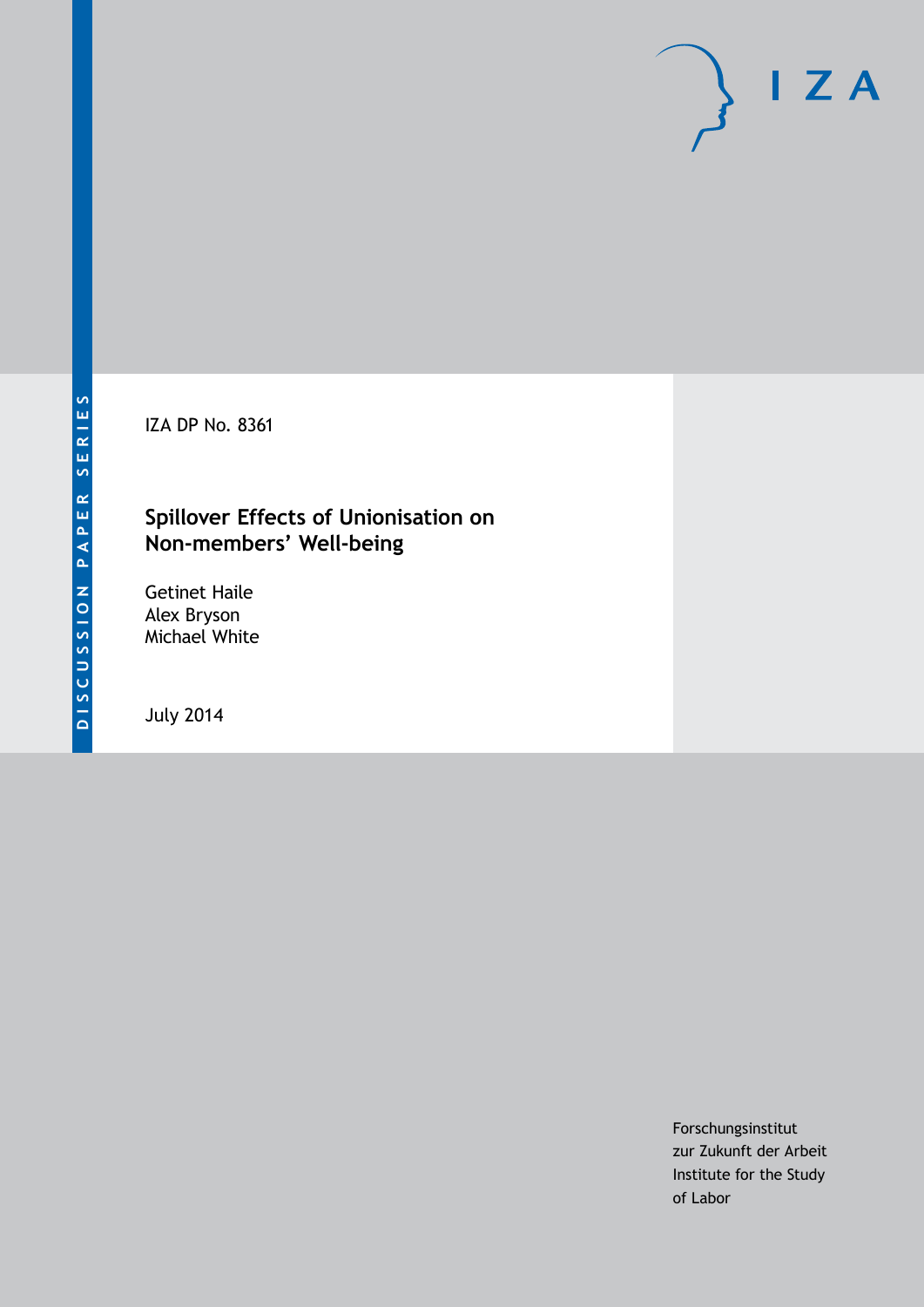# **Spillover Effects of Unionisation on Non-members' Well-being**

## **Getinet Haile**

*University of Nottingham and IZA*

## **Alex Bryson**

*NIESR, CEP and IZA*

## **Michael White**

*PSI*

## Discussion Paper No. 8361 July 2014

IZA

P.O. Box 7240 53072 Bonn Germany

Phone: +49-228-3894-0 Fax: +49-228-3894-180 E-mail: [iza@iza.org](mailto:iza@iza.org)

Any opinions expressed here are those of the author(s) and not those of IZA. Research published in this series may include views on policy, but the institute itself takes no institutional policy positions. The IZA research network is committed to the IZA Guiding Principles of Research Integrity.

The Institute for the Study of Labor (IZA) in Bonn is a local and virtual international research center and a place of communication between science, politics and business. IZA is an independent nonprofit organization supported by Deutsche Post Foundation. The center is associated with the University of Bonn and offers a stimulating research environment through its international network, workshops and conferences, data service, project support, research visits and doctoral program. IZA engages in (i) original and internationally competitive research in all fields of labor economics, (ii) development of policy concepts, and (iii) dissemination of research results and concepts to the interested public.

<span id="page-1-0"></span>IZA Discussion Papers often represent preliminary work and are circulated to encourage discussion. Citation of such a paper should account for its provisional character. A revised version may be available directly from the author.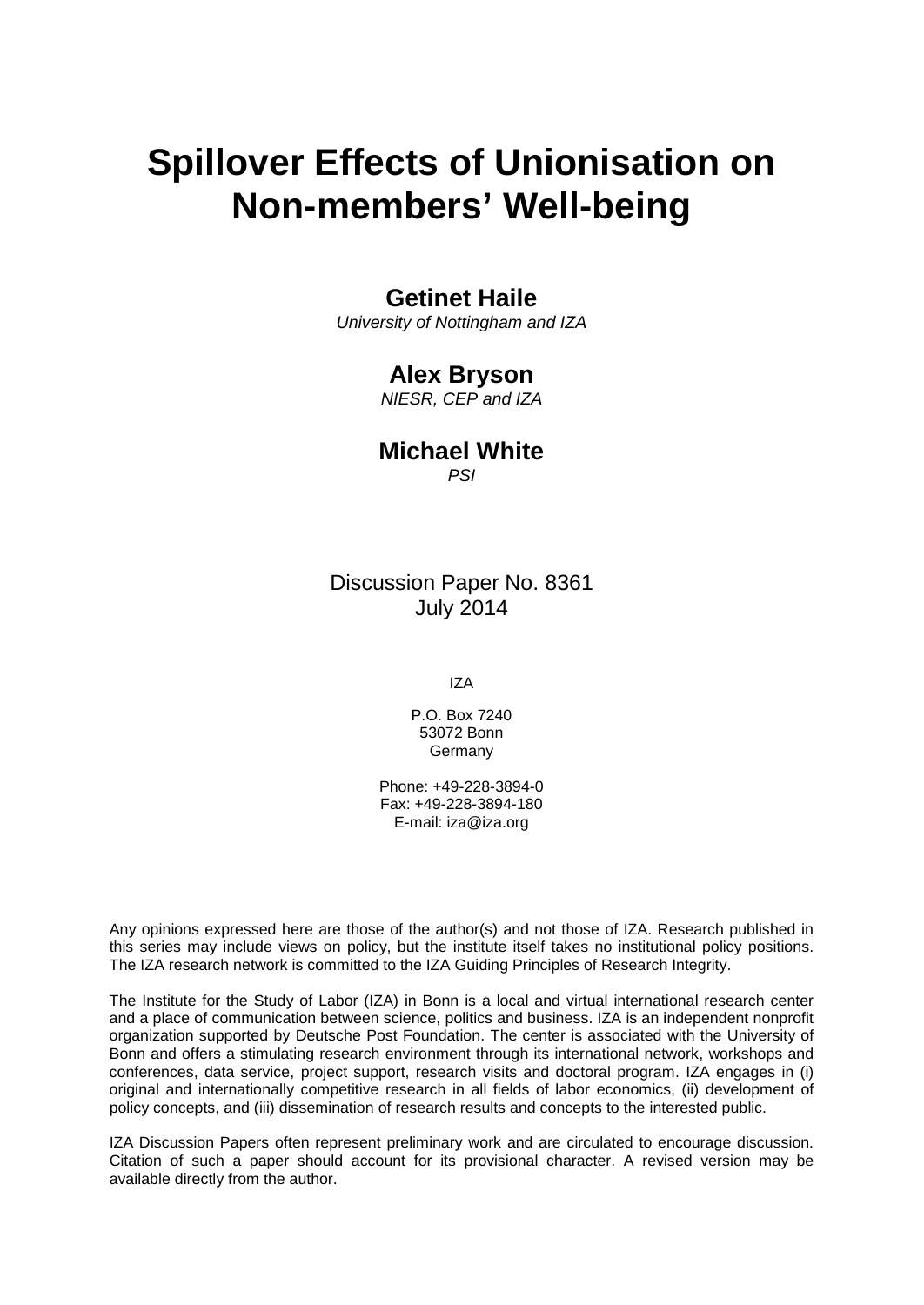IZA Discussion Paper No. 8361 July 2014

## **ABSTRACT**

## **Spillover Effects of Unionisation on Non-members' Well-being[\\*](#page-1-0)**

The paper investigates whether unionisation has a spillover effect on wellbeing by comparing non-members in union and non-union workplaces. To this end, it adapts the social custom model of trade unions and goes on to conduct empirical analyses using linked employeremployee data and alternative empirical strategies. The findings in the paper reveal that unionisation does have a spillover effect lowering non-members' job satisfaction. Sub-group analysis based on workplace-level collective bargaining status uncovers that the adverse effect found is specific to establishments that set pay through collective bargaining.

JEL Classification: J5, J51, J28, J82

Keywords: trade union, spillover effect, wellbeing, linked employer-employee data, Britain

Corresponding author:

Getinet Haile Division of Industrial Economics Nottingham University Business School North Building, Jubilee Campus Wollaton Road Nottingham, NG8 1BB United Kingdom E-mail: [getinet.haile@nottingham.ac.uk](mailto:getinet.haile@nottingham.ac.uk)

The authors acknowledge the Department of Trade and Industry, the Economic and Social Research Council, the Advisory, Conciliation and Arbitration Service and the Policy Studies Institute as the originators of the 2004 Workplace Employment Relations Survey data, and the Data Archive at the University of Essex as the distributor of the data. The National Centre for Social Research was commissioned to conduct the survey fieldwork on behalf of the sponsors. None of these organisations bears any responsibility for the author's analysis and interpretations of the data. Earlier version of the paper came out as IZA DP No.7075. The usual disclaimer applies.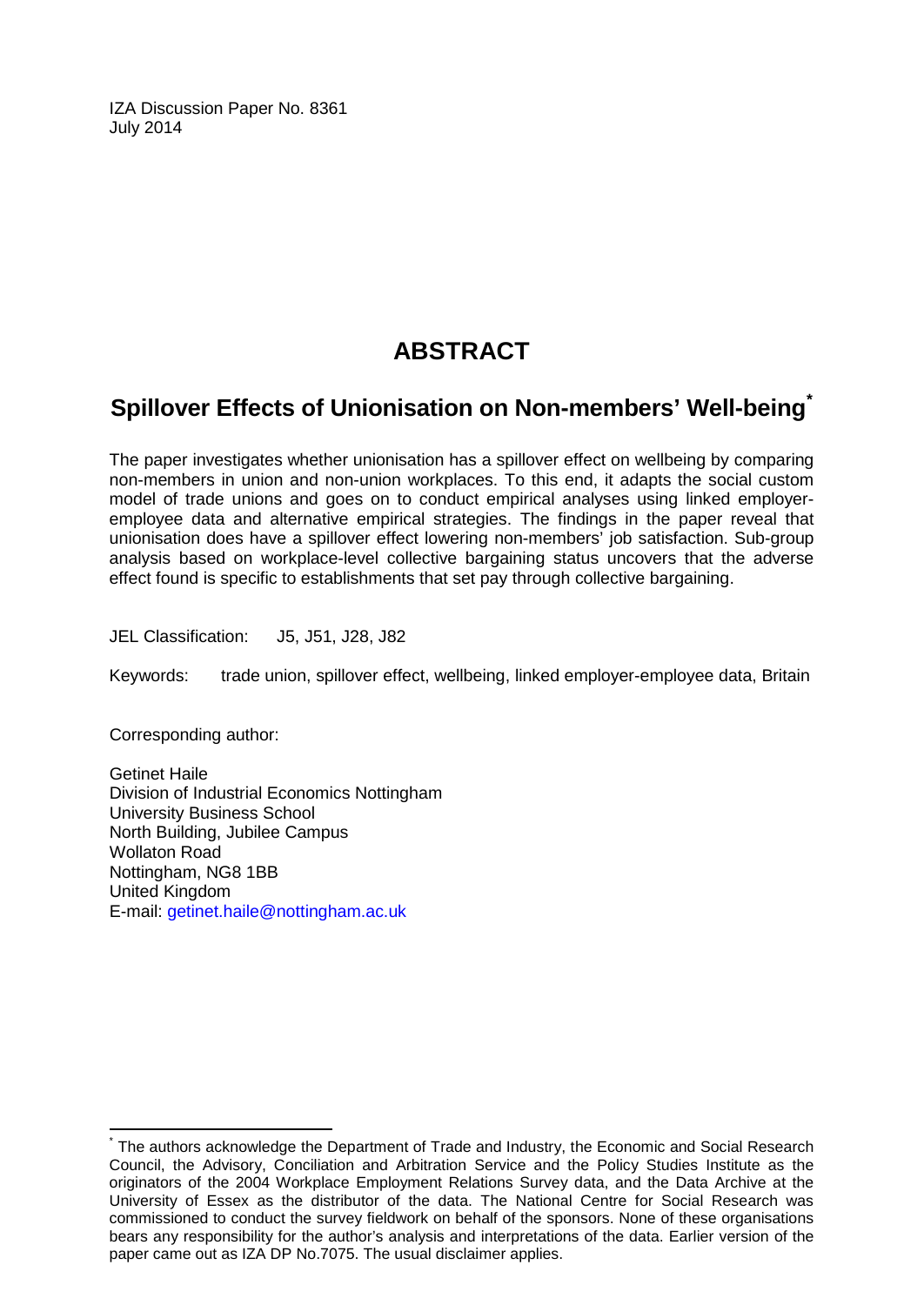### **1. Introduction**

The empirical evidence on unions points to reported job satisfaction being lower among union members vis-à-vis their non-member counterparts, ceteris paribus. This is a puzzle, given that unions are meant to improve the pay and working conditions of their members, thus enhancing their satisfaction and wellbeing. Considerable attempt has been made to explain this puzzling empirical regularity (see Bryson *et al*. 2010 and Green and Heywood 2010 for recent reviews). Unionisation is no longer compulsory; and membership is a choice made by employees. This 'open shop' model makes the multi-attribute good associated with unionisation to be largely non-excludable, providing employees the incentive to free-ride; and paving the way for the coexistence of members and non-members, conditional on union presence. We argue that such coexistence may lead to negative spillover wellbeing effects on non-members, an issue that has not been addressed by the existing literature.

The literature typically compares average differences in satisfaction between members and non-members. However, there may well be a link between wellbeing and unionisation that goes beyond individual membership status. Recent evidence, for example (Bryson *et al*. 2010), indicates the importance of bargaining coverage at the workplace in explaining the link between membership and satisfaction. If members' bargaining power is a rising function of union density, something much of the literature confirms, then non-members would be limiting the bargaining power of members. If so, non-members may risk being ostracised by members, which may reduce their wellbeing. Several potentially countervailing factors can have adverse effects on non-members' wellbeing. These include the exclusion of non-members from certain private goods, reputational costs, the costs of unionisation as well as collective bargaining and the workplace environment it may create, among others. Such spillover wellbeing effects may also increase with workplace union density.

The benefits from free-riding may potentially compensate for the spillover wellbeing effects of unionisation. However, the net wellbeing effect of unionisation on non-members remains an empirical question. This paper departs from the existing literature by focusing only on non-members. It attempts to adapt the social custom model of trade unions (Booth 1995) before undertaking empirical analyses to establish the spillover wellbeing effect of unionisation on non-members. The paper uses linked employer-employee data, which allow measuring workplace union status as reported by employees and employers as well as controlling for other influences extensively, and deploying alternative empirical strategies to this end.

The results obtained reveal that unionisation reduces the job satisfaction of nonmembers. Sub-group analysis based on whether pay is set through workplace-level collective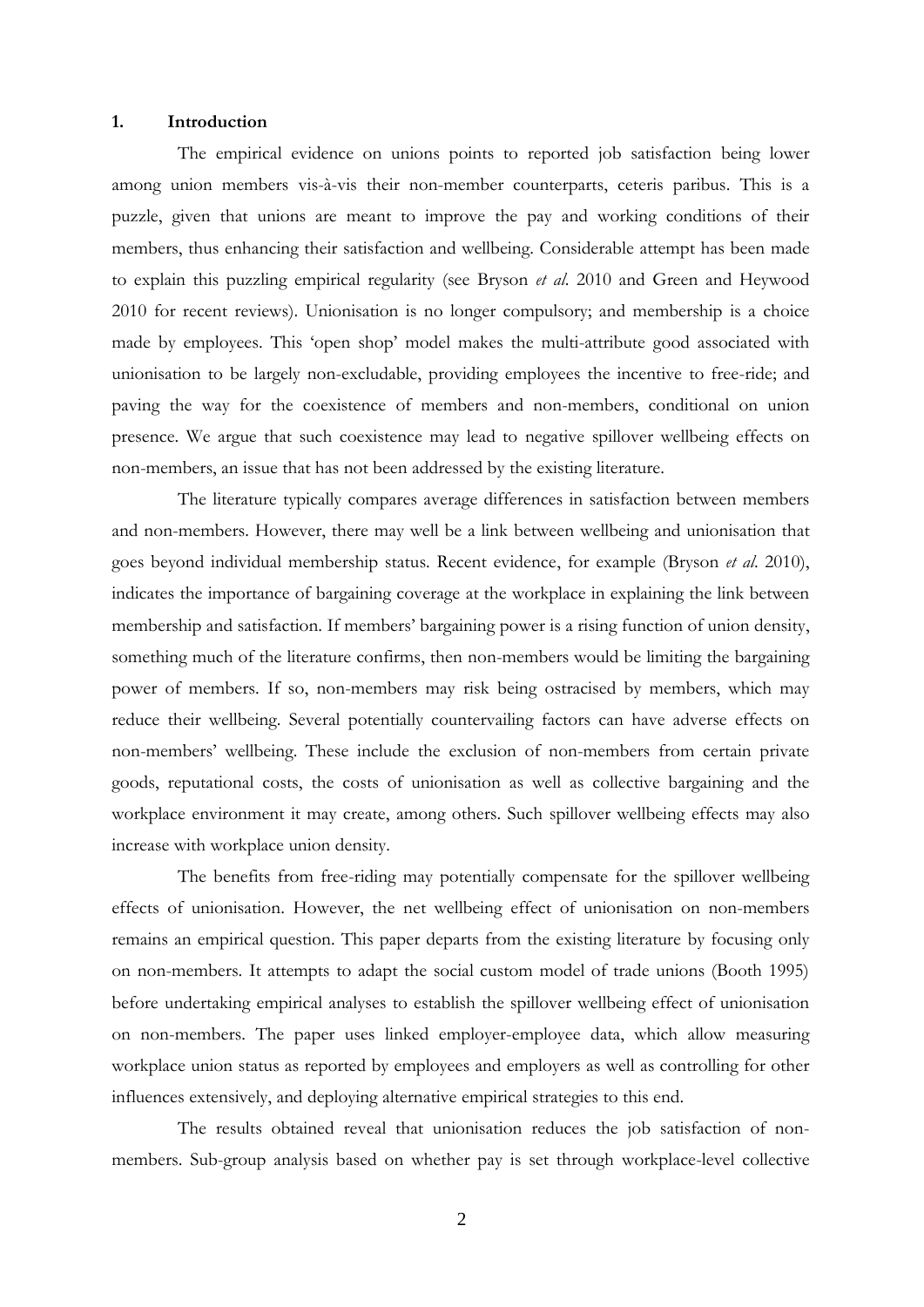bargaining suggests that the adverse job satisfaction effect found is specific to workplaces that set pay through collective bargaining. This may mean that where the stake in terms of members' influencing pay is higher, non-members face some compulsion to align with the union, which may in turn affect their wellbeing adversely. If so, this explanation would lend some support to the 'voice' hypothesis. On the other hand, this paper does not find statistically significant link between unionisation and employees' job-related anxiety.

The rest of the paper is organised as follows. Section Two reviews the relevant literature. Section Three extends the social custom theory and sets out the framework for the empirical analyses. Section four describes the data and variables used in the empirical analyses. Section Five discusses the empirical models. Section Six discusses results before the final section concludes the paper.

## **2. Review of the literature**

The negative association between job satisfaction and union membership is a puzzling empirical regularity. The puzzle stems from the expectation that unions should in general enhance members' job satisfaction and wellbeing. A number of influential studies have established a link between unions and a pay premium and/or lower pay inequality (see, for example, Freeman 1980, Booth 1995, Gosling and Machin 1995, Clark and Oswald 1996, Card 1996, Card *et al*. 2003, Budd and Na 2000, Metcalf *et al.* 2001, Hirsch 2004, Blanchflower and Bryson 2004). Unions have also been linked to a number of other welfare improving changes for members, which include access to employer provided training (Booth 1991, Acemoglu *et al.* 2001, Booth *et al*. 2003, Waddoups 2012), risk sharing (Malcomson 1983), health insurance and pension plans (Buchmueller *et al*. 2002), workplace and occupational health and safety (Donado and Walde 2012), family friendly policies (Budd and Mumford 2004), and curbing discrimination (Phanindra and Peled 1999). More generally, unions uphold members' interest in collective bargaining on issues such as transfers, promotions and grievances, among others, in the spirit of Freeman and Medoff (1984)'s "collective voice".

Notwithstanding these well-established benefits associated with membership, which would be expected to enhance the satisfaction and wellbeing of members, existing empirical evidence points to a negative association between membership and job satisfaction. The two competing explanations often used to justify this puzzle are the 'sorting' and 'voice' hypotheses. The 'sorting' hypothesis attributes members' dissatisfaction to either the characteristics of unionized workers themselves or to poor working conditions in unionised work environments: either unions attract inherently dissatisfied workers or unionized workplaces represent genuinely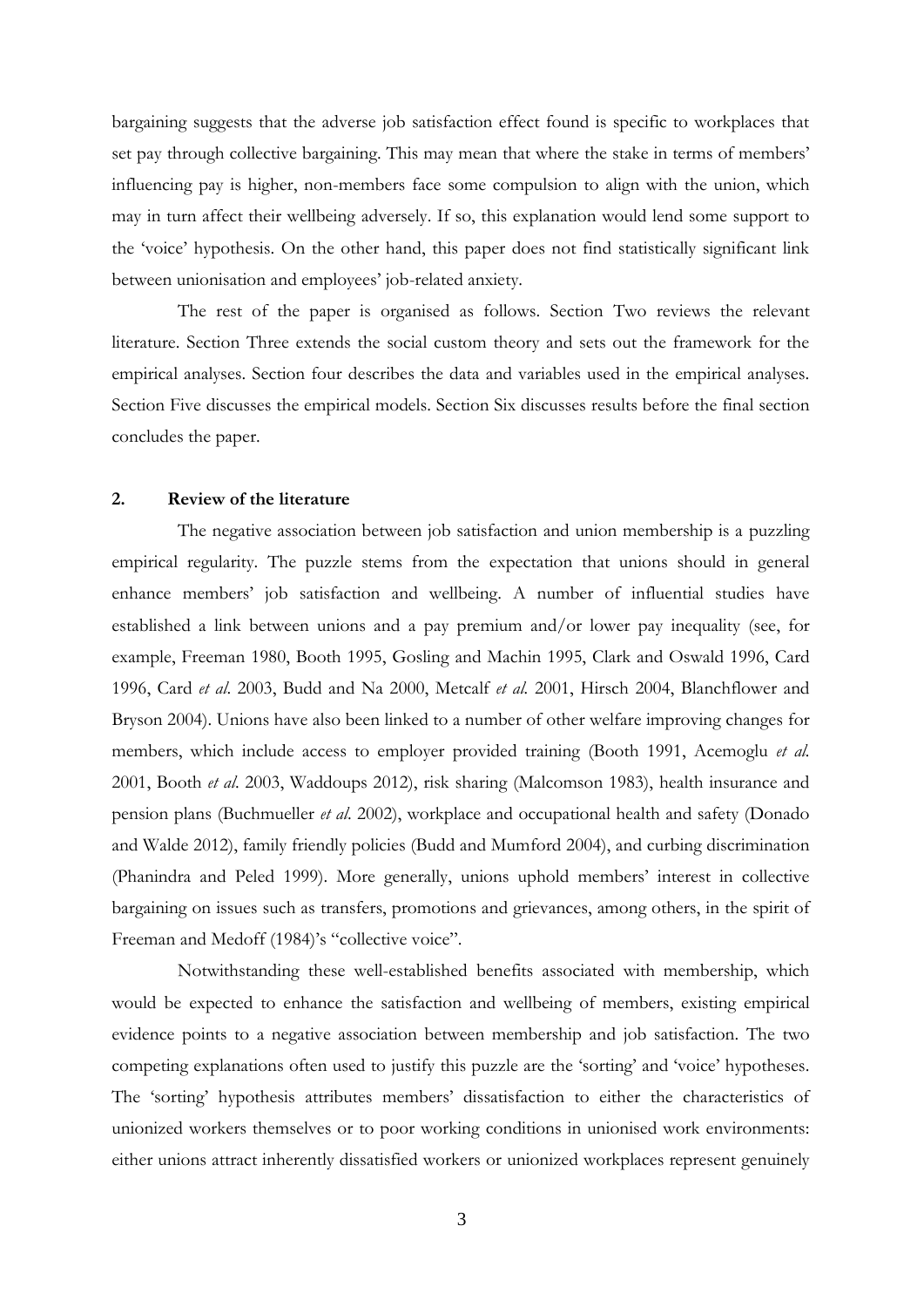worse jobs, prompting workers to join forces to confront poor working conditions collectively. These are both thought to lead to spurious negative correlation between membership and satisfaction (Schwochau 1987, Bender and Sloane 1998, Bryson *et al.* 2004, Bryson *et al*. 2010, Green and Heywood 2010). The implication is that if the analyst is able to account fully for worker sorting, union status would not be associated with dissatisfaction. Bryson et al. (2004) argue this in their paper, which found no relationship between union membership and job satisfaction having accounted for worker sorting. The 'voice' hypothesis, on the other hand, attributes the dissatisfaction of members to unions' prompting employees to express their grievances collectively (Freeman and Medoff 1984) or through promoting a mood of complaint with the ultimate goal of enhancing their bargaining power (Borjas 1979, Davis-Blake and Pfeffer 1990, Gordon and Denisi 1995, Bryson *et al*. 2010). Thus members' dissatisfaction may not reflect *genuine* satisfaction, but rather a manifestation of their strategic goal to enhance bargaining power. If this is the case, unionisation engenders dissatisfaction such that it will remain even after accounting for worker sorting.

The union literature is centred on the impact of unionisation on members. Little is known about the effect of unionisation on non-members. However, several factors, which are also a function of union density, can be thought of as having a negative spillover effects on nonmembers. *First*, the operation of union bargaining and voice may impact the wellbeing of nonmembers adversely even though they are outside of the bargaining process. This is because the workplace environment can become strained due to voice induced complaining, especially if the process is conflict-laden. As a result employees generally and non-members in particular may experience a lower wellbeing than might otherwise be the case. There is some evidence suggesting non-members in union workplaces being more likely to view the climate as poor visà-vis comparable non-members in non-union workplaces (Bryson, 1999). *Secondly*, unionisation may entail some additional costs to the firm, which it may try to claw back through costoffsetting practices such as tight manning levels or the loss of autonomy. Such practices may lead to increased disutility, particularly for non-members. *Third*, unions do still procure some private benefits including legal and pensions advice exclusively for their members. Such 'discrimination' by unions may trigger envy on the part of non-members with possibly adverse wellbeing consequences. It is also possible that unions, who are keen to procure private excludable goods for members, are able to promote policies that discriminate in favour of members, perhaps with the collusion of employers, reducing the job dissatisfaction of nonmembers. *Fourth*, there may also be 'reputational' costs associated with being a non-member as per the social custom model. The wage standardising policies of unions may also be viewed as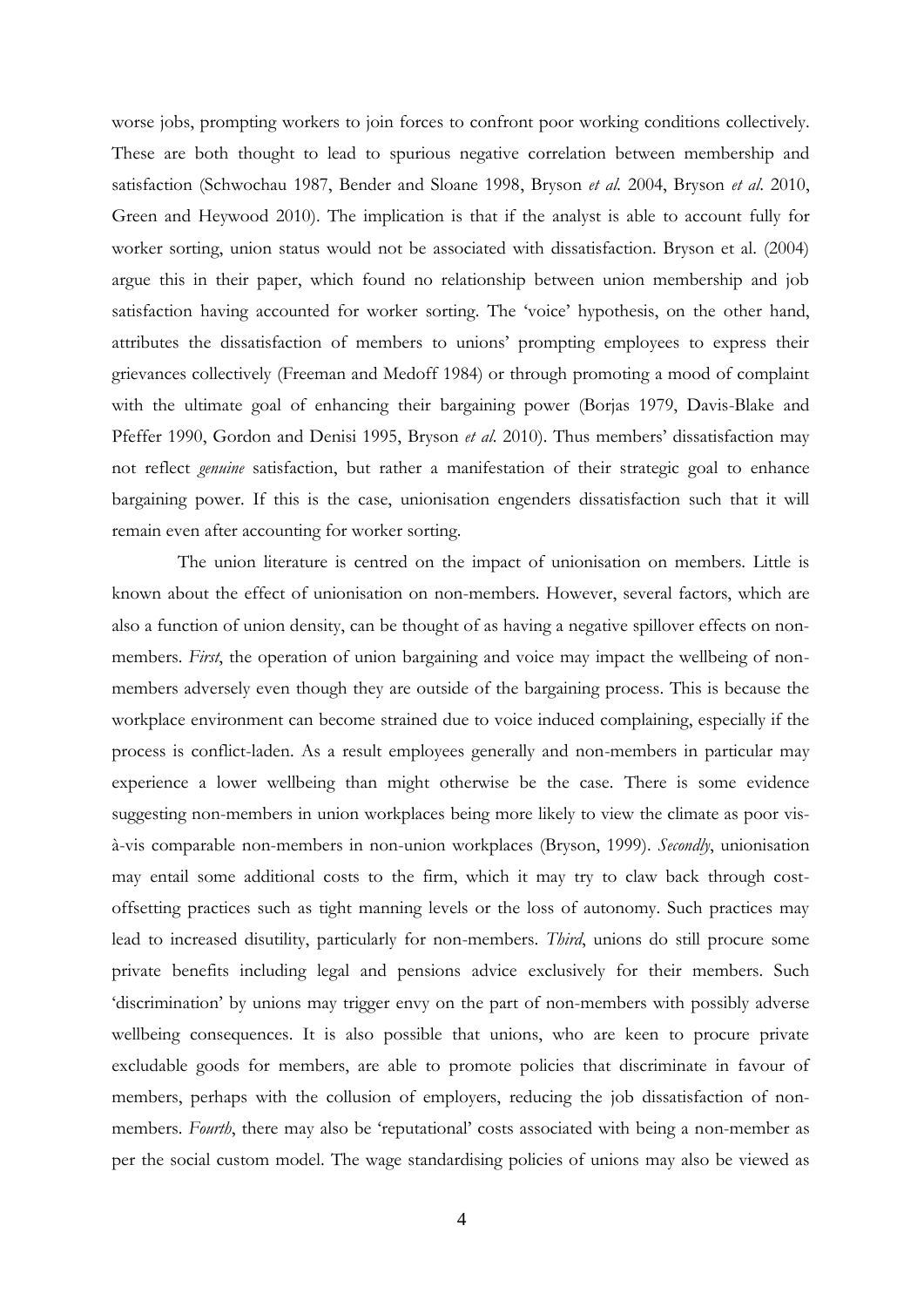adversely impacting the wellbeing of non-members. Abowd and Farber (1982) indicate that nonmembers with high earnings potential who end up in union workplaces are misallocated. Such non-members are likely to have a preference for greater wage inequality than members, thereby incurring some wellbeing cost as a result of union policies.

On the other hand, unionisation is no longer compulsory making membership a choice element. In the 'open shop' model, non-members may choose to free-ride in union workplaces perhaps attracted by the benefits of unionisation. Such benefits may or may not fully compensate for the potential disutility stemming from adverse spillover effects. Unions are also no longer able to procure substantial private excludable goods to members. Instead, they tend to provide public goods thus extending the benefits they confer on members to covered nonmembers too. In a recent paper Donado and Walde (2012) show this to be the case with respect to health and safety provisions at work. The law also prevents employers from discriminating on grounds of union membership. Other things equal, these might translate into higher levels of non-member wellbeing than might have been in a non-union environment. The net wellbeing effect of unionisation on non-members is therefore an empirical question. In this paper we first attempt to extend the social custom model of unions before deploying alternative empirical strategies to establish the wellbeing effect of unionisation on non-members. The main empirical approach involves comparing reported job satisfaction and job-related anxiety of non-members in a unionised workplace with that of their counterparts in non-union workplaces, which we model jointly using SUR setup. In addition, the method of matching is used to compare nonmembers in unionised workplaces with observationally 'similar' counterparts in non-unionised workplaces, thereby comparing 'like-for-like'.

## **3. Theoretical Model**

The focus of this paper is on non-members, which necessitates adapting the social customs model of trade unions (Booth 1985), SCM hereinafter. As in the SCM, reputation enters non-members' utility function; but only as a negative construct as set out in the assumptions below.

*Assumption 1*: There is a closed industry, wherein there are workplaces with and without trade unions; and employment is not dependent on membership since discrimination on the basis of membership status is illegal.

*Assumption 2*: As in Booth (1985), there are only two goods to employees in the closed industry: wage (*w*) and reputation (*r*); but with the qualifications in assumptions 3 and 4 below.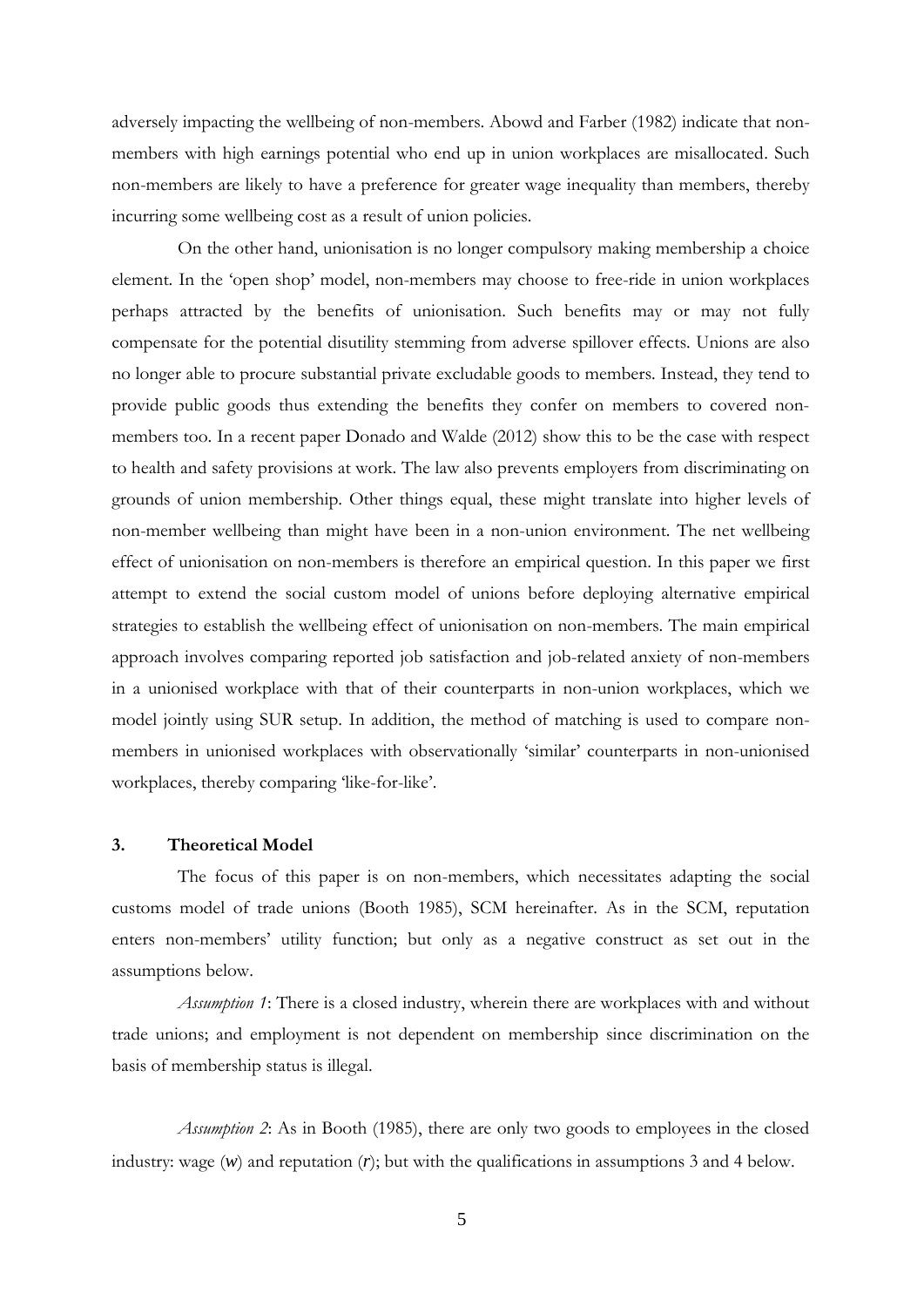*Assumption 3*: The wage  $(w)$  is the sum of average industry wide wage  $(\alpha)$  and a certain union wage premium  $(\omega)$ . The wage premium, which is only applicable to the union sub-sector, is thought to be a function of workplace union density (*d*) or simply  $\omega = \omega(d)$ . Thus,

$$
(1) \qquad w = \alpha + \omega(d)
$$

*Assumption 4*: The reputation good (*r*) reflects disutility or negative reputation associated with violating the social custom of unions. Non-membership in a union workplace is thought to entail a disutility stemming from 'ostracisation' by members, who would regard nonmembers as weakening their bargaining power. In other words, free-riding is assumed to entail some cost, a negative reputation. The level of disutility non-members experience is thought to increase with workplace union density. This is because members may take the liberty of imposing their will easily and/or be more confrontational as their group size increases. Let the negative reputation or disutility (*r*) non-members in a union workplace experience can be given by the following function:

$$
(2) \qquad r=1-e^{-\beta d},
$$

or more generally as  $r = r(d)$   $r_d > 0$ ;  $r_{dd} < 0$ ;  $r(0) = 0$ .

where *d* stands for union density,  $0 \le d \le 1$ , and the subscripts signify the first and second order derivatives.

*Assumption 5*: The negative reputation non-members experience depends on whether pay is set through workplace-level collective bargaining. This is because membership size may directly impact levels of pay entitlement at the workplace. If so, it may not be unrealistic to imagine members feeling aggrieved by free-riding non-member co-workers where there is workplace-level bargaining. Taking this into account, the workplace bargaining status can enter the reputation function multiplicatively as:

$$
(3) \qquad r = b(1 - e^{-\beta d})
$$

where, *b* represents the collective bargaining status of a workplace.

*Assumption 6*: Employee utility is assumed to be an increasing continuous, twice differentiable and concave function. The utility function of a non-member in a union workplace, U<sup>1</sup>, can be given by:

$$
(4) \qquad U^1 = U[\alpha] + U[\omega(d)] - U[r(d)],
$$

A non-member in a non-union workplace would have neither pay premium nor reputation. Thus, the utility function of such a worker,  $U^0$ , would be a function of the industry-level average wage only and can be given by:

$$
(5) \qquad U^0 = U[\alpha],
$$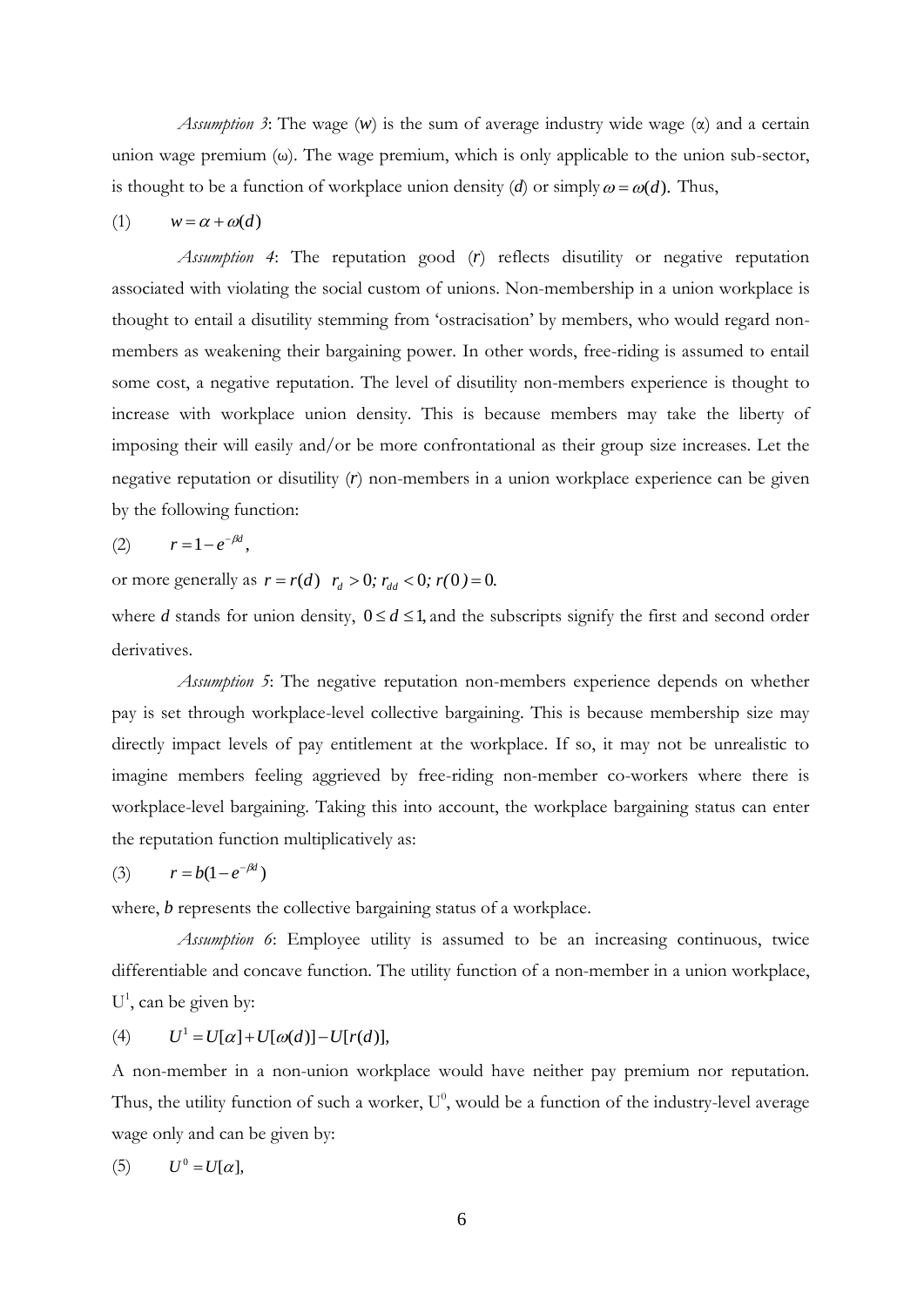### *Equilibrium*

Non-members may prefer a union workplace if  $U^1 \geq U^0$ , or so long as negative reputation does not make leaving unionised workplaces more attractive. In other words,

(6) 
$$
U[\alpha]+U[\omega(d)]-U[r(d)] \ge U[\alpha]
$$
, or

#### (7)  $U[\omega(d)] \ge U[r(d)]$

The theoretical explanation in this section posits that non-members in union workplaces choose to free-ride in unionised workplaces at least as long as the non-excludable wage premium the union confers just compensates for the disutility stemming from spillover effect of unionisation. Where this is not the case, non-members may choose to join the union to circumvent the disutility from violating the social custom of the union or seek to join non-union workplaces. Regardless of the level of the wage premium, however, non-members bear some level of disutility for being in unionised workplaces, which is thought to translate into a reduction in wellbeing for such workers. Assumption 5 means that this is likely to be the case only where there is workplace-level collective bargaining.

## **4. Data and variables**

### *4.1 Overview of the Data*

The data used in this paper come from the 2004 British Workplace Employment Relations Survey (WERS2004), the most authoritative source of information on employment relations in Great Britain offering linked employer-employee data representative of all workplaces with five or more employees (Kersley *et al*. 2006). WERS2004 cover whole host of issues relating to both employers and employees, allowing controlling extensively for these attributes. The estimation sample used in this paper is confined to 1034 private sector establishments involving 9213 employees who are not union members. This is obtained after the elimination of: (*i*) missing values in any one of the reported wellbeing outcomes, (*ii*) missing values in any one of the employee and workplace covariates and (*iii*) retaining only workplaces with at least two responding employees.

### *4.2 Definition of variables*

### *4.2.1. Outcome variables*

There are two types of employee wellbeing measure in WERS2004. The first relates to levels of satisfaction with eight different job facets. The survey asked employees to rate – on a five-point scale from 'very satisfied' to 'very dissatisfied' – "how satisfied are you with the following aspects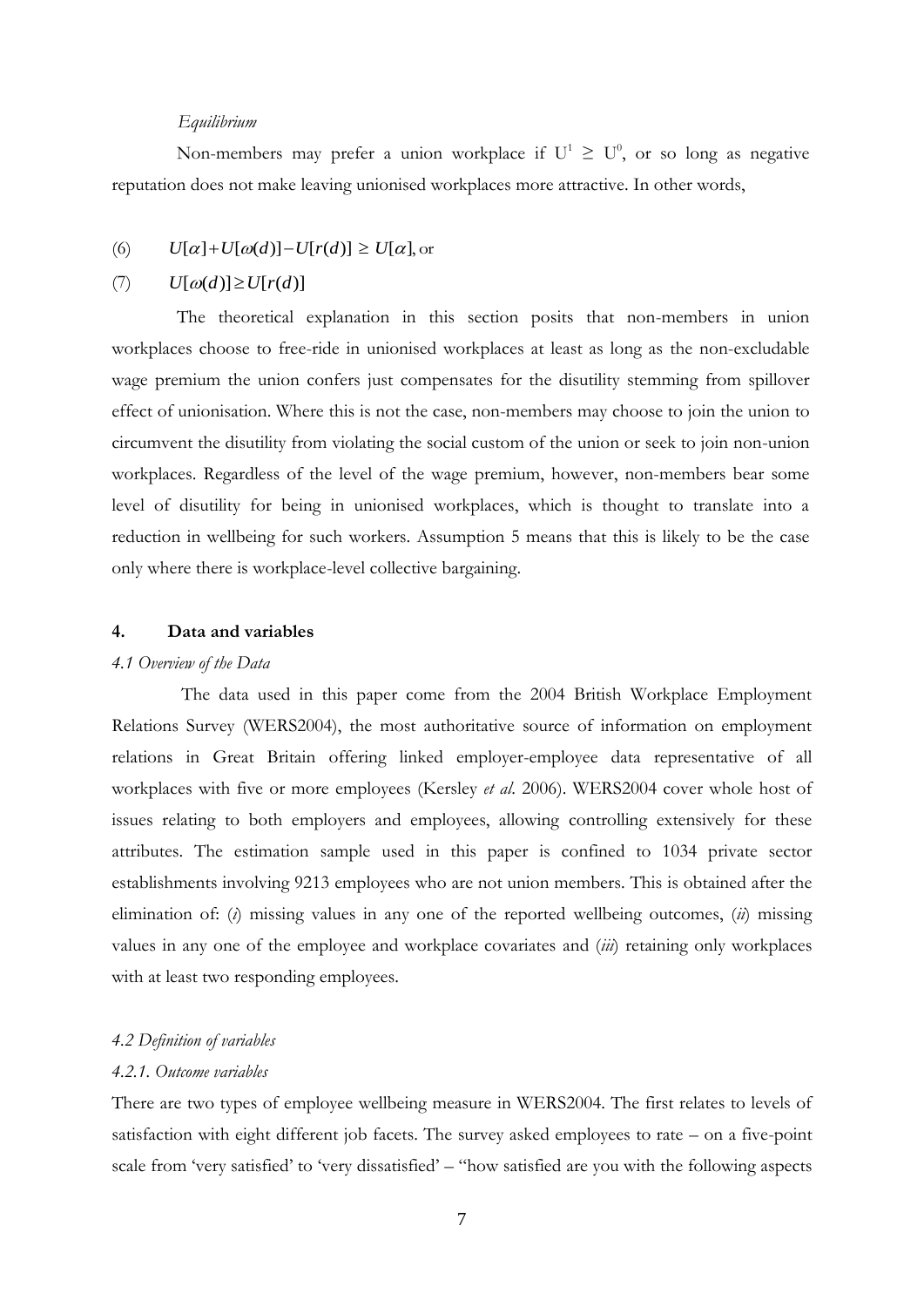of your job": (*i*) the sense of achievement they get from their work; (*ii*) the scope for using their own initiative; (*iii*) the amount of influence they have over their job; (*iv*) the training they receive; (*v*) the amount of pay they receive; (*vi*) their job security; (*vii*) the work itself and (*viii*) their involvement in decision making. *Secondly*, WERS2004 also monitored job-related anxiety. Employees were asked to provide responses – on a five five-point scale from 'all of the time' to 'never' – to the question "thinking of the past few weeks, how much of the time has your job made you feel each of the following: tense, calm, relaxed, worried, uneasy, and content?"

Principal components analysis on the facets of job satisfaction identified a single factor with an eigen value above 1 (3.99) explaining 99 per cent of the variance in the eight items and with a Kaiser-Meyer-Olkin (KMO) sampling adequacy measure of 0.88. Similarly, principal components analysis on the job-related anxiety outcomes identified one factor with an eigen value above 1 (3.42) explaining 88 per cent of the variance in the six job-related anxiety measures and with a KMO sampling adequacy measure of  $0.80$ .<sup>1</sup> Based on the principal components analyses, therefore, two different job-related wellbeing measures have been generated – *job satisfaction* and *job-related anxiety* – for the empirical analysis conducted in this paper. The job satisfaction measure we use in this paper excludes pay satisfaction even though our results do not change on including the pay satisfaction domain.<sup>2</sup>

Reported levels of satisfaction on the remaining seven facets with 5-point scores have then been recoded into (-2, 2) scales, where '-2' is ''very dissatisfied'' and '2' is ''very satisfied''. As can be seen from the descriptive statistics in Appendix Table A9, the resulting single summative job satisfaction outcome measure runs from (-14, 14). Similarly, the six facets of jobrelated anxiety measures with a 5-point score have also been rescaled into (-2, 2) scales, where '- 2' is "never" and '2' is "all of the time" after reverse coding the positive affect items first. The resulting summative job-related anxiety measure runs from  $(-12, 12)$ .<sup>3</sup> Figure A1 in the Appendix depicts the additive job satisfaction and job-related anxiety outcome measures for non-members disaggregated by workplace union status. The Figure depicts relatively higher level of satisfaction for non-members in non-union workplaces. In contrast, the observed difference in the level of job-related anxiety appears to be much less pronounced.

As detailed in Bryson *et al*. (2012), job satisfaction and job-related anxiety capture two distinct components of worker wellbeing. Psychological studies also emphasise the need for a broader definition of work-related psychological well-being than just job satisfaction (Warr 1990,

1

<sup>&</sup>lt;sup>1</sup> The Cronbach's alpha for the eight facets of job satisfaction and the six job-related anxiety measures are 0.85 and 0.86, respectively. The Cronbach's alpha values are comparable to those reported in Wood (2008) and Bryson *et al*. (2009).

<sup>&</sup>lt;sup>2</sup> The level of job satisfaction and/or subjective wellbeing employees report may be endogenous to the level of earning they command. Focusing on non-pecuniary measures of satisfaction may thus minimise the potential problem stemming from our use of levels of pay as control variables.

<sup>3</sup> The approach used here in generating the single summative scale follows that employed in Bryson *et al*. (2012)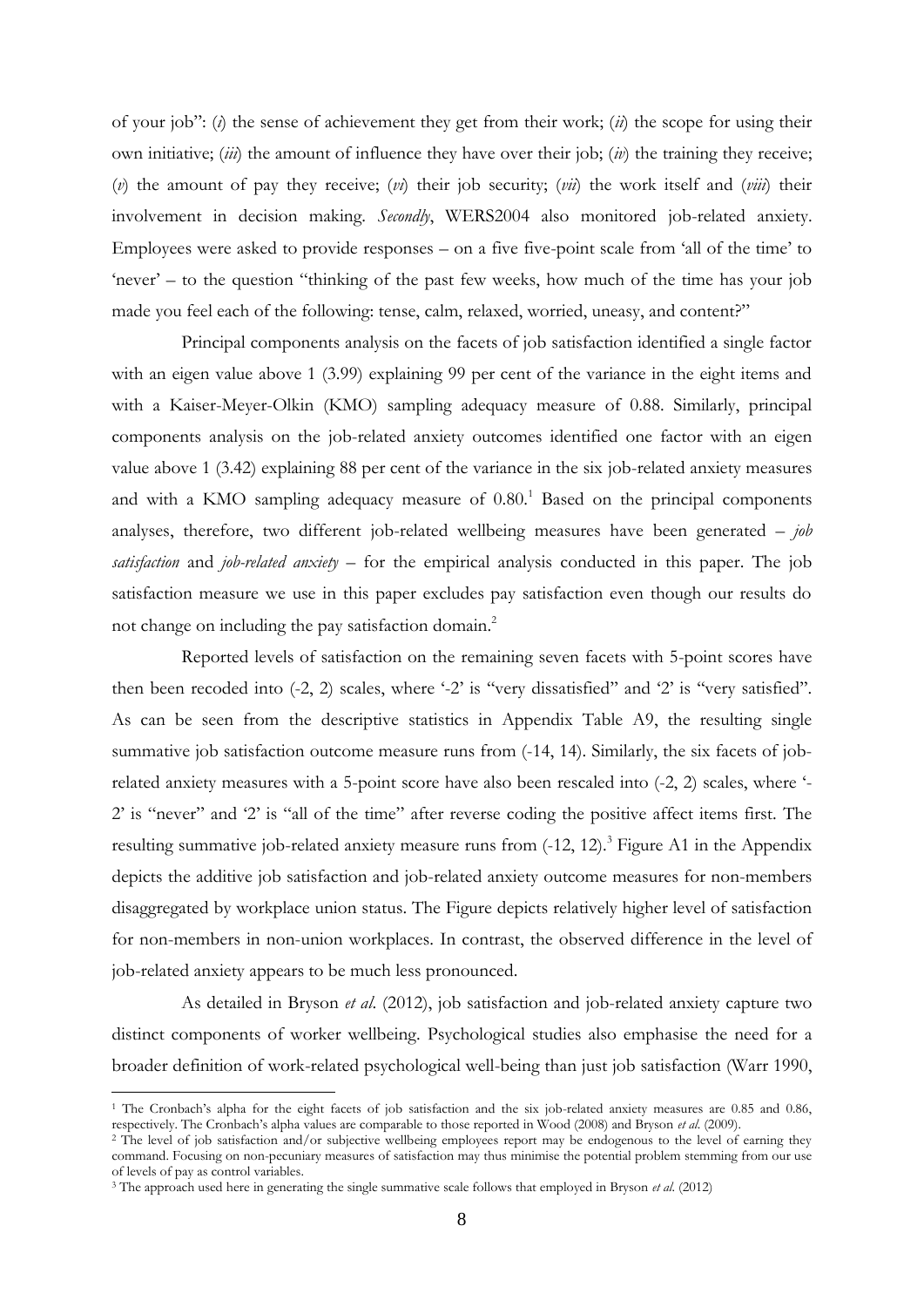1994, 1999). Job-related anxiety measures are considered important facets of psychological wellbeing (Warr 1994, Daniels 2000). Taking these into account, this paper uses both job satisfaction and job-related anxiety measures in the empirical analysis undertaken. It is also worth noting that the wording of the job-related anxiety question indicates that the job anxiety measure monitors experiences of positive and negative emotional states over a short recall period ("the past few weeks") and may offer a more 'immediate' reflection of emotional wellbeing vis-à-vis the job satisfaction measure. In addition, job satisfaction is likely to be influenced by one's prior expectation (of, for example, a pay rise or promotion) while the job-related anxiety measures may reflect actual feelings (of, for example, uneasiness) experienced over a short recall period, which may not be influenced by expectations as much.

## *4.2.2. Measures of workplace union status and other control variables*

The paper uses two measures of workplace union status based on employee and employer responses to the question on the workplace union status. The *first* measure of workplace union status is *a binary measure* (union present), which is based on employees' response to the question "*Is there a trade union….at this workplace?*" The *second* measure is a continuum measure of *workplace union density* obtained from employers' response to the question "*How many employees at this establishment are members of a trade union…?*" The empirical analyses undertaken control for each of these measures separately as well as in combination with other employee and employer characteristics thought to influence unionisation. These other characteristics include: employee demographic and human capital characteristics, job characteristics, industry of employment as well as a range of employer characteristics that include geographic location and travel-to-work area unemployment and vacancy rates. Table A10 in the appendix reports descriptive statistics on all the control variables, including the key unionisation measures described above.

### **5. Empirical Models**

The paper deploys two different empirical strategies for the empirical analyses undertaken. The *first* approach is the Seemingly Unrelated Regression (SUR) model (Zellner, 1962). As noted in the preceding section, we have two outcome variables of interest – job satisfaction and job related anxiety measures - representing employees' subjective assessments of aspects of their job. These outcome measures represent close conceptual relationship to each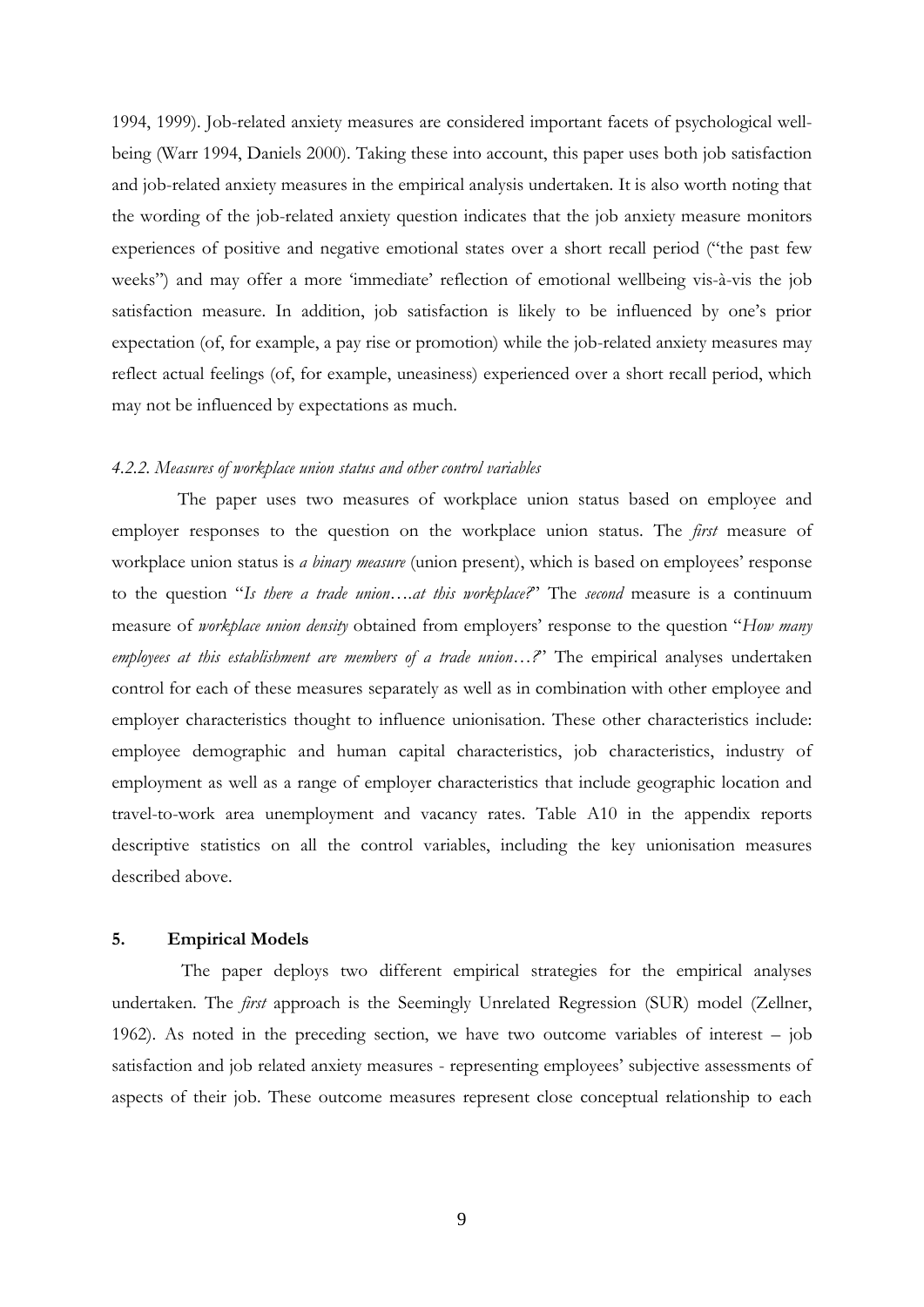other. Given this, using SUR, which takes into account possible correlation between the satisfaction and anxiety equations, is appropriate. <sup>4</sup> The SUR set up used can be given as follows:

(8) 
$$
wb_{ij}^k = \mathbf{x}_{ij}^k \beta^k + \varepsilon_{ij}^k
$$
,  $i = 1,..., N$ ;  $j = 1,..., M$ , and  $k = 1,2$ 

where *wb* stands for wellbeing, representing job satisfaction and job-related anxiety as indexed by the superscript  $k$ ;  $\bf{x}$  is the vector of regressors including the workplace unionisation measures; *i* indexes non-members and *j* indexes workplaces, which are both union and nonunion workplaces. The error terms in (8) are assumed to be homoscedastic, independent across individuals and have zero mean. However, the errors of the job satisfaction and anxiety equations may be correlated for a given non-member, given the conceptual similarity between the two outcomes noted earlier. That is,  $E(\epsilon_{ij}^1 \epsilon_{ij}^2 | \mathbf{x}) = \sigma^{1,2} \neq 0$ . The SUR framework accounts for this using the GLS estimator. Section 6 below, reports the Chi-squared statistics from the Breusch-Pagan test of independence for each of the equations estimated.

The *second* empirical approach used is matching estimator (Rosenbaum and Rubin 1983) involving the binary outcome measure described in the preceding section. As the matching estimator balance on observable characteristics of non-members, it is thought to permit 'like-forlike' comparison of the wellbeing of non-members in union workplaces with similar nonmembers in non-union workplaces. Let  $W<sup>1</sup>$  and  $W<sup>0</sup>$  represent the wellbeing outcomes of nonmembers in union and non-union workplaces, respectively. We define 'treatment' as nonmembers having at least one union member co-worker(s) (D=1) as opposed to not having one (D=0), which we isolate based on the combined information of employees' own membership status and their response on the union status of their workplaces.<sup>5</sup> We seek to recover the causal effect of working in union workplaces on the wellbeing of non-members by matching nonmembers in unionised workplaces to observationally comparable employees in non-unionised workplaces to obtain the *average treatment effect on the treated* (ATT). The Conditional Independence Assumption (CIA) can be invoked to generate the counterfactual wellbeing outcome of being in a non-union workplace using the method of matching as:

(9)  $E(W^{0} | D=1, P(X)) = E(W^{0} | D=0, P(X))$ 

1

<sup>4</sup> This also provides some efficiency gain from combining the two equations of interest.

<sup>5</sup> Thus, if an employee reports to be a non-member but their workplace is reported to have a union, then D=1.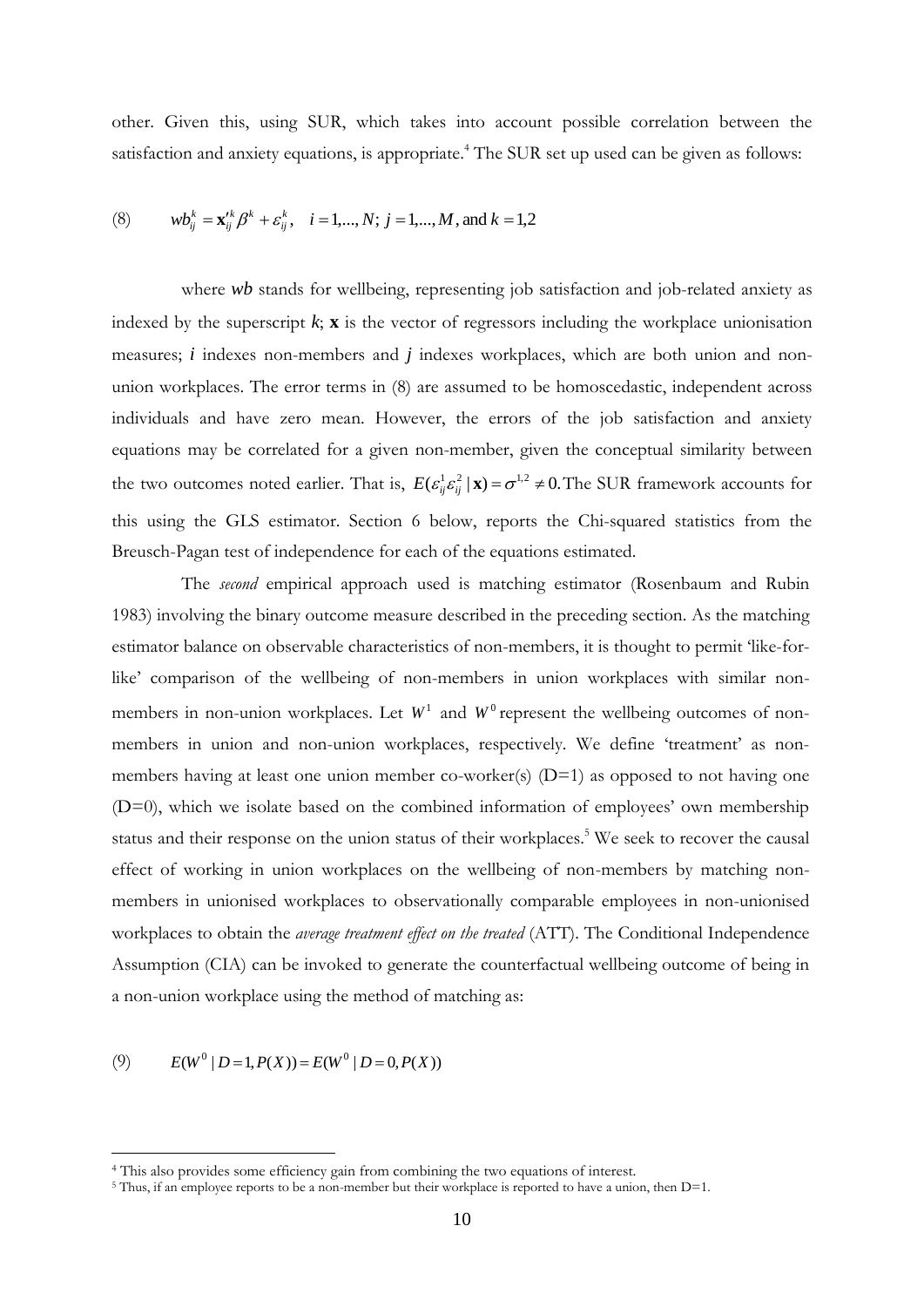where  $P(.)$  denote the probability scores of being a non-member in a union job, which are estimated on a rich set of employee and employer characteristics, **x**, contained in the linked WERS2004 data.<sup>6</sup> Matching allows constructing the comparison group of employees in nonunion workplaces who resemble non-members in union workplaces. Under CIA, the average wellbeing effect of being in union workplaces on non-union workers (ATT) can be retrieved as:

$$
(10) \qquad \frac{1}{N^{1}} \sum_{i^{i} \in \{D=1\}} \left( \left( W^{1} \right)_{i^{i}} - \sum_{i^{0} \in \{D=0\}} \tau_{i^{i} i^{0}} \left( W^{0} \right)_{i^{0}} \right)
$$

1

where  $(W^1)_{i^1}$  is the wellbeing outcome of the *i*<sup>t</sup>th non-member in union workplaces (  $i^1 \in [D=1]$ ,  $(W^0)_{i^0}$  is the wellbeing outcome of the *i*<sup>0</sup>th employee in non-union workplaces (  $(i^0 \in [D=0]), \tau_{i^1 i^0}$  is the weight of employees from non-union workplaces with  $\sum_{i \in \{D=0\}} \tau_i$  $=$ 0 0 <sup>1</sup> <sup>0</sup> 1  $\sum_{i^0 \in \{D=0\}} \tau_{i^{1i^0}} = 1$  and  $N^1$ is the number of non-members in union workplaces  $i^1$ . The counterfactual outcome is estimated using the weight function  $\tau_{i'i'}$  in the sample of employees in non-union workplaces,  $i'$ , relative to the predicted propensity score  $\widehat{P(X)}$  of each 'treated' non-member  $i^1$ . We use gaussian kernel matching with common support. It is implemented on propensity scores from a probit model estimating the probability of being a non-member in a union environment (that is, with union co-workers). Thus, employees from non-union workplaces (the 'control' group) get weights according to their distance from non-members in union workplaces (the 'treated' group) based on estimated propensity scores. Accordingly, larger weights are assigned to employees from nonunion workplaces that are 'close' to non-members in union workplaces on the basis of these scores. Table A7 in the Appendix reports coefficient estimates from the probit equation estimated, which controls extensively for employer and employee characteristics thought to determine employment of non-members in a union workplace. Estimated propensity scores from the probit model indicate a large common support, as can be seen from the covariate balance test results reported in Appendix Table A8. It is worth noting that the matching estimator controls for observable characteristics; and does not account for possible systematic differences that may relate to unobservables. Nonetheless, the use of linked employer-employee data with a rich set of covariates affecting both treatment and outcome is likely to minimise such differences.

<sup>6</sup> The matching estimator assumes the outcomes of interest (here wellbeing) are independent of participation status conditional on a set of observable characteristics (Heckman, Ichimura, and Todd 1998). It is thus vital that only exogenous variables liable to affect both 'treatment' and outcomes are used, excluding potentially endogenous variables. In view of this, the controls used for the matching equation in this paper exclude workplace size, workplace industry, whether union is encouraged at the workplace, level of union coverage, and individual union membership status, which are likely to be endogenous.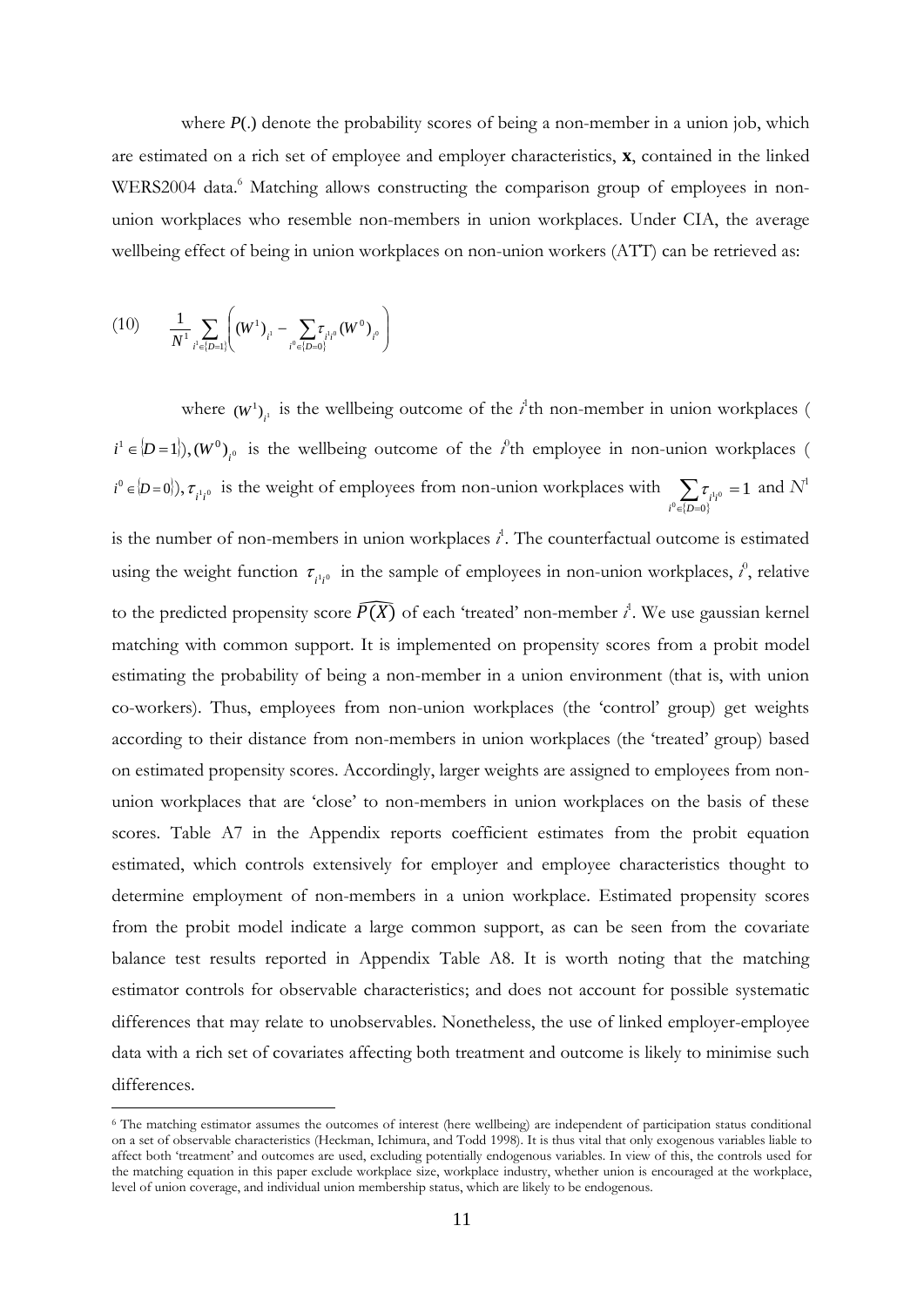## **6. Results and discussion**

<u>.</u>

The main findings from the empirical analyses conducted are reported in Tables  $1 - 3$ below. Tables 1 and 2 report partial regression results from SUR analysis involving the binary and density measures of workplace unionisation respectively.<sup>7</sup> In each case, three different specifications of the wellbeing equations are estimated to ascertain the robustness of the results obtained. The first specification controls only for the workplace union measure as reported by either employees or employers. The second specification controls for employee characteristics in addition, while the third specification controls for both employee and employer characteristics. In each case, a test of independence of the joint equations is conducted; and the Breusch-Pagan test statistic reported. In addition, tests have been conducted to establish the joint significance of the key workplace union status variables. In all cases, the test statistics confirm the union variables to be jointly statistically significant at the conventional level of significance. Also, reported standard errors are bootstrap standard errors in each case. All the estimation results reported use survey weights and account for clustering at the workplace level, which is important since there are at least two employees from each workplace in the estimation sample.

The results reported in Table 1 are based on the binary workplace union status variable generated from employees' response. As can be seen from the first block of results, all three specifications reveal that non-members in union workplaces experience negative and statistically significant reduction in job satisfaction. On the other hand, the unionisation measure is not found to be statistically significant in all of the job-related anxiety equations. This finding indicates that the spillover effect of unionisation occurs only through its effect on non-members' job satisfaction. The bottom two blocks of results in Table 1 are from sub-group analysis based on whether pay is set through workplace-level collective bargaining. The sub-group analysis reveals that the negative spillover effect of unionisation on job satisfaction identified is specific to workplaces that set pay through collective bargaining.

| Table 1: SUR based estimates of the wellbeing effect of unionisation on non-members; employee |  |  |  |
|-----------------------------------------------------------------------------------------------|--|--|--|
| response based binary measure of workplace union status.                                      |  |  |  |

|                          | Satisfaction | Anxiety  | Satisfaction | Anxiety  | Satisfaction | Anxiety  |  |
|--------------------------|--------------|----------|--------------|----------|--------------|----------|--|
| All non-members          |              |          |              |          |              |          |  |
|                          |              |          |              |          |              |          |  |
| Union present $(0/1)$    | $-0.726***$  | $-0.038$ | $-0.641***$  | $-0.034$ | $-0.711***$  | $-0.067$ |  |
|                          | (0.165)      | (0.126)  | (0.157)      | (0.113)  | (0.158)      | (0.124)  |  |
|                          |              |          |              |          |              |          |  |
| Employee characteristics | $\rm No$     | $\rm No$ | Yes          | Yes      | Yes          | Yes      |  |

<sup>7</sup> The full estimation results corresponding to each block of partial results reported in Tables 1 and 2 are provided in Appendix Tables A1 to A6.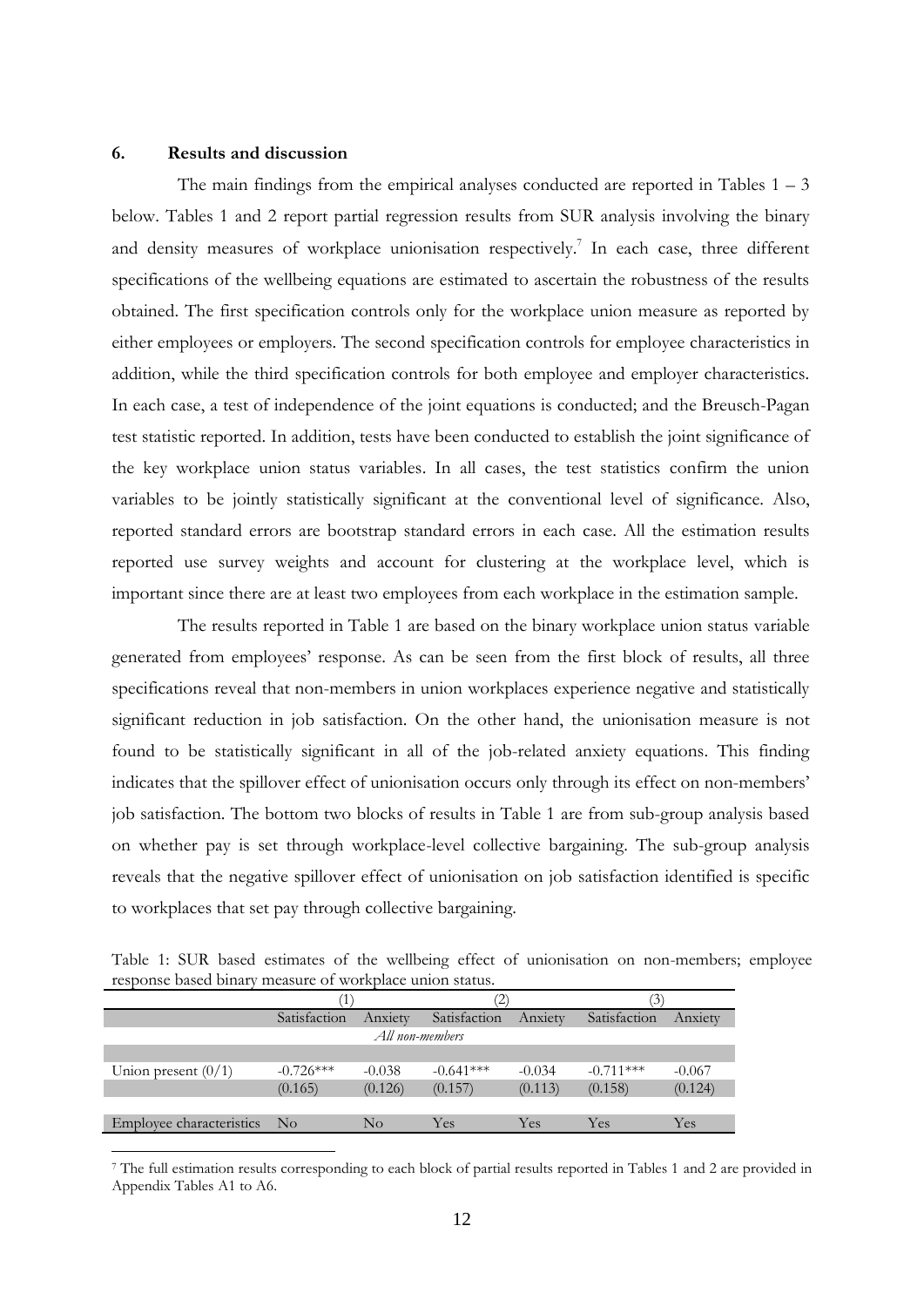| <b>Employer characteristics</b> | No            | $\rm No$   | No                                                      | No            | Yes           | Yes        |
|---------------------------------|---------------|------------|---------------------------------------------------------|---------------|---------------|------------|
|                                 |               |            |                                                         |               |               |            |
| Constant                        | $4.613***$    | 1.458***   | 3.453***                                                | 2.717***      | 3.898***      | $2.943***$ |
|                                 | (0.101)       | (0.084)    | (0.435)                                                 | (0.417)       | (0.465)       | (0.469)    |
|                                 |               |            |                                                         |               |               |            |
| No. of non-members              | 9213<br>0.005 | 9213       | 9213<br>0.077                                           | 9213<br>0.093 | 9213<br>0.103 | 9213       |
| R-squared                       |               | 0.000      |                                                         |               |               | 0.099      |
| Chi2(1)                         | 1817.562      |            | 2011.140,                                               |               | 1974.323      |            |
|                                 |               |            | Non-members in workplaces without collective bargaining |               |               |            |
|                                 |               |            |                                                         |               |               |            |
| Union present $(0/1)$           | $-0.307$      | 0.110      | $-0.338$                                                | $-0.055$      | $-0.385*$     | $-0.089$   |
|                                 | (0.227)       | (0.213)    | (0.217)                                                 | (0.182)       | (0.207)       | (0.204)    |
|                                 |               |            |                                                         |               |               |            |
| Employee characteristics        | No            | No         | Yes                                                     | Yes           | Yes           | Yes        |
|                                 |               |            |                                                         |               |               |            |
| Employer characteristics        | No            | No         | No                                                      | $\rm No$      | Yes           | Yes        |
|                                 |               |            |                                                         |               |               |            |
| Constant                        | 4.558***      | $1.427***$ | 3.238***                                                | $2.743***$    | 3.466***      | $2.804***$ |
|                                 | (0.122)       | (0.119)    | (0.639)                                                 | (0.599)       | (0.652)       | (0.692)    |
|                                 |               |            |                                                         |               |               |            |
| No. of non-members              | 4951          | 4951       | 4951                                                    | 4951          | 4951          | 4951       |
| R-squared                       | 0.001         | 0.000      | 0.080                                                   | 0.109         | 0.105         | 0.114      |
| Chi2(1)                         | 942.376       |            | 1034.108                                                |               | 1018.936      |            |
|                                 |               |            |                                                         |               |               |            |
|                                 |               |            | Non-members in workplaces with collective bargaining    |               |               |            |
|                                 |               |            |                                                         |               |               |            |
| Union present $(0/1)$           | $-1.034***$   | $-0.161$   | $-0.858***$                                             | $-0.026$      | $-0.861***$   | $-0.062$   |
|                                 | (0.219)       | (0.200)    | (0.209)                                                 | (0.179)       | (0.229)       | (0.204)    |
|                                 |               |            |                                                         |               |               |            |
| Employee characteristics        | No            | $\rm No$   | Yes                                                     | Yes           | Yes           | Yes        |
|                                 |               |            |                                                         |               |               |            |
| Employer characteristics        | No            | No         | $\rm No$                                                | No            | Yes           | Yes        |
|                                 |               |            |                                                         |               |               |            |
| Constant                        | $4.713***$    | $1.514***$ | $3.724***$                                              | $2.546***$    | 4.497***      | 3.099***   |
|                                 | (0.157)       | (0.149)    | (0.610)                                                 | (0.488)       | (0.786)       | (0.675)    |
|                                 |               |            |                                                         |               |               |            |
| No. of non-members              | 4262          | 4262       | 4262                                                    | 4262          | 4262          | 4262       |
| R-squared                       | 0.011         | 0.000      | 0.080                                                   | 0.084         | 0.111         | 0.093      |
| Chi2(1)                         | 874.883       |            | 978.097                                                 |               | 957.697       |            |

\*\*\* p<0.01, \*\* p<0.05, \* p<0.1

Bootstrap std. errors from 150 replications based on 506 clusters of workplaces.

The results reported in Table 2 are based on employer reported continuum measure of workplace union density. Once again, all three specifications show that workplace union density and non-member job satisfaction are negatively and statistically significantly related. In contrast, no statistically significant link is found between workplace union density and employee jobrelated anxiety. This result shows once again that the spillover effect of unionisation happens only through its effect on non-members' job satisfaction. As in Table 1, the bottom two blocks of partial results in Table 2 are from sub-group analysis based on whether workplaces set pay through collective bargaining. The results from the sub-group analysis once again reveal that the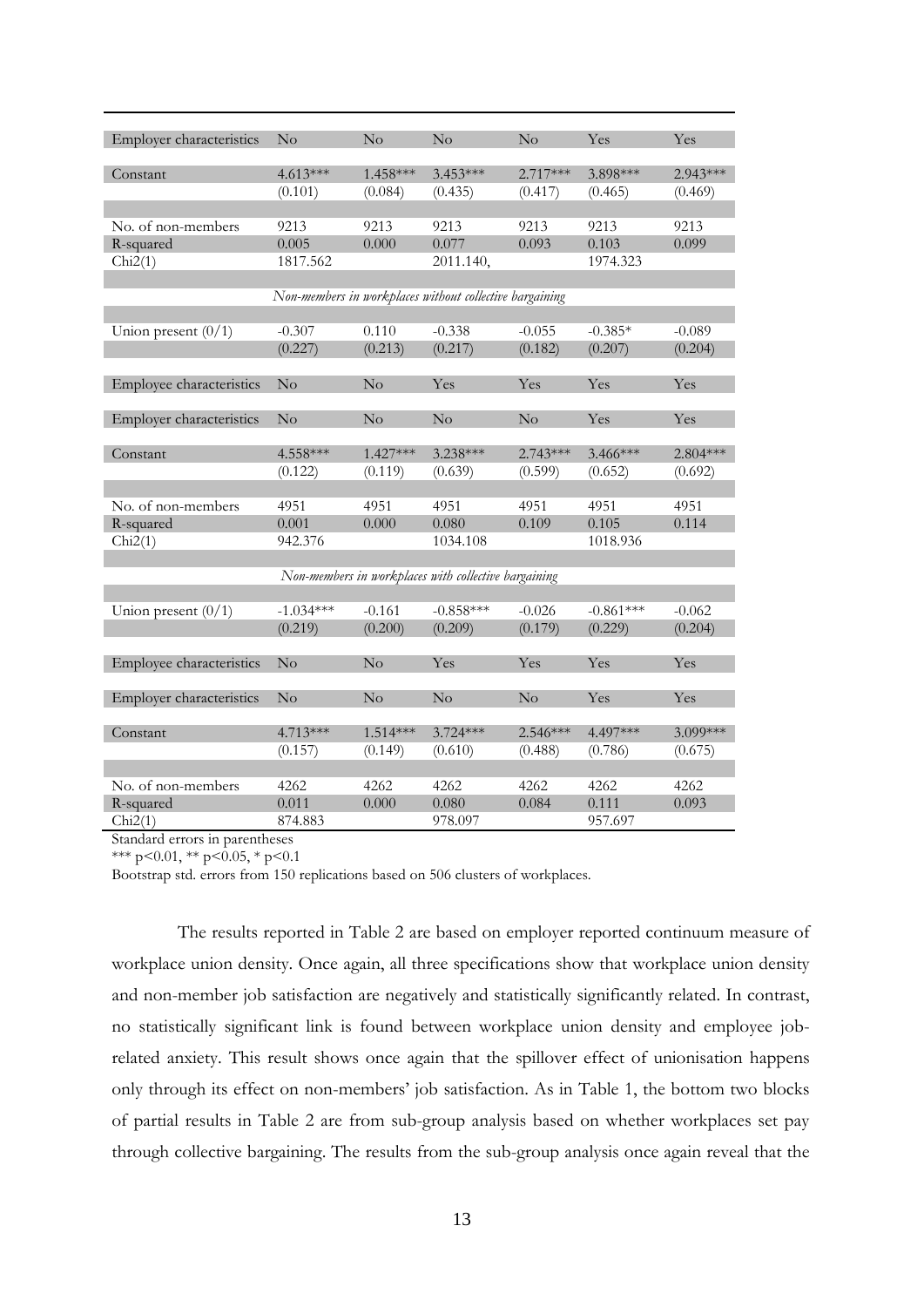negative spillover effect of unionisation on job satisfaction is specific to workplaces that set pay through collective bargaining.

| response based continuum measure or workplace union status. |                |            |              |            |              |          |  |  |  |
|-------------------------------------------------------------|----------------|------------|--------------|------------|--------------|----------|--|--|--|
|                                                             |                |            | 2)           |            |              |          |  |  |  |
|                                                             | Satisfaction   | Anxiety    | Satisfaction | Anxiety    | Satisfaction | Anxiety  |  |  |  |
| All non-members                                             |                |            |              |            |              |          |  |  |  |
| % Union member                                              | $-0.017***$    | $-0.005$   | $-0.014***$  | $-0.002$   | $-0.012***$  | $-0.001$ |  |  |  |
|                                                             | (0.004)        | (0.003)    | (0.004)      | (0.003)    | (0.004)      | (0.003)  |  |  |  |
|                                                             |                |            |              |            |              |          |  |  |  |
| Employee characteristics                                    | $\rm No$       | $\rm No$   | Yes          | Yes        | Yes          | Yes      |  |  |  |
|                                                             |                |            |              |            |              |          |  |  |  |
| Employer characteristics                                    | N <sub>0</sub> | No         | $\rm No$     | $\rm No$   | Yes          | Yes      |  |  |  |
|                                                             |                |            |              |            |              |          |  |  |  |
| Constant                                                    | $4.512***$     | $1.492***$ | 3.388***     | $2.736***$ | $3.828***$   | 2.939*** |  |  |  |
|                                                             | (0.085)        | (0.077)    | (0.423)      | (0.414)    | (0.463)      | (0.467)  |  |  |  |
|                                                             |                |            |              |            |              |          |  |  |  |
| No. of non-members                                          | 9213           | 9213       | 9213         | 9213       | 9213         | 9213     |  |  |  |
| R-squared                                                   | 0.005          | 0.000      | 0.076        | 0.093      | 0.101        | 0.099    |  |  |  |
| Chi2(1)                                                     | 1808.31        |            | 2007.058     |            | 1971.111     |          |  |  |  |

Table 2: SUR based estimates of the wellbeing effect of unionisation on non-members, employer response based continuum measure of workplace union status.

| Non-members in workplaces without collective bargaining |          |            |            |            |            |            |  |  |  |  |
|---------------------------------------------------------|----------|------------|------------|------------|------------|------------|--|--|--|--|
| % Union member                                          | $-0.000$ | 0.011      | 0.001      | 0.005      | 0.000      | 0.004      |  |  |  |  |
|                                                         | (0.007)  | (0.007)    | (0.006)    | (0.007)    | (0.007)    | (0.007)    |  |  |  |  |
|                                                         |          |            |            |            |            |            |  |  |  |  |
| <b>Employee characteristics</b>                         | No       | No         | <b>Yes</b> | Yes        | <b>Yes</b> | Yes        |  |  |  |  |
|                                                         |          |            |            |            |            |            |  |  |  |  |
| <b>Employer characteristics</b>                         | $\rm No$ | No         | $\rm No$   | $\rm No$   | <b>Yes</b> | Yes        |  |  |  |  |
|                                                         |          |            |            |            |            |            |  |  |  |  |
| Constant                                                | 4.480*** | $1.404***$ | $3.109***$ | $2.676***$ | $3.361***$ | $2.745***$ |  |  |  |  |
|                                                         | (0.118)  | (0.107)    | (0.646)    | (0.603)    | (0.646)    | (0.693)    |  |  |  |  |
|                                                         |          |            |            |            |            |            |  |  |  |  |
| No. of non-members                                      | 4951     | 4951       | 4951       | 4951       | 4951       | 4951       |  |  |  |  |
| R-squared                                               | 0.000    | 0.001      | 0.079      | 0.109      | 0.104      | 0.114      |  |  |  |  |
| Chi2(1)                                                 | 941.238  |            | 1033.912   |            | 1019.015   |            |  |  |  |  |

| Non-members in workplaces with collective bargaining |             |             |             |            |             |            |  |  |  |
|------------------------------------------------------|-------------|-------------|-------------|------------|-------------|------------|--|--|--|
| % Union member                                       | $-0.022***$ | $-0.010***$ | $-0.018***$ | $-0.005$   | $-0.014***$ | $-0.005$   |  |  |  |
|                                                      | (0.004)     | (0.004)     | (0.004)     | (0.004)    | (0.004)     | (0.004)    |  |  |  |
|                                                      |             |             |             |            |             |            |  |  |  |
| Employee characteristics                             | $\rm No$    | $\rm No$    | Yes         | Yes        | <b>Yes</b>  | Yes        |  |  |  |
|                                                      |             |             |             |            |             |            |  |  |  |
| <b>Employer characteristics</b>                      | $\rm No$    | $\rm No$    | $\rm No$    | $\rm No$   | Yes         | <b>Yes</b> |  |  |  |
|                                                      |             |             |             |            |             |            |  |  |  |
| Constant                                             | $4.530***$  | $1.601***$  | $3.680***$  | $2.655***$ | $4.436***$  | $3.126***$ |  |  |  |
|                                                      | (0.126)     | (0.110)     | (0.607)     | (0.487)    | (0.786)     | (0.671)    |  |  |  |
|                                                      |             |             |             |            |             |            |  |  |  |
| No. of non-members                                   | 4262        | 4262        | 4262        | 4262       | 4262        | 4262       |  |  |  |
| R-squared                                            | 0.012       | 0.003       | 0.080       | 0.085      | 0.109       | 0.093      |  |  |  |
| Chi2(1)                                              | 862.146     |             | 969.850     |            | 951.466     |            |  |  |  |

Standard errors in parentheses

\*\*\* p<0.01, \*\* p<0.05, \* p<0.1

Bootstrap std. errors from 150 replications based on 506 clusters of workplaces.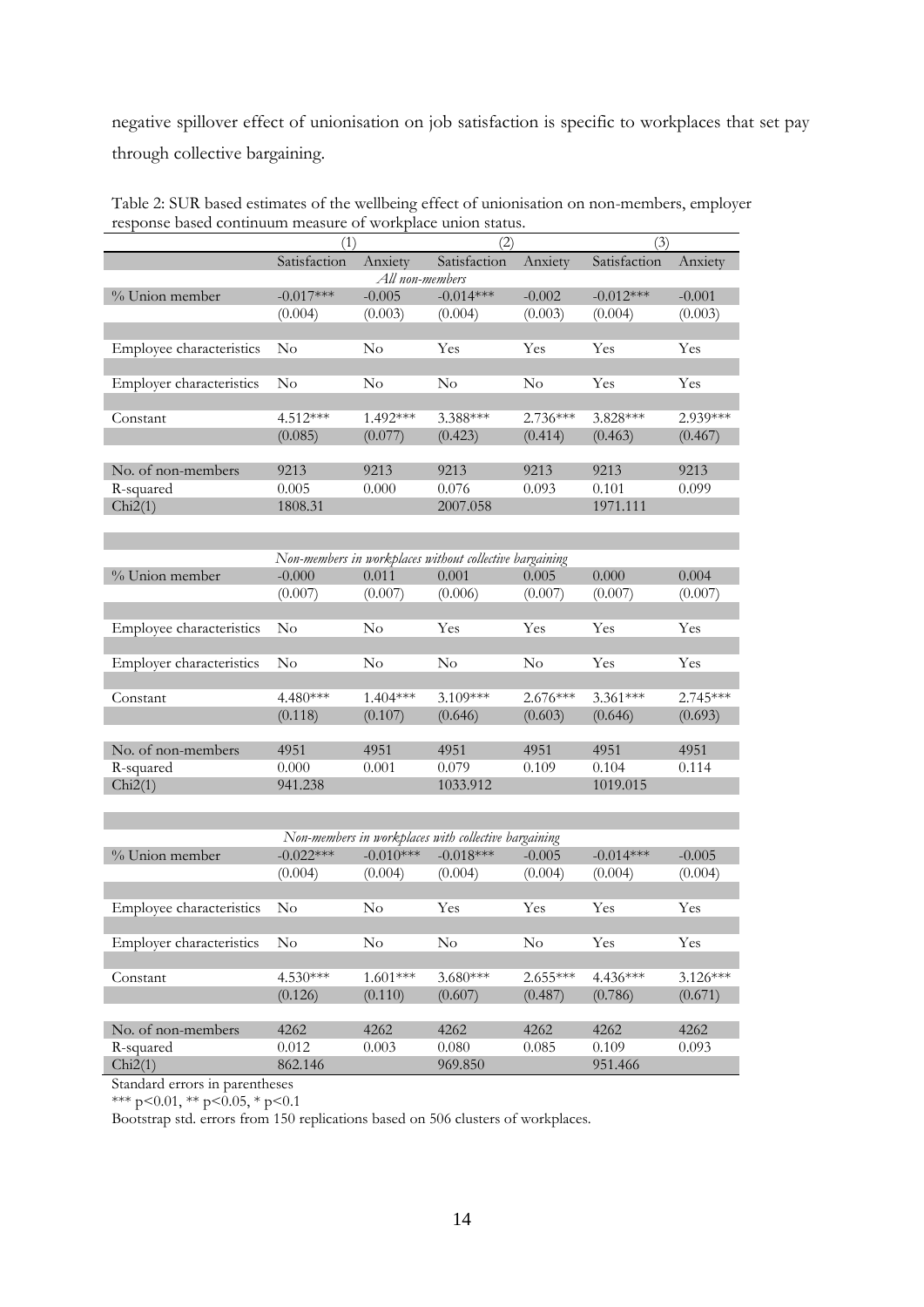As noted in Section Five, we also implement the alternative matching based estimator. The semi-parametric matching estimator, which enforces common support, compares the wellbeing of non-members in union workplaces with that of observationally 'similar' employees in non-union workplaces. Matching is performed on propensity scores obtained from probit regressions that estimate the probability of being a non-member in a union workplace.<sup>8</sup> Table 3 reports matching based estimation results relating to the effect of unionisation on the job satisfaction and job-related anxiety of non-members (ATT). The Table also reports results from sub-group analysis on whether pay is set through workplace-level collective bargaining. The reported results confirm the earlier findings that: (a) the negative spillover effect of unionisation on non-members' wellbeing occurs only through non-members' job satisfaction and (b) this effect is specific to workplaces that set pay through workplace-level collective bargaining.

| response based binary inclusare or womplace amon status. |                  |                                                         |         |                     |                                    |         |  |
|----------------------------------------------------------|------------------|---------------------------------------------------------|---------|---------------------|------------------------------------|---------|--|
|                                                          | Job satisfaction |                                                         |         | Job-related anxiety |                                    |         |  |
|                                                          | Observed coef.   | Bootstrap Std. Err. Z                                   |         |                     | Observed coef. Bootstrap Std. Err. | Z       |  |
|                                                          |                  | All non-members                                         |         |                     |                                    |         |  |
| Union workplace $(0/1)$                                  |                  |                                                         |         |                     |                                    |         |  |
| ATT                                                      | $-0.620$         | 0.144                                                   | $-4.31$ | $-0.008$            | 0.132                              | $-0.06$ |  |
| No. of non-members                                       | 9213             |                                                         |         |                     |                                    |         |  |
| No. of workplaces/clusters                               | 1034             |                                                         |         |                     |                                    |         |  |
|                                                          |                  |                                                         |         |                     |                                    |         |  |
|                                                          |                  | Non-members in workplaces without collective bargaining |         |                     |                                    |         |  |
| Union workplace $(0/1)$                                  |                  |                                                         |         |                     |                                    |         |  |
| ATT                                                      | $-0.245$         | 0.250                                                   | $-0.98$ | 0.148               | 0.224                              | 0.66    |  |
| No. of non-members                                       | 4951             |                                                         |         |                     |                                    |         |  |
| No. of workplaces/clusters                               | 528              |                                                         |         |                     |                                    |         |  |
|                                                          |                  |                                                         |         |                     |                                    |         |  |
|                                                          |                  | Non-members in workplaces with collective bargaining    |         |                     |                                    |         |  |
| Union workplace $(0/1)$                                  |                  |                                                         |         |                     |                                    |         |  |
| ATT                                                      | $-0.874$         | 0.258                                                   | $-3.39$ | $-0.194$            | 0.224                              | $-0.87$ |  |
| No. of non-members                                       | 4262             |                                                         |         |                     |                                    |         |  |
| No. of workplaces/clusters                               | 506              |                                                         |         |                     |                                    |         |  |

Table 3: Matching based estimates of the wellbeing effect of unionisation on non-members, employee response based binary measure of workplace union status.

Bootstrap standard errors from 150 replications based on 1034, 528 and 506 clusters/workplaces for each panel of results.

### **7. Conclusion**

1

The paper examined the spillover effect of unionisation on non-members' wellbeing. It departed from the standard approach in the literature by focusing entirely on the wellbeing of non-members in union and non-union private establishments. The innovative approach deployed compares the wellbeing of non-members in union workplaces with that of employees in non-union workplaces. To this end, the paper first attempted to extend the social custom model of trade unions. It then used linked employer-employee data to establish empirically the

<sup>&</sup>lt;sup>8</sup> Table A7 in the Appendix reports the results from the probit regressions. The propensity scores obtained from the probit equation use sampling weights and account for clustering. As noted in Section Five, the kernel weights signify the distance of non-members in non-union workplaces from non-members in union workplaces in terms of the estimated probability scores.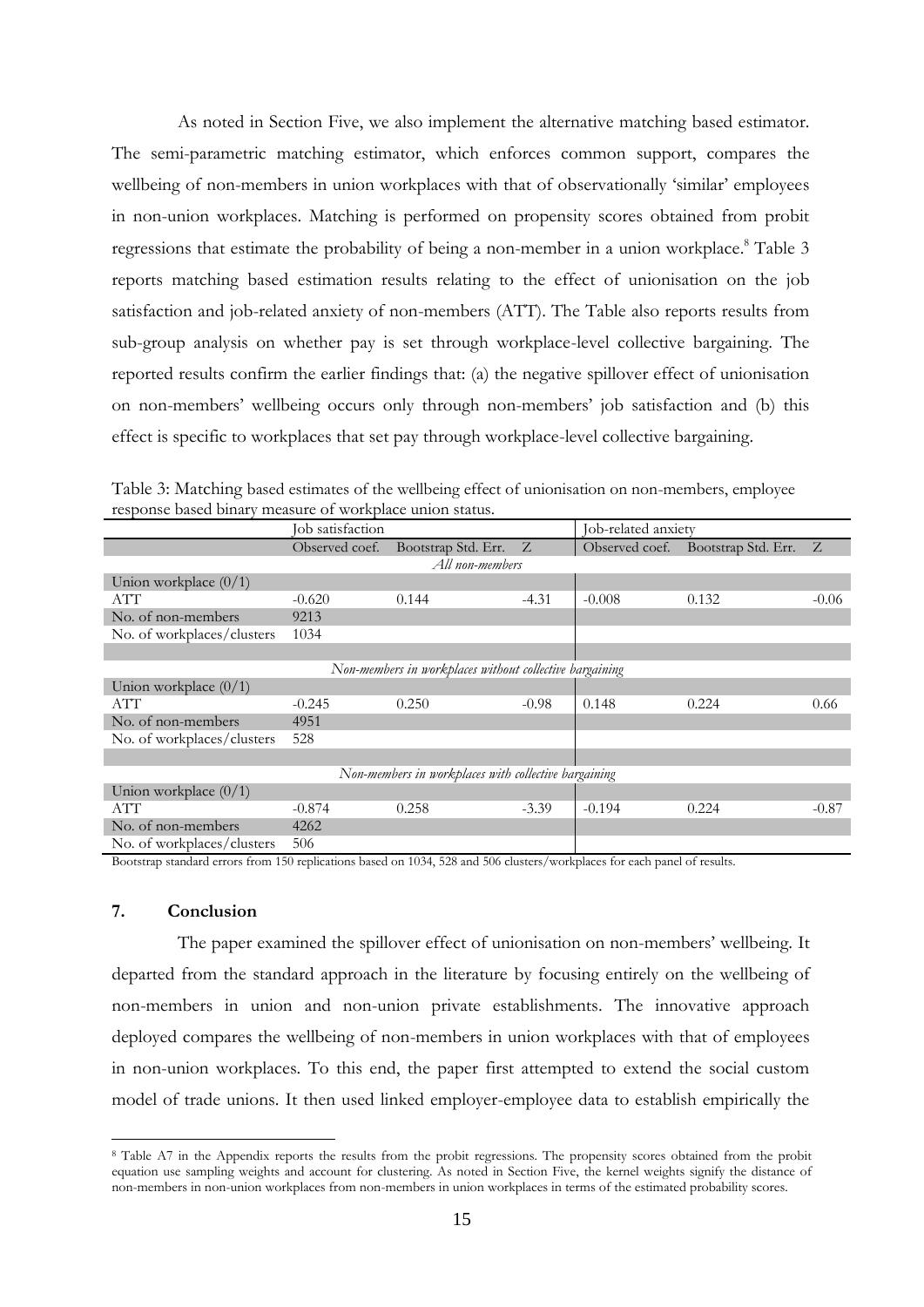spillover effect of unionisation on non-members' wellbeing. The linked data allowed defining workplace union status based on the responses of both employees and employers; and using two different wellbeing measures in the form of *job satisfaction* and *job-related anxiety*.

The theoretical model developed suggests that non-members in unionised workplaces bear some level of disutility for violating the social custom of the union; regardless of the level of the wage premium unionisation may deliver. This was thought to translate into a reduction in wellbeing for non-members in union workplaces. The empirical analyses undertaken lend some support for the theoretical predictions. The empirical analyses carried out have several strengths including: the use of linked employer-employee data, alternative measures of workplace unionisation as reported by employees and employers, alternative econometric models, several empirical specifications and workplace collective bargaining status based sub-group analysis. The empirical results obtained are remarkably robust and reveal that: (a) there is a negative spillover effect of unionisation on non-members' job satisfaction and (b) the spillover effect found is specific to workplaces that set pay through workplace-level collective bargaining. That the negative spillover effect is specific to workplaces, which set pay through workplace-level collective bargaining, seems to point to the workplace climate of bargaining and 'voice' being the likely culprits behind the adverse effect of unionisation on non-members' job satisfaction found.

That the spillover wellbeing effect found is confined only to non-members' job satisfaction merits some discussion. Although the two wellbeing measures – job satisfaction and job-related anxiety - represent two conceptually similar subjective assessments of aspects of jobs, they are not expected to capture exactly the same thing. As noted in Section Four, the jobrelated anxiety outcome relates to employees' experiences of positive and negative emotional states over a period of few weeks, while the job satisfaction outcome captures the degree of employees' satisfaction on aspects of their job without any particular reference to time. More importantly, the job satisfaction outcome includes employees' subjective assessments of aspects of their jobs such as satisfaction with 'the scope for using their own initiative' and 'the amount of influence they have over their job'. These are precisely the job aspects that unionisation is likely to affect. Considering that more than 30% of non-members in the estimation sample constitute the managerial, supervisory and professional ranks, it is not entirely surprising that unionisation, which is likely to limit their customary authority, adversely affects the job satisfaction of non-members. On the other hand, it is not apparent, conceptually at least, how unionisation may affect non-members' experiences of positive and negative emotional states over a specific period of few weeks; something the empirical results seem to suggest.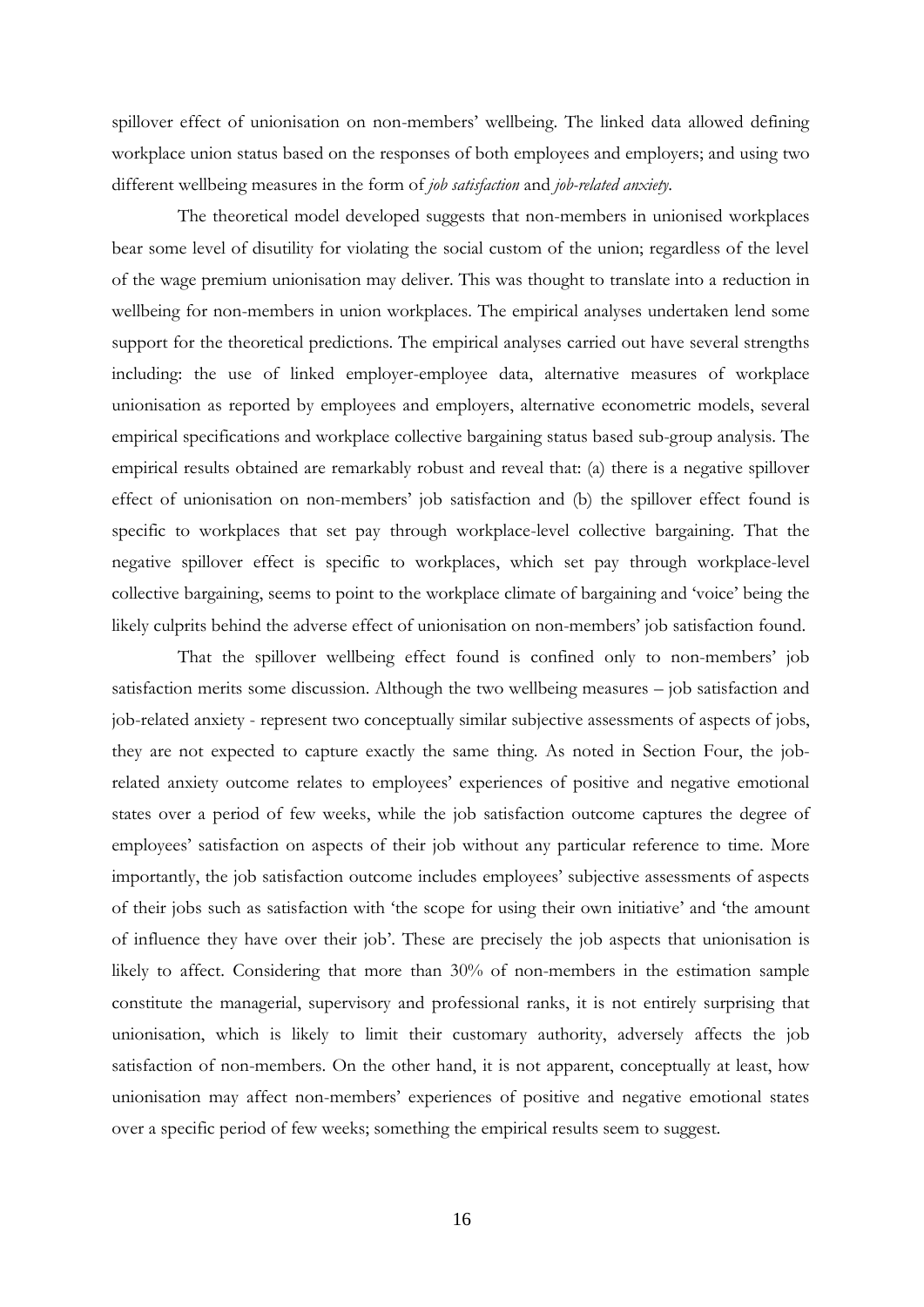## **References**

- Abowd, J. and Farber, H. (1982) [Job queues and the union status of workers,](http://ideas.repec.org/a/ilr/articl/v35y1982i3p354-367.html) *[Industrial and Labor](http://ideas.repec.org/s/ilr/articl.html)  [Relations Review](http://ideas.repec.org/s/ilr/articl.html)*, 35 (3), 354-367.
- Acemoglu, D., Aghion, P. and Violante, G. (2001) Deunionisation, Technical Change and Inequality, *Carnegie-Rochester Conference Series on Public Policy*, 55, 229-264.
- Ashenfelter, O. and Johnson, G. (1969) Bargaining Theory, Trade Unions, and Industrial Strike Activity, *The American Economic Review*, 59 (1): 35-49.
- Bender, K. and Sloane, P. (1998) Job satisfaction, trade unions, and exit-voice revisited, *Industrial and Labor Relations Review*, 51, 222–240.
- Blanchflower, D. and Bryson,A. (2004) Union relative wage effects in the United States and the United Kingdom, *Proceedings of the 56th Annual Meeting of the Industrial Relations Research Association*, Champaign, IL, pp. 133–140.
- Booth, A. (1985) The Free Rider Problem and a Social Custom Model of Trade Union Membership, *The Quarterly Journal of Economics*, 100 (1), 253-261.
- Booth, A. and Chatterji, M. (1995) Union Membership and Wage Bargaining when Membership is not Compulsory, *The Economic Journal*, 105 (429), 345-360.
- Booth, A., Francesconi, M. and Zoega, G. (2003) Unions, Work-Related Training, and Wages: Evidence for British Men, *Industrial and Labor Relations Review*, 57 (1), 68 - 91.
- Borjas, G. (1979) Job satisfaction, wages and unions, *The Journal of Human Resources*, 14, 21-40.
- Bryson, A. (1999) "Are unions good for industrial relations?" in R. Jowell, J. Curtice, A. Park and K. Thomson (eds.) *British Social Attitudes: the 16th Report*, Aldershot: Dartmouth
- Bryson, A., Barth, E. and Dale-Olsen, H. (2012), Do higher wages come at a price? *Journal of Economic Psychology*, 33, 251–263.
- Bryson, A., Cappellari, L. and Lucifora, C. (2004) Does union membership really reduce job satisfaction? *British Journal of Industrial Relations*, 42, 439-459.
- Bryson, A., Cappellari, L. and Lucifora, C. (2010) Why So Unhappy? The Effects of Unionisation on Job Satisfaction, *Oxford Bulletin of Economics & Statistics*, 72 (3): 357-380.
- Bryson, A., Dale-Olsen, H. and Barth, E. (2009), How Does Innovation Affect Worker wellbeing? CEP Discussion Paper No 953, LSE.
- Buchmueller, T., Dinardo, J. and Valletta, G. (2002) Union Effects on Health Insurance Provision & Coverage in the United States, *Industrial and Labor Relations Review*, 55 (610).
- Budd, J. and Mumford, K. (2004) Trade Unions and Family Friendly Policies in Great Britain, I*ndustrial and Labor Relations Review*, 57 (204).
- Budd, J. and Na, I. (2000) The Union Membership Wage Premium for Employees Covered by Collective Bargaining Agreements, *Journal of Labor Economics*, 18 (4), 783-807.
- Card, D. (1996) The Effect of Unions on the Structure of Wages: A Longitudinal Analysis, *Econometrica*, 64 (4), 957-979.
- Card, D., Lemieux, T. and Riddell, W. C. (2003) Unionisation and Wage Inequality: A Comparative Study of the U.S., the U.K. and Canada, *National Bureau of Economic Research Working Paper*, No. W9473.
- Clark, A. and Oswald, A. (1996) Satisfaction and comparison income, *Journal of Public Economics*, 61, 359-381.
- Daniels, K (2000), Measures of five aspects of affective well-being at work, *Human Relations*, 53  $(2)$ ,  $275 - 294$ .
- Davis-Blake, A. and Pfeffer, J. (1990) Unions and job satisfaction: an alternative view, *Work and Occupations*, 17, 259–283.
- Donado, A. and Walde, K. (2012), How Trade Unions Increase Welfare, *Economic Journal*, Published Online on 09 March 2012, DOI: 10.1111/j.1468-0297.2012.02513.x
- Freeman, R. (1980) Unionism & the dispersion of wages, *Industrial & Labor Relations Review*, 34 (1), 3-23.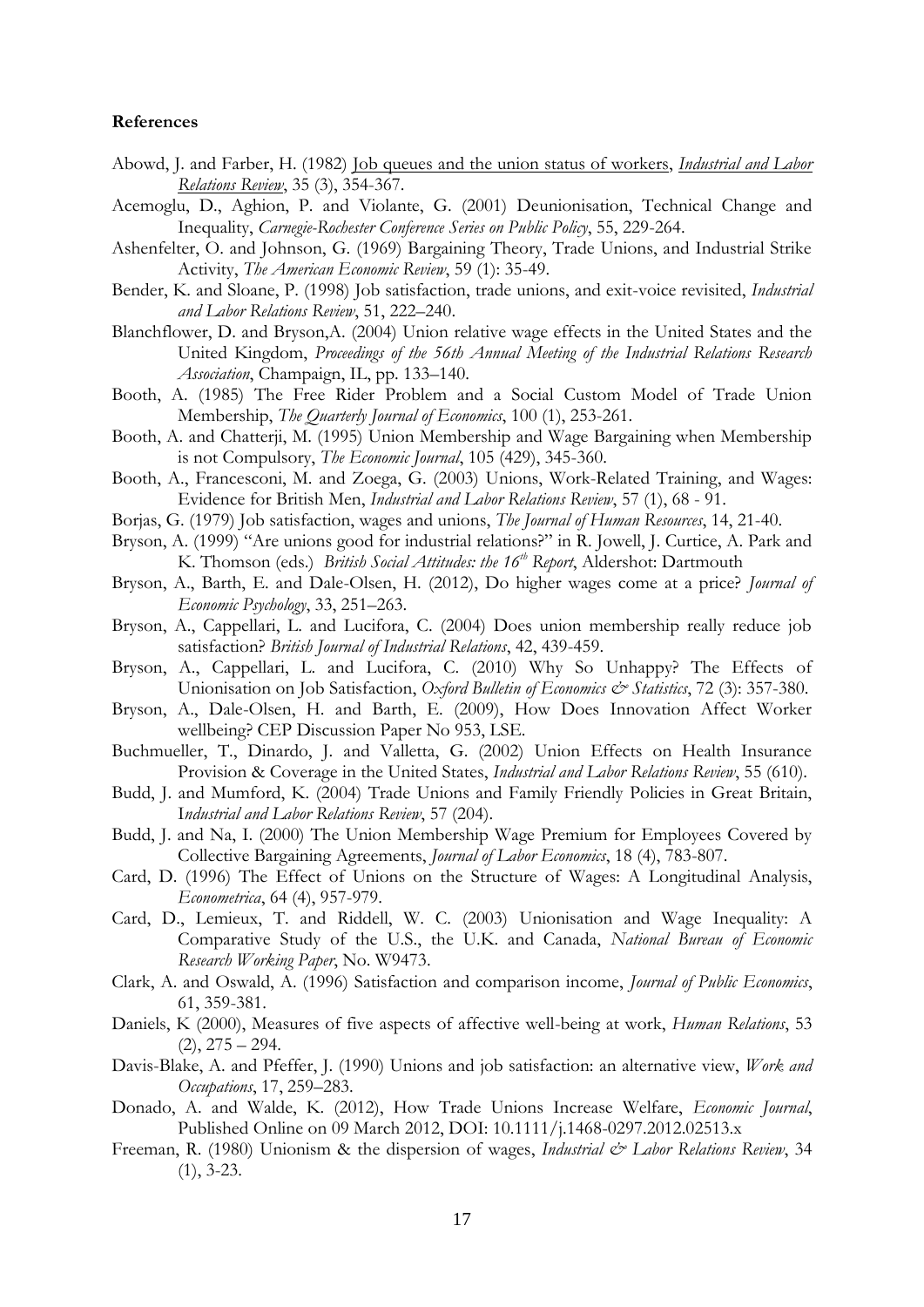Freeman, R. and Medoff, J. (1984) *What do Unions Do*? Basic Books, New York.

- Gordon, M. and Denisi, A. (1995) Are-examination of the relationship between union membership and job satisfaction, *Industrial and Labor Relations Review*, 48, 222–236.
- Gosling, A. and Machin, S. (1995) Trade Unions and the Dispersion of Earnings in British Establishments 1980-90, *Oxford Bulletin of Economics and Statistics*, 57(2), 167-84.
- Green, C. and Heywood, S. J. (2010) Unions, Dissatisfied Workers and Sorting. (Economics Working Paper Series). Lancaster University: The Department of Economics.
- Haile, G., Bryson, A. and White, M. (2012) Heterogeneity in Union Status and Employee Wellbeing, IZA DP No. 7075.
- Heckman, J., Ichimura, H. and Todd, P. (1998) Matching as an Econometric Evaluation Estimator, *Review of Economic Studies*, 65, 261-294.
- Hirsch, B. (2004) Reconsidering Wage Effects; Surveying New Evidence on an Old Topic, *Journal of Labor Research*, 25 (2), 233-66.
- Kersley, B., Alpin, C., Forth, J., Bryson, A., Bewley, H., Dix, G. and Oxenbridge, S. (2006). *Inside the Workplace: Findings from the 2004 Workplace Employment Relations Survey*, Routledge, London.
- Leuven, E. and Sianesi, B. (2003) PSMATCH2: Stata module to perform full Mahalanobis and propensity score matching, common support graphing, and covariate imbalance testing, http://ideas.repec.org/c/boc/bocode/s432001.html. This version: 2012.
- Malcomson, J. (1983) Trade Unions and Economic Efficiency, *Economic Journal*, 93, 51-65.
- Metcalf, D. , Hansen, K. and Charlwood, A. (2001) Unions and the Sword of Justice: Unions and pay systems, pay inequality, pay discrimination and low pay, *National Institute Economic Review,* 176, 61-75
- Rosenbaum, P. and Rubin, D.B. (1983) The Central Role of the Propensity Score in Observational Studies for Causal Effects, *Biometrika*, 70, 41-55.
- Schwochau, S. (1987) Union effects on job attitudes, *Industrial and Labor Relations Review*, 40, 209– 224.
- Waddoups, C. (2012) Union Membership and Job-Related Training: Incidence, Transferability, and Efficacy, *British Journal of Industrial Relations*, DOI:10.1111/j.1467-8543.2012.00909.x
- Warr, P. (1990), The Measurement of Well-being and Other Aspects of Mental Health, *Journal of Occupational Psychology*, 63 (3), 193 – 210.
- Warr, P. (1994), Conceptual framework for the study of work and mental health, *Work and Stress*, 8, 84 – 97.
- Warr, P. (1999), Well-being and the Workplace, in Kahneman, D., Diener, E. and Schwarz, N. (eds.), *Well-being: the foundations of hedonic psychology*, Russell Sage Foundation, New York.
- Wood, S. (2008) Job characteristics, employee voice and well-being in Britain, *Industrial Relations Journal*, 39 (2), 153 – 168.
- Wunnava, P. and Peled, N. (1999) Union Wage Premium by Gender and Race: Evidence from PSID 1980-1992, *Journal of Labor Research*, 20 (3), 415-423.
- Zellner, A. (1962), An Efficient Method of Estimating Seemingly Unrelated Regressions and Tests for Aggregation Bias, *Journal of the American Statistical Association*, 57: 348–368.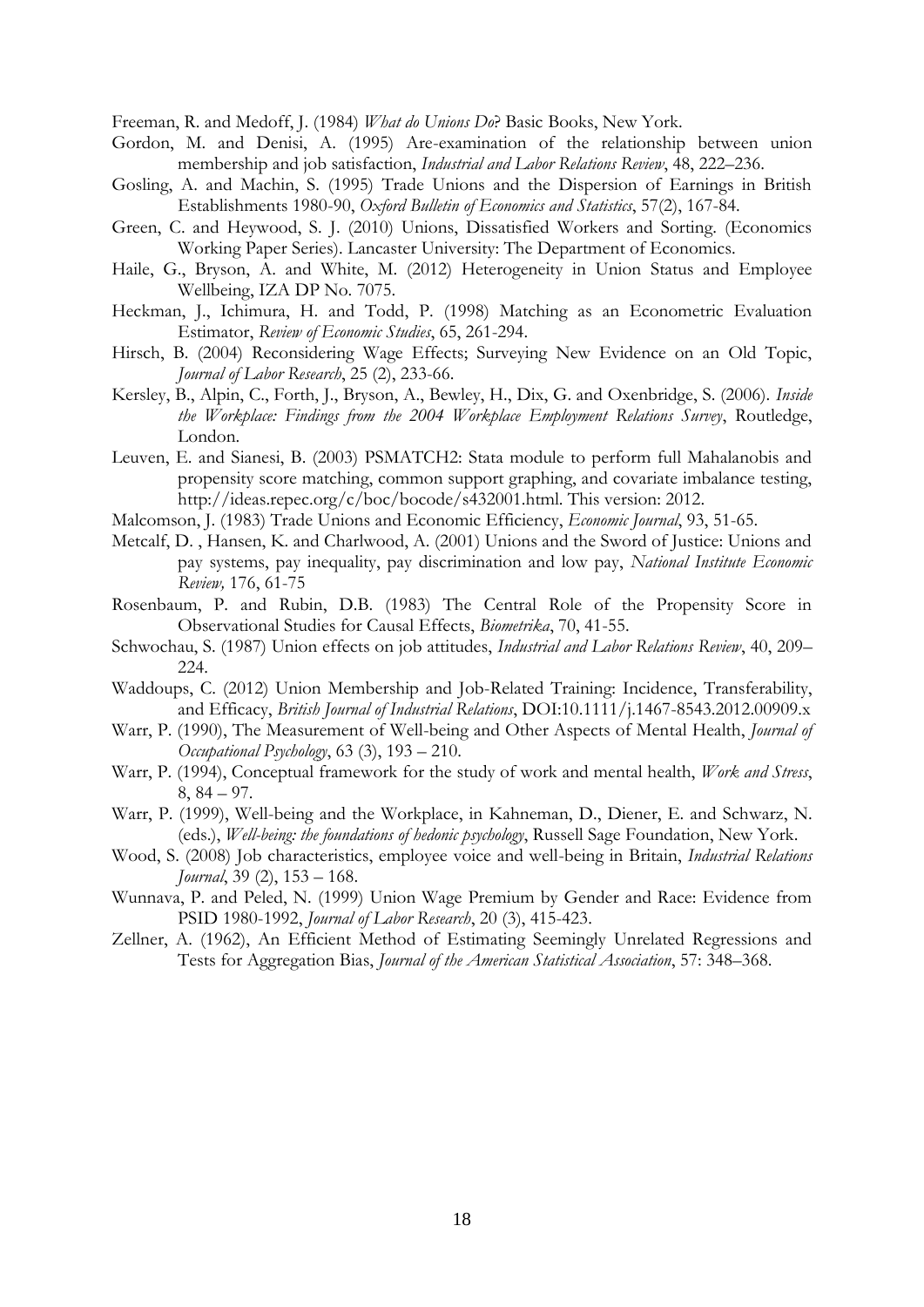**Appendix**: Full regression Tables, descriptive statistics and Figure

|                                    | (1)          |          | (2)          |              | (3)          |             |
|------------------------------------|--------------|----------|--------------|--------------|--------------|-------------|
|                                    | Satisfaction | Anxiety  | Satisfaction | Anxiety      | Satisfaction | Anxiety     |
| Union present $(0/1)$              | $-0.726***$  | $-0.038$ | $-0.641***$  | $-0.034$     | $-0.711***$  | $-0.067$    |
|                                    | (0.165)      | (0.126)  | (0.157)      | (0.113)      | (0.158)      | (0.124)     |
| Age < 30                           |              |          | $-0.267*$    | $-0.215$     | $-0.095$     | $-0.156$    |
|                                    |              |          | (0.148)      | (0.140)      | (0.150)      | (0.137)     |
| Age30-39                           |              |          | $-0.065$     | 0.013        | 0.033        | 0.048       |
|                                    |              |          | (0.152)      | (0.156)      | (0.152)      | (0.157)     |
| $Age50+$                           |              |          | $0.728***$   | $0.851***$   | $0.629***$   | $0.809***$  |
|                                    |              |          | (0.164)      | (0.155)      | (0.159)      | (0.158)     |
| Female                             |              |          | $0.442***$   | $-0.388$ *** | $0.269**$    | $-0.426***$ |
|                                    |              |          | (0.130)      | (0.104)      | (0.133)      | (0.111)     |
| Married                            |              |          | $0.444***$   | 0.066        | $0.409***$   | 0.050       |
|                                    |              |          | (0.113)      | (0.103)      | (0.111)      | (0.103)     |
| White                              |              |          | $-0.037$     | $-0.115$     | $-0.133$     | $-0.178$    |
|                                    |              |          | (0.263)      | (0.248)      | (0.262)      | (0.254)     |
| Children <7yrs old                 |              |          | $-0.048$     | $-0.118$     | $-0.111$     | $-0.142$    |
|                                    |              |          | (0.147)      | (0.143)      | (0.145)      | (0.142)     |
| Other dependents                   |              |          | $-0.180$     | $-0.406***$  | $-0.275*$    | $-0.429***$ |
|                                    |              |          | (0.154)      | (0.148)      | (0.151)      | (0.145)     |
| Disabled                           |              |          | $-0.557***$  | $-0.859***$  | $-0.513***$  | $-0.842***$ |
|                                    |              |          | (0.184)      | (0.168)      | (0.178)      | (0.166)     |
| No academic qualification          |              |          | $0.882***$   | $0.636***$   | $0.926***$   | $0.656***$  |
|                                    |              |          | (0.216)      | (0.193)      | (0.207)      | (0.194)     |
| O-level                            |              |          | $0.675***$   | 0.234        | $0.694***$   | 0.240       |
|                                    |              |          | (0.165)      | (0.158)      | (0.160)      | (0.158)     |
| A-level                            |              |          | 0.312        | 0.140        | $0.394*$     | 0.176       |
|                                    |              |          | (0.204)      | (0.184)      | (0.203)      | (0.186)     |
| Other qualification                |              |          | $0.395***$   | 0.066        | $0.355**$    | 0.056       |
|                                    |              |          | (0.148)      | (0.140)      | (0.145)      | (0.140)     |
| On permanent contract              |              |          | $0.861***$   | $-0.339*$    | $1.047***$   | $-0.260$    |
|                                    |              |          | (0.182)      | (0.187)      | (0.183)      | (0.186)     |
| Full-time                          |              |          | $-0.185$     | $-0.813***$  | $-0.184$     | $-0.789***$ |
|                                    |              |          | (0.179)      | (0.184)      | (0.179)      | (0.180)     |
| Works over 48 hours                |              |          | $0.310***$   | $-1.125***$  | $0.200*$     | $-1.175***$ |
|                                    |              |          | (0.120)      | (0.104)      | (0.117)      | (0.102)     |
| Skill same as required             |              |          | $1.606***$   | $0.448***$   | $1.556***$   | $0.424***$  |
|                                    |              |          | (0.108)      | (0.089)      | (0.108)      | (0.089)     |
| Professional                       |              |          | $-1.578***$  | 0.080        | $-1.555***$  | 0.128       |
|                                    |              |          | (0.219)      | (0.188)      | (0.215)      | (0.187)     |
| Associate professional & technical |              |          | $-1.234***$  | 0.227        | $-1.275***$  | 0.198       |
|                                    |              |          | (0.188)      | (0.182)      | (0.184)      | (0.181)     |
| Admin. & secretarial               |              |          | $-1.787***$  | $0.479**$    | $-1.686***$  | $0.526***$  |
|                                    |              |          | (0.189)      | (0.193)      | (0.192)      | (0.199)     |
| Skilled trades plant & mach.       |              |          | $-1.947***$  | $0.999***$   | $-1.828***$  | $1.036***$  |
|                                    |              |          | (0.203)      | (0.195)      | (0.201)      | (0.201)     |
| Personal & customer services       |              |          | $-1.161***$  | $0.534***$   | $-1.555***$  | $0.357*$    |
|                                    |              |          | (0.206)      | (0.205)      | (0.209)      | (0.209)     |
| Elementary occupations             |              |          | $-1.685***$  | $0.900$ ***  | $-1.680***$  | $0.915***$  |
|                                    |              |          | (0.228)      | (0.222)      | (0.227)      | (0.223)     |
| Gross weekly pay $\leq$ =110       |              |          | $0.557**$    | $0.778***$   | $0.468*$     | $0.722***$  |
|                                    |              |          | (0.268)      | (0.274)      | (0.258)      | (0.266)     |
| Gross weekly pay 111-180           |              |          | 0.210        | 0.223        | $-0.011$     | 0.147       |
|                                    |              |          | (0.231)      | (0.199)      | (0.234)      | (0.198)     |
| Gross weekly pay 261-360           |              |          | $-0.279*$    | $-0.666$ *** | $-0.117$     | $-0.595***$ |

Table A1: SUR estimates of the wellbeing effect of unionisation on non-members, based on employee reported binary workplace union status, all non-members.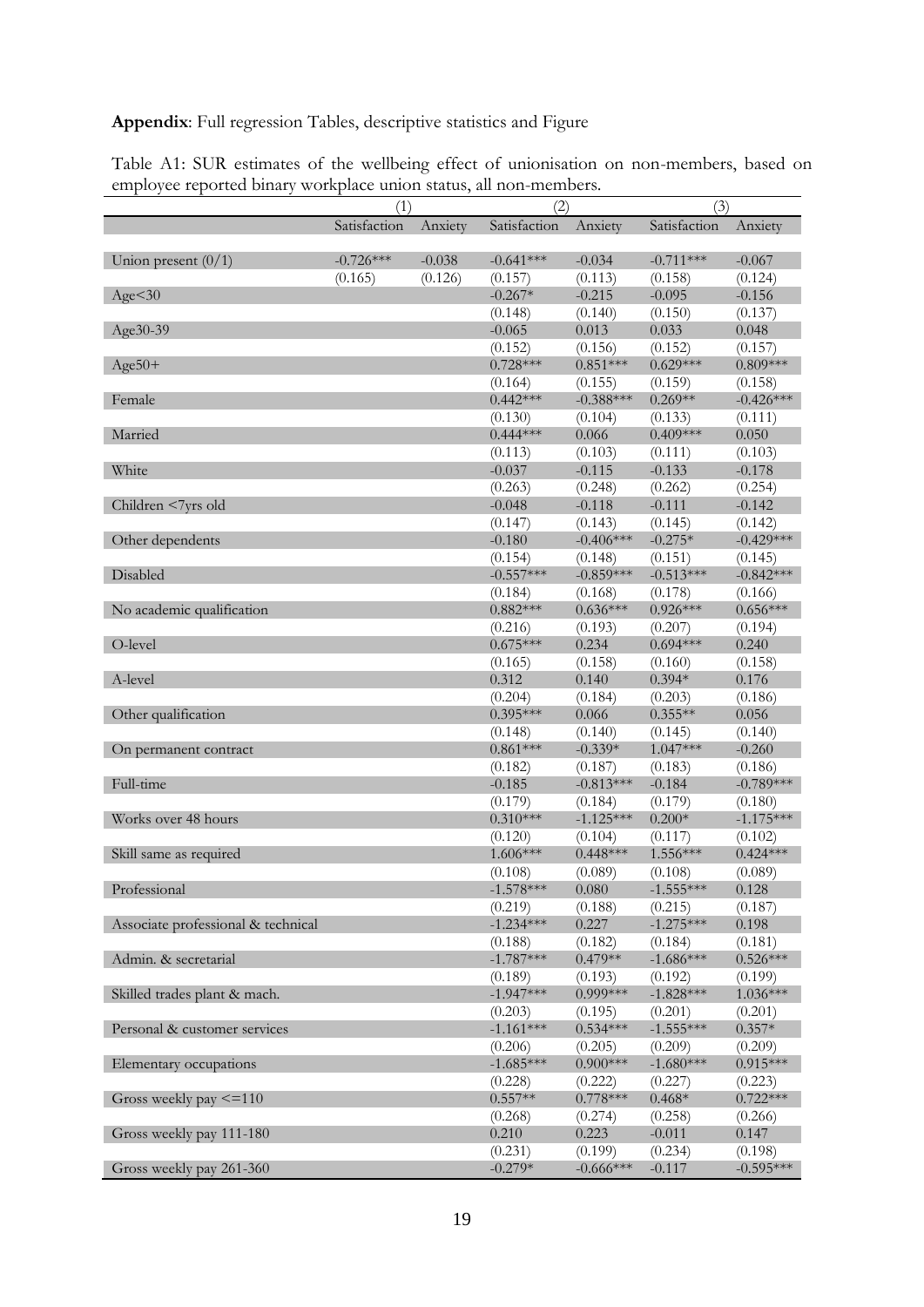|                               |            |           | (0.157)    | (0.161)     | (0.154)     | (0.162)     |
|-------------------------------|------------|-----------|------------|-------------|-------------|-------------|
| Gross weekly pay 361p         |            |           | 0.133      | $-0.732***$ | $0.522***$  | $-0.579***$ |
|                               |            |           | (0.168)    | (0.186)     | (0.167)     | (0.187)     |
| Log workplace age             |            |           |            |             | $-0.168**$  | $-0.073$    |
|                               |            |           |            |             | (0.066)     | (0.054)     |
| No. of employees/1000         |            |           |            |             | $-0.359***$ | $-0.130$    |
|                               |            |           |            |             | (0.127)     | (0.104)     |
| Manufacturing                 |            |           |            |             | $-0.071$    | 0.009       |
|                               |            |           |            |             | (0.206)     | (0.151)     |
| Construction                  |            |           |            |             | $1.008***$  | $0.652***$  |
|                               |            |           |            |             | (0.294)     | (0.230)     |
| Wholesale & retail trade      |            |           |            |             | $0.510**$   | $0.349*$    |
|                               |            |           |            |             | (0.222)     | (0.182)     |
| Hotel and restaurant          |            |           |            |             | $0.469*$    | 0.151       |
|                               |            |           |            |             | (0.277)     | (0.269)     |
| Public & community services   |            |           |            |             | $0.686**$   | $0.699**$   |
|                               |            |           |            |             | (0.321)     | (0.273)     |
| Education                     |            |           |            |             | $2.029***$  | $0.784**$   |
|                               |            |           |            |             | (0.516)     | (0.333)     |
| Health                        |            |           |            |             | $2.432***$  | $0.961***$  |
|                               |            |           |            |             | (0.232)     | (0.220)     |
| Urban area                    |            |           |            |             | $-0.241$    | $-0.321**$  |
|                               |            |           |            |             | (0.163)     | (0.140)     |
| Unemployment to vacancy ratio |            |           |            |             | $-0.066**$  | $-0.006$    |
|                               |            |           |            |             | (0.030)     | (0.022)     |
| Constant                      | $4.613***$ | 1.458 *** | $3.453***$ | $2.717***$  | 3.898***    | 2.943***    |
|                               | (0.101)    | (0.084)   | (0.435)    | (0.417)     | (0.465)     | (0.469)     |
|                               |            |           |            |             |             |             |
| No. of non-members            | 9213       | 9213      | 9213       | 9213        | 9213        | 9213        |
| R-squared                     | 0.005      | 0.000     | 0.077      | 0.093       | 0.103       | 0.099       |
| Chi2(1)                       | 1817.562   |           | 2011.140,  |             | 1974.323    |             |

\*\*\* p<0.01, \*\* p<0.05, \* p<0.1

Bootstrap std. errors from 150 replications based on 1034 clusters of workplaces.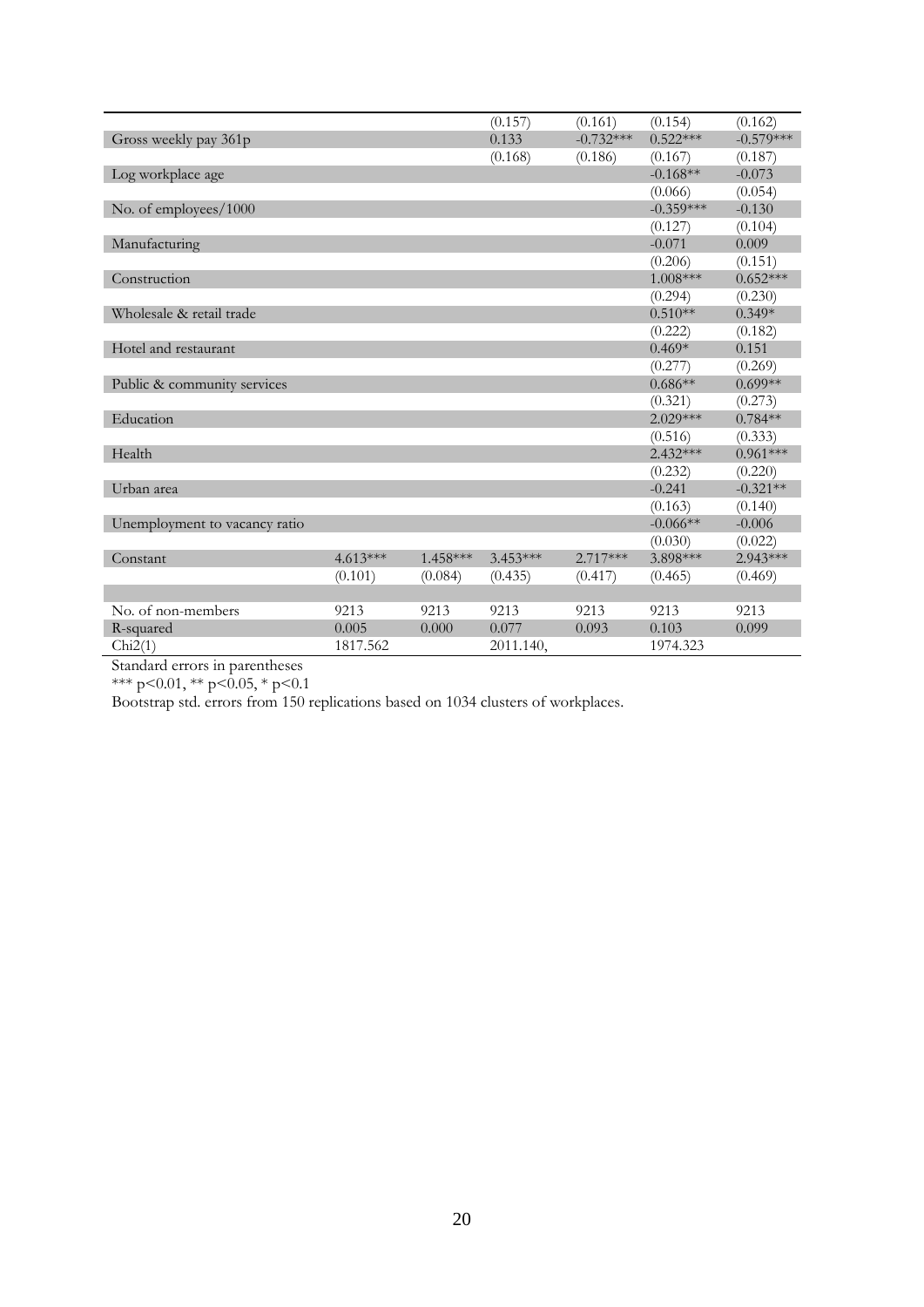| runout conceuve bargammig,         | (1)          |         | $\frac{1}{2}$<br>(2)  |                     | workplace annon status.<br>(3) |                     |
|------------------------------------|--------------|---------|-----------------------|---------------------|--------------------------------|---------------------|
|                                    | Satisfaction | Anxiety | Satisfaction          | Anxiety             | Satisfaction                   | Anxiety             |
|                                    |              |         |                       |                     |                                |                     |
| Union present $(0/1)$              | $-0.307$     | 0.110   | $-0.338$              | $-0.055$            | $-0.385*$                      | $-0.089$            |
|                                    | (0.227)      | (0.213) | (0.217)               | (0.182)             | (0.207)                        | (0.204)             |
| Age < 30                           |              |         | $-0.140$              | $-0.080$            | 0.027                          | $-0.019$            |
|                                    |              |         | (0.207)               | (0.166)             | (0.199)                        | (0.166)             |
| Age30-39                           |              |         | 0.068                 | $-0.048$            | 0.183                          | $-0.004$            |
|                                    |              |         | (0.207)               | (0.201)             | (0.209)                        | (0.204)             |
| $Age50+$                           |              |         | $0.777***$            | $0.874***$          | $0.705***$                     | $0.857***$          |
|                                    |              |         | (0.222)               | (0.240)             | (0.220)                        | (0.240)             |
| Female                             |              |         | $0.334**$             | $-0.567***$         | 0.193                          | $-0.584***$         |
|                                    |              |         | (0.170)               | (0.152)             | (0.172)                        | (0.154)             |
| Married                            |              |         | $0.343**$             | $-0.123$            | $0.314**$                      | $-0.133$            |
|                                    |              |         | (0.141)               | (0.140)             | (0.140)                        | (0.142)             |
| White                              |              |         | $-0.241$              | 0.121               | $-0.366$                       | 0.053               |
|                                    |              |         | (0.412)               | (0.355)             | (0.399)                        | (0.365)             |
| Children <7yrs old                 |              |         | 0.005                 | 0.015               | $-0.024$                       | 0.000               |
|                                    |              |         | (0.188)               | (0.169)             | (0.186)                        | (0.167)             |
| Other dependents                   |              |         | $-0.097$              | $-0.316$            | $-0.131$                       | $-0.326$            |
|                                    |              |         | (0.197)               | (0.204)             | (0.195)                        | (0.206)             |
| Disabled                           |              |         | $-0.363$              | $-0.466**$          | $-0.248$                       | $-0.421**$          |
|                                    |              |         | (0.232)<br>$1.321***$ | (0.216)<br>1.169*** | (0.225)<br>1.382***            | (0.213)<br>1.187*** |
| No academic qualification          |              |         |                       |                     |                                |                     |
| O-level                            |              |         | (0.271)<br>$1.014***$ | (0.288)<br>0.183    | (0.268)<br>$1.015***$          | (0.291)<br>0.176    |
|                                    |              |         | (0.225)               | (0.225)             | (0.226)                        | (0.229)             |
| A-level                            |              |         | $0.565**$             | 0.320               | $0.634***$                     | 0.348               |
|                                    |              |         | (0.241)               | (0.268)             | (0.240)                        | (0.271)             |
| Other qualification                |              |         | $0.662***$            | 0.177               | $0.605***$                     | 0.162               |
|                                    |              |         | (0.206)               | (0.180)             | (0.209)                        | (0.180)             |
| On permanent contract              |              |         | $1.250***$            | $-0.040$            | 1.382***                       | 0.027               |
|                                    |              |         | (0.267)               | (0.259)             | (0.257)                        | (0.253)             |
| Full-time                          |              |         | $-0.468*$             | $-1.042***$         | $-0.467*$                      | $-1.015***$         |
|                                    |              |         | (0.250)               | (0.211)             | (0.246)                        | (0.210)             |
| Works over 48 hours                |              |         | $0.306*$              | $-1.398***$         | 0.237                          | $-1.425***$         |
|                                    |              |         | (0.163)               | (0.152)             | (0.165)                        | (0.152)             |
| Skill same as required             |              |         | 1.560***              | $0.405***$          | $1.500***$                     | $0.378***$          |
|                                    |              |         | (0.140)               | (0.127)             | (0.140)                        | (0.129)             |
| Professional                       |              |         | $-1.725***$           | 0.022               | $-1.549***$                    | 0.090               |
|                                    |              |         | (0.368)               | (0.261)             | (0.359)                        | (0.251)             |
| Associate professional & technical |              |         | $-1.356***$           | $-0.018$            | $-1.340***$                    | $-0.016$            |
|                                    |              |         | (0.264)               | (0.241)             | (0.255)                        | (0.244)             |
| Admin. & secretarial               |              |         | $-1.815***$           | 0.241               | $-1.662***$                    | 0.290               |
|                                    |              |         | (0.310)               | (0.262)             | (0.289)                        | (0.252)             |
| Skilled trades plant & mach.       |              |         | $-1.791***$           | $0.804***$          | $-1.700***$                    | $0.841***$          |
|                                    |              |         | (0.271)               | (0.258)             | (0.263)                        | (0.263)             |
| Personal & customer services       |              |         | $-1.030***$           | 0.371               | $-1.420***$                    | 0.225               |
|                                    |              |         | (0.328)               | (0.287)             | (0.326)                        | (0.285)             |
| Elementary occupations             |              |         | $-1.872***$           | $0.622**$           | $-1.884***$                    | $0.659**$           |
|                                    |              |         | (0.315)               | (0.278)             | (0.306)                        | (0.289)             |
| Gross weekly pay $\leq$ = 110      |              |         | $0.623*$              | $0.744**$           | 0.502                          | $0.717**$           |
|                                    |              |         | (0.377)               | (0.350)             | (0.361)                        | (0.336)             |
| Gross weekly pay 111-180           |              |         | 0.016                 | 0.144               | $-0.210$                       | 0.099               |
|                                    |              |         | (0.270)               | (0.280)             | (0.285)                        | (0.282)             |
| Gross weekly pay 261-360           |              |         | $-0.301$              | $-0.716***$         | $-0.119$                       | $-0.644***$         |
|                                    |              |         | (0.240)               | (0.221)             | (0.233)                        | (0.215)             |
| Gross weekly pay 361p              |              |         | 0.240                 | $-0.735***$         | $0.686**$                      | $-0.580**$          |
|                                    |              |         | (0.264)               | (0.228)             | (0.267)                        | (0.229)             |

Table A2: SUR estimates of the wellbeing effect of unionisation on non-members in workplaces without collective bargaining, based on employee reported binary workplace union status.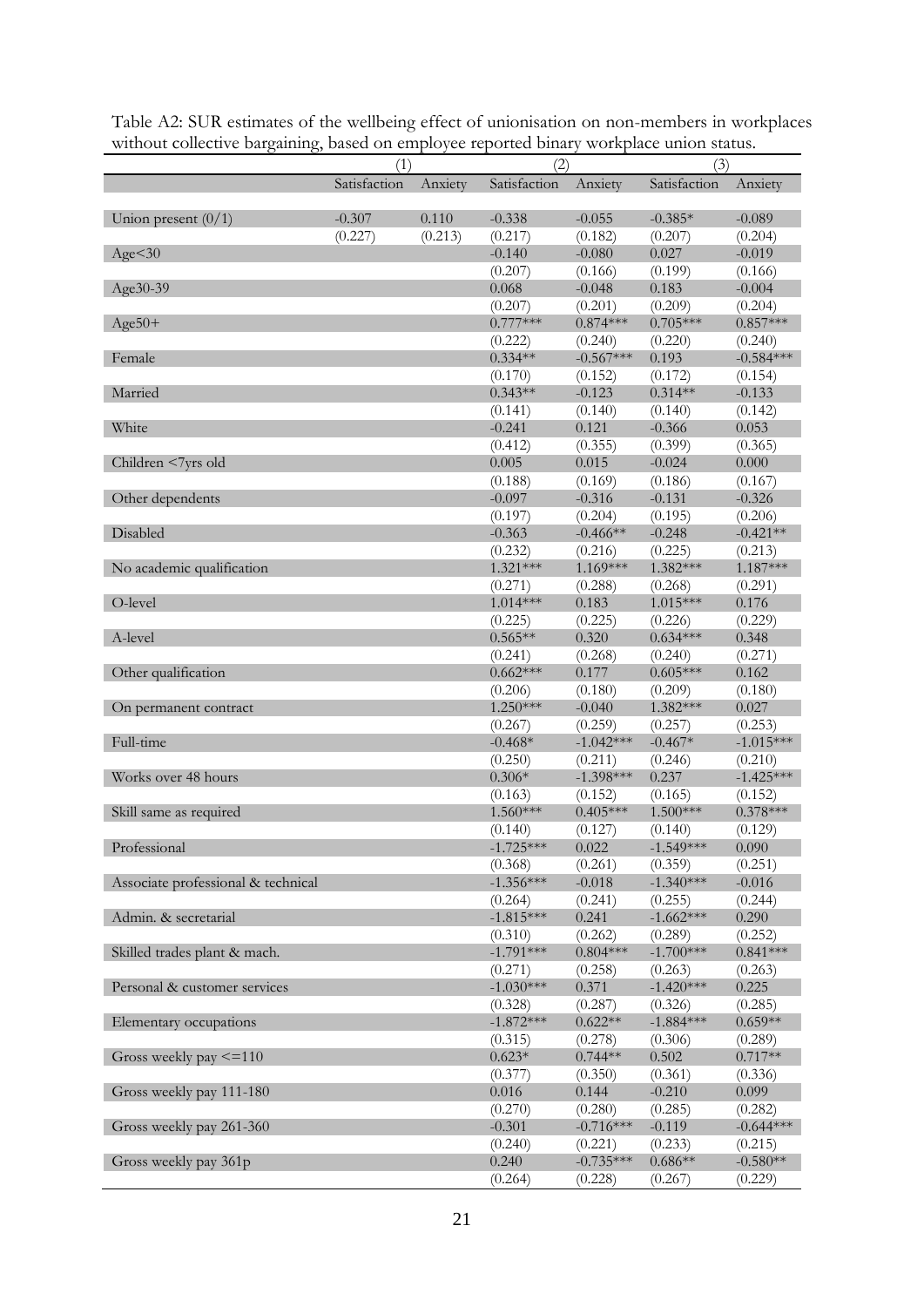| Log workplace age             |          |            |            |            | $-0.114$    | $-0.066$  |
|-------------------------------|----------|------------|------------|------------|-------------|-----------|
|                               |          |            |            |            | (0.078)     | (0.074)   |
| No. of employees/1000         |          |            |            |            | $-0.849***$ | $-0.294$  |
|                               |          |            |            |            | (0.315)     | (0.282)   |
| Manufacturing                 |          |            |            |            | $-0.051$    | $-0.014$  |
|                               |          |            |            |            | (0.293)     | (0.223)   |
| Construction                  |          |            |            |            | $0.854***$  | $0.668**$ |
|                               |          |            |            |            | (0.329)     | (0.290)   |
| Wholesale & retail trade      |          |            |            |            | $0.711**$   | $0.407*$  |
|                               |          |            |            |            | (0.302)     | (0.223)   |
| Hotel and restaurant          |          |            |            |            | $0.796**$   | 0.027     |
|                               |          |            |            |            | (0.328)     | (0.325)   |
| Public & community services   |          |            |            |            | $0.853*$    | $0.646**$ |
|                               |          |            |            |            | (0.455)     | (0.314)   |
| Education                     |          |            |            |            | $1.437*$    | $0.866*$  |
|                               |          |            |            |            | (0.828)     | (0.496)   |
| Health                        |          |            |            |            | $2.326***$  | $0.776**$ |
|                               |          |            |            |            | (0.326)     | (0.309)   |
| Urban area                    |          |            |            |            | $-0.328$    | $-0.201$  |
|                               |          |            |            |            | (0.213)     | (0.196)   |
| Unemployment to vacancy ratio |          |            |            |            | $-0.036$    | 0.008     |
|                               |          |            |            |            | (0.039)     | (0.035)   |
| Constant                      | 4.558*** | $1.427***$ | $3.238***$ | $2.743***$ | $3.466***$  | 2.804 *** |
|                               | (0.122)  | (0.119)    | (0.639)    | (0.599)    | (0.652)     | (0.692)   |
|                               |          |            |            |            |             |           |
| No. of non-members            | 4951     | 4951       | 4951       | 4951       | 4951        | 4951      |
| R-squared                     | 0.001    | 0.000      | 0.080      | 0.109      | 0.105       | 0.114     |
| Chi2(1)                       | 942.376  |            | 1034.108   |            | 1018.936    |           |

\*\*\* p<0.01, \*\* p<0.05, \* p<0.1

Bootstrap std. errors from 150 replications based on 528 clusters of workplaces.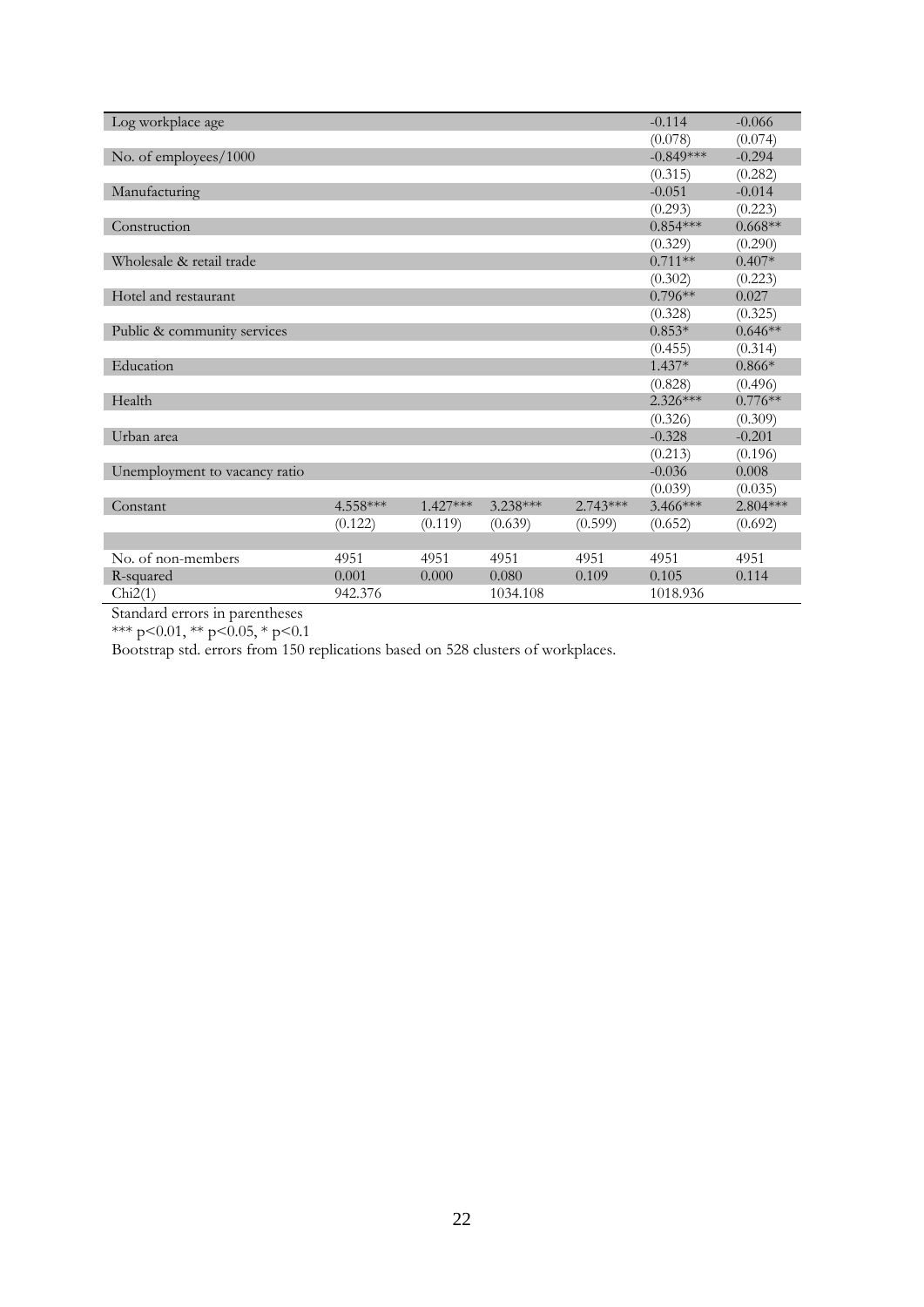| мин сонссите вагданинд, вазси он сигрютсе героисси вниму монкрасс инон заатаз. | (1)          |          | (2)                    |             | (3)          |             |
|--------------------------------------------------------------------------------|--------------|----------|------------------------|-------------|--------------|-------------|
|                                                                                | Satisfaction | Anxiety  | Satisfaction           | Anxiety     | Satisfaction | Anxiety     |
| Union present $(0/1)$                                                          | $-1.034***$  | $-0.161$ | $-0.858***$            | $-0.026$    | $-0.861***$  | $-0.062$    |
|                                                                                | (0.219)      | (0.200)  | (0.209)                | (0.179)     | (0.229)      | (0.204)     |
| Age < 30                                                                       |              |          | $-0.380$               | $-0.349$    | $-0.192$     | $-0.277$    |
|                                                                                |              |          | (0.243)                | (0.232)     | (0.231)      | (0.229)     |
| Age30-39                                                                       |              |          | $-0.213$               | 0.093       | $-0.107$     | 0.134       |
|                                                                                |              |          | (0.221)                | (0.221)     | (0.222)      | (0.220)     |
| $Age50+$                                                                       |              |          | $0.618***$             | $0.809***$  | $0.511**$    | $0.750***$  |
|                                                                                |              |          | (0.208)                | (0.228)     | (0.207)      | (0.231)     |
| Female                                                                         |              |          | $0.571***$             | $-0.185$    | $0.358*$     | $-0.238$    |
|                                                                                |              |          | (0.199)                | (0.158)     | (0.195)      | (0.163)     |
| Married                                                                        |              |          | $0.537***$             | $0.288*$    | $0.479***$   | 0.262       |
|                                                                                |              |          | (0.169)                | (0.171)     | (0.168)      | (0.171)     |
| White                                                                          |              |          | 0.102                  | $-0.271$    | 0.046        | $-0.331$    |
|                                                                                |              |          | (0.342)                | (0.313)     | (0.355)      | (0.321)     |
| Children <7yrs old                                                             |              |          | $-0.146$               | $-0.298$    | $-0.223$     | $-0.336*$   |
|                                                                                |              |          | (0.217)                | (0.202)     | (0.210)      | (0.200)     |
| Other dependents                                                               |              |          | $-0.240$               | $-0.419*$   | $-0.386*$    | $-0.453**$  |
|                                                                                |              |          | (0.244)                | (0.234)     | (0.231)      | (0.228)     |
| Disabled                                                                       |              |          | $-0.754***$            | $-1.252***$ | $-0.785***$  | $-1.279***$ |
|                                                                                |              |          | (0.255)                | (0.239)     | (0.254)      | (0.241)     |
| No academic qualification                                                      |              |          | 0.385                  | 0.001       | 0.380        | 0.003       |
|                                                                                |              |          | (0.310)                | (0.297)     | (0.289)      | (0.289)     |
| O-level                                                                        |              |          | 0.278                  | 0.286       | 0.324        | 0.304       |
|                                                                                |              |          | (0.267)                | (0.216)     | (0.247)      | (0.211)     |
| A-level                                                                        |              |          | 0.007                  | $-0.048$    | 0.120        | $-0.008$    |
|                                                                                |              |          | (0.303)                | (0.264)     | (0.299)      | (0.264)     |
| Other qualification                                                            |              |          | 0.127                  | $-0.036$    | 0.118        | $-0.044$    |
|                                                                                |              |          | (0.220)                | (0.193)     | (0.208)      | (0.187)     |
| On permanent contract                                                          |              |          | 0.478                  | $-0.665**$  | $0.728**$    | $-0.559**$  |
|                                                                                |              |          | (0.297)                | (0.271)     | (0.288)      | (0.266)     |
| Full-time                                                                      |              |          | 0.120                  | $-0.586**$  | 0.133        | $-0.588**$  |
|                                                                                |              |          | (0.261)                | (0.275)     | (0.252)      | (0.268)     |
| Works over 48 hours                                                            |              |          | 0.279                  | $-0.821***$ | 0.138        | $-0.896***$ |
|                                                                                |              |          | (0.175)                | (0.165)     | (0.176)      | (0.164)     |
| Skill same as required                                                         |              |          | $1.641***$             | $0.483***$  | 1.599***     | $0.463***$  |
|                                                                                |              |          | (0.150)                | (0.141)     | (0.143)      | (0.139)     |
| Professional                                                                   |              |          | $-1.41$ <sup>***</sup> | 0.102       | -1.599***    | 0.095       |
|                                                                                |              |          | (0.315)                | (0.297)     | (0.322)      | (0.312)     |
| Associate professional & technical                                             |              |          | $-1.112***$            | $0.477*$    | $-1.221***$  | 0.368       |
|                                                                                |              |          | (0.315)                | (0.277)     | (0.311)      | (0.279)     |
| Admin. & secretarial                                                           |              |          | $-1.738***$            | $0.736***$  | $-1.729***$  | $0.739***$  |
|                                                                                |              |          | (0.300)                | (0.269)     | (0.296)      | (0.267)     |
| Skilled trades plant & mach.                                                   |              |          | $-2.051***$            | 1.211***    | $-1.948***$  | 1.212***    |
|                                                                                |              |          | (0.321)                | (0.306)     | (0.318)      | (0.292)     |
| Personal & customer services                                                   |              |          | $-1.277***$            | $0.747**$   | $-1.632***$  | $0.530*$    |
|                                                                                |              |          | (0.321)                | (0.296)     | (0.329)      | (0.299)     |
| Elementary occupations                                                         |              |          | $-1.397***$            | 1.262***    | $-1.405***$  | 1.218***    |
|                                                                                |              |          | (0.370)                | (0.355)     | (0.369)      | (0.344)     |
| Gross weekly pay $\leq$ =110                                                   |              |          | 0.499                  | $0.843**$   | 0.448        | $0.762**$   |
|                                                                                |              |          | (0.326)                | (0.360)     | (0.329)      | (0.349)     |
| Gross weekly pay 111-180                                                       |              |          | 0.432                  | 0.301       | 0.215        | 0.184       |
|                                                                                |              |          | (0.307)                | (0.302)     | (0.306)      | (0.290)     |
| Gross weekly pay 261-360                                                       |              |          | $-0.189$               | $-0.564**$  | $-0.012$     | $-0.482**$  |
|                                                                                |              |          | (0.241)                | (0.230)     | (0.246)      | (0.233)     |
| Gross weekly pay 361p                                                          |              |          | 0.109                  | $-0.675***$ | $0.461*$     | $-0.516**$  |
|                                                                                |              |          | (0.275)                | (0.242)     | (0.267)      | (0.241)     |

Table A3: SUR estimates of the wellbeing effect of unionisation on non-members in workplaces with collective bargaining, based on employee reported binary workplace union status.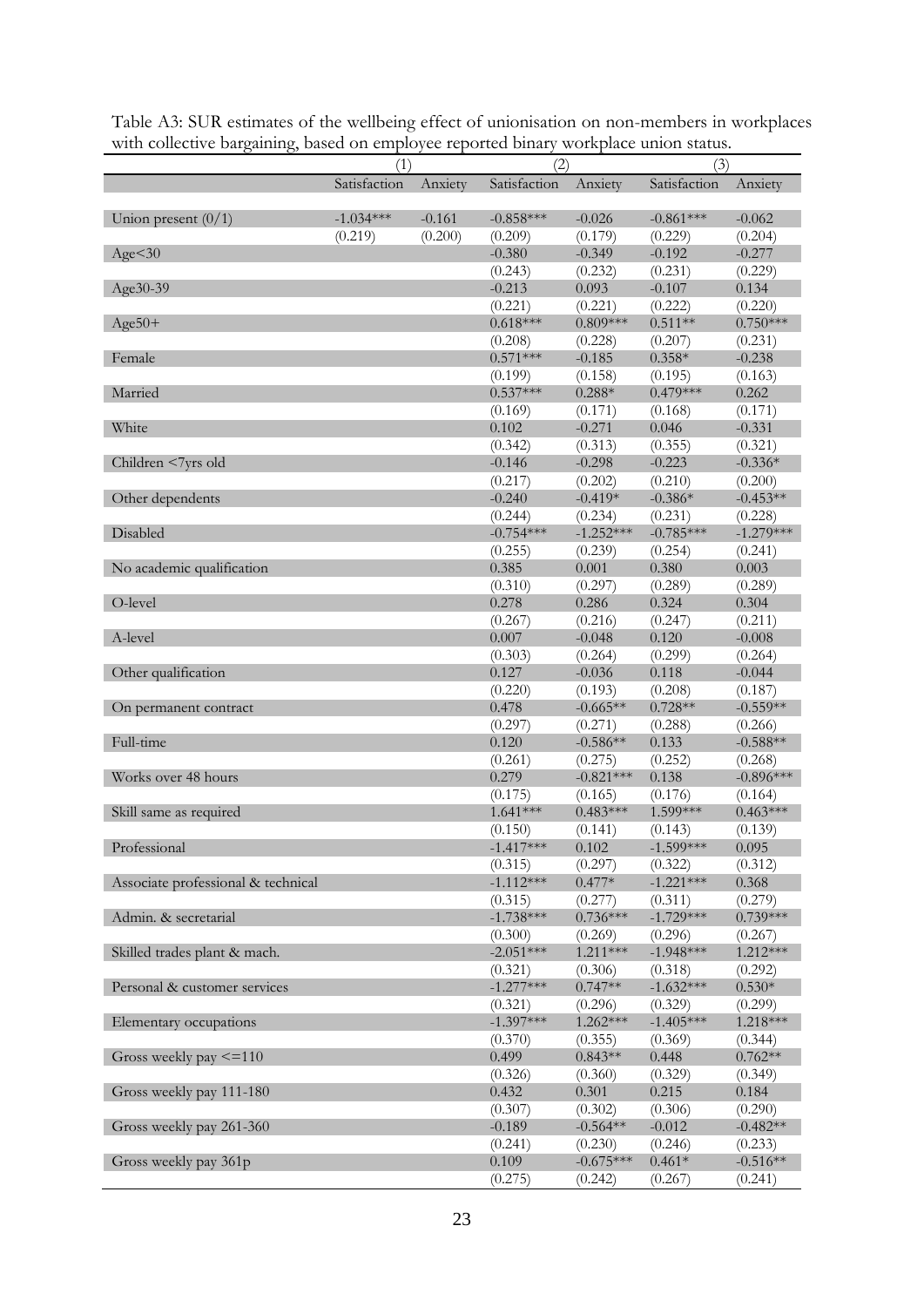| Log workplace age             |            |            |            |            | $-0.236**$  | $-0.095$   |
|-------------------------------|------------|------------|------------|------------|-------------|------------|
|                               |            |            |            |            | (0.105)     | (0.086)    |
| No. of employees/1000         |            |            |            |            | $-0.325***$ | $-0.114$   |
|                               |            |            |            |            | (0.121)     | (0.124)    |
| Manufacturing                 |            |            |            |            | $-0.173$    | 0.031      |
|                               |            |            |            |            | (0.336)     | (0.256)    |
| Construction                  |            |            |            |            | $1.038*$    | 0.629      |
|                               |            |            |            |            | (0.559)     | (0.456)    |
| Wholesale & retail trade      |            |            |            |            | 0.173       | 0.227      |
|                               |            |            |            |            | (0.363)     | (0.286)    |
| Hotel and restaurant          |            |            |            |            | 0.085       | 0.256      |
|                               |            |            |            |            | (0.453)     | (0.353)    |
| Public & community services   |            |            |            |            | 0.424       | $0.742**$  |
|                               |            |            |            |            | (0.449)     | (0.327)    |
| Education                     |            |            |            |            | $2.313***$  | $0.817*$   |
|                               |            |            |            |            | (0.490)     | (0.441)    |
| Health                        |            |            |            |            | $2.467***$  | 1.207***   |
|                               |            |            |            |            | (0.376)     | (0.326)    |
| Urban area                    |            |            |            |            | $-0.131$    | $-0.500**$ |
|                               |            |            |            |            | (0.255)     | (0.203)    |
| Unemployment to vacancy ratio |            |            |            |            | $-0.097**$  | $-0.022$   |
|                               |            |            |            |            | (0.045)     | (0.039)    |
| Constant                      | $4.713***$ | $1.514***$ | $3.724***$ | $2.546***$ | 4.497***    | 3.099***   |
|                               | (0.157)    | (0.149)    | (0.610)    | (0.488)    | (0.786)     | (0.675)    |
|                               |            |            |            |            |             |            |
| No. of non-members            | 4262       | 4262       | 4262       | 4262       | 4262        | 4262       |
| R-squared                     | 0.011      | 0.000      | 0.080      | 0.084      | 0.111       | 0.093      |
| Chi2(1)                       | 874.883    |            | 978.097    |            | 957.697     |            |

\*\*\* p<0.01, \*\* p<0.05, \* p<0.1

Bootstrap std. errors from 150 replications based on 506 clusters of workplaces.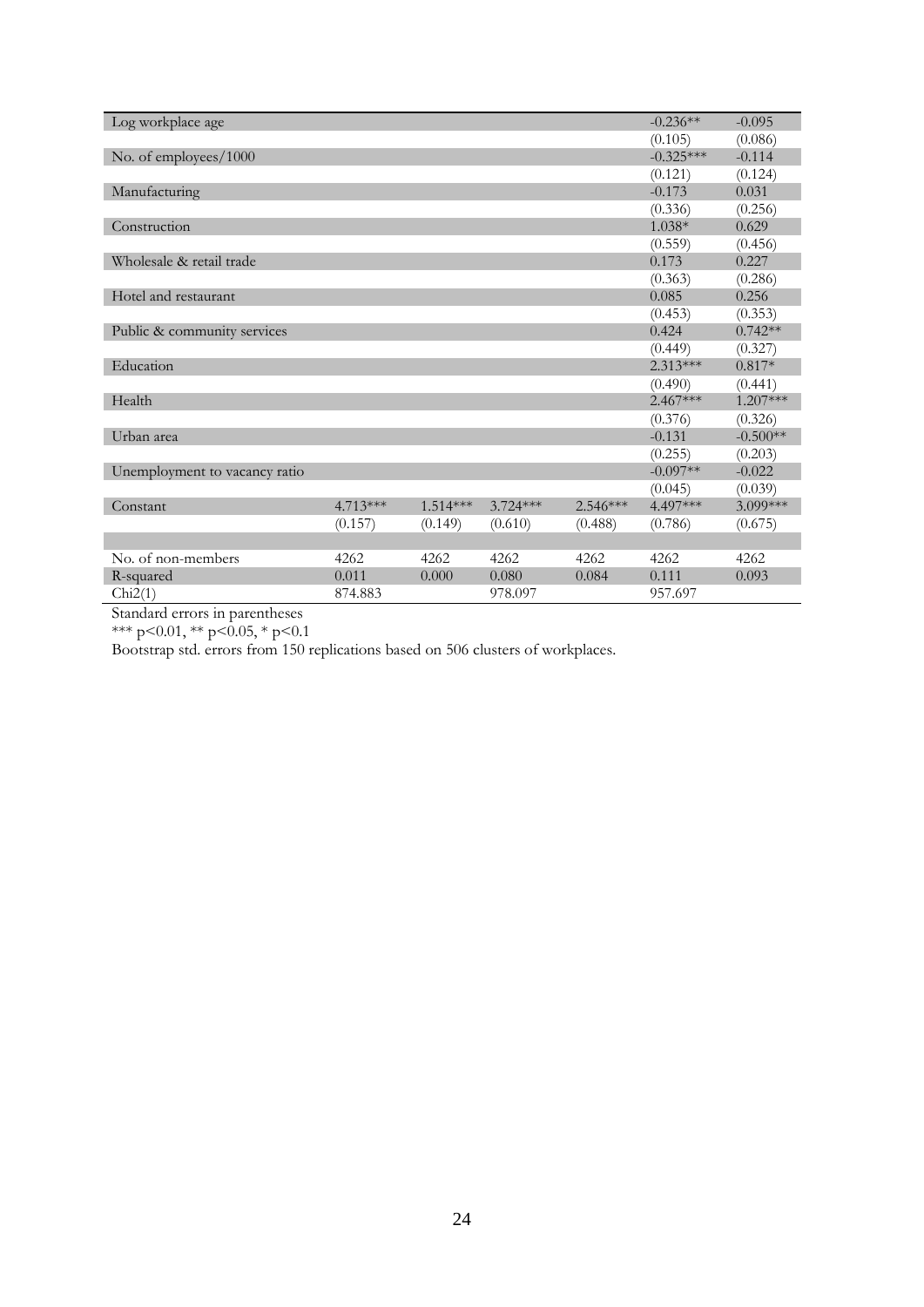| based on employer response on workplace amon density. | (1)          | (3)      |                     |             |              |             |
|-------------------------------------------------------|--------------|----------|---------------------|-------------|--------------|-------------|
|                                                       | Satisfaction | Anxiety  | (2)<br>Satisfaction | Anxiety     | Satisfaction | Anxiety     |
|                                                       |              |          |                     |             |              |             |
| % Union member                                        | $-0.017***$  | $-0.005$ | $-0.014***$         | $-0.002$    | $-0.012***$  | $-0.001$    |
|                                                       | (0.004)      | (0.003)  | (0.004)             | (0.003)     | (0.004)      | (0.003)     |
| Age < 30                                              |              |          | $-0.252*$           | $-0.218$    | $-0.083$     | $-0.155$    |
|                                                       |              |          | (0.151)             | (0.139)     | (0.152)      | (0.137)     |
| Age30-39                                              |              |          | $-0.063$            | 0.011       | 0.036        | 0.048       |
|                                                       |              |          | (0.154)             | (0.157)     | (0.154)      | (0.158)     |
| $Age50+$                                              |              |          | $0.733***$          | $0.851***$  | $0.637***$   | $0.809***$  |
|                                                       |              |          | (0.165)             | (0.154)     | (0.159)      | (0.157)     |
| Female                                                |              |          | $0.422***$          | $-0.390***$ | $0.254*$     | $-0.427***$ |
|                                                       |              |          | (0.131)             | (0.104)     | (0.135)      | (0.110)     |
| Married                                               |              |          | $0.430***$          | 0.066       | $0.395***$   | 0.049       |
|                                                       |              |          | (0.114)             | (0.104)     | (0.111)      | (0.103)     |
| White                                                 |              |          | $-0.054$            | $-0.118$    | $-0.135$     | $-0.178$    |
|                                                       |              |          | (0.258)             | (0.247)     | (0.257)      | (0.253)     |
| Children <7yrs old                                    |              |          | $-0.056$            | $-0.120$    | $-0.115$     | $-0.142$    |
|                                                       |              |          | (0.148)             | (0.143)     | (0.146)      | (0.141)     |
| Other dependents                                      |              |          | $-0.184$            | $-0.405***$ | $-0.278*$    | $-0.429***$ |
|                                                       |              |          | (0.155)             | (0.148)     | (0.152)      | (0.145)     |
| Disabled                                              |              |          | $-0.566***$         | $-0.861***$ | $-0.522***$  | $-0.843***$ |
|                                                       |              |          | (0.184)             | (0.168)     | (0.178)      | (0.166)     |
| No academic qualification                             |              |          | $0.888***$          | $0.631***$  | $0.932***$   | $0.656***$  |
|                                                       |              |          | (0.218)             | (0.193)     | (0.208)      | (0.194)     |
| O-level                                               |              |          | $0.686***$          | 0.232       | $0.702***$   | 0.240       |
|                                                       |              |          | (0.166)             | (0.158)     | (0.160)      | (0.158)     |
| A-level                                               |              |          | 0.311               | 0.139       | $0.379*$     | 0.175       |
|                                                       |              |          | (0.203)             | (0.184)     | (0.201)      | (0.186)     |
| Other qualification                                   |              |          | $0.400***$          | 0.064       | $0.356**$    | 0.056       |
|                                                       |              |          | (0.148)             | (0.140)     | (0.145)      | (0.140)     |
| On permanent contract                                 |              |          | $0.857***$          | $-0.342*$   | $1.035***$   | $-0.262$    |
|                                                       |              |          | (0.183)             | (0.188)     | (0.183)      | (0.186)     |
| Full-time                                             |              |          | $-0.176$            | $-0.813***$ | $-0.176$     | $-0.788***$ |
|                                                       |              |          | (0.180)             | (0.184)     | (0.178)      | (0.180)     |
| Works over 48 hours                                   |              |          | $0.289**$           | $-1.128***$ | 0.186        | $-1.177***$ |
|                                                       |              |          | (0.120)             | (0.105)     | (0.117)      | (0.103)     |
| Skill same as required                                |              |          | $1.615***$          | $0.447***$  | $1.570***$   | $0.425***$  |
|                                                       |              |          | (0.107)             | (0.089)     | (0.107)      | (0.088)     |
| Professional                                          |              |          | $-1.574***$         | 0.082       | $-1.546***$  | 0.128       |
|                                                       |              |          | (0.221)             | (0.188)     | (0.215)      | (0.188)     |
| Associate professional & technical                    |              |          | $-1.247***$         | 0.226       | $-1.290***$  | 0.197       |
|                                                       |              |          | (0.188)             | (0.181)     | (0.185)      | (0.181)     |
| Admin. & secretarial                                  |              |          | $-1.771***$         | $0.481**$   | $-1.678***$  | $0.527***$  |
|                                                       |              |          | (0.191)             | (0.193)     | (0.193)      | (0.199)     |
| Skilled trades plant & mach.                          |              |          | $-1.967***$         | $1.001***$  | $-1.840***$  | 1.035***    |
|                                                       |              |          | (0.206)             | (0.195)     | (0.202)      | (0.200)     |
| Personal & customer services                          |              |          | $-1.206***$         | $0.534***$  | $-1.595***$  | $0.354*$    |
|                                                       |              |          | (0.209)             | (0.205)     | (0.213)      | (0.209)     |
| Elementary occupations                                |              |          | $-1.722***$         | $0.900$ *** | $-1.721***$  | $0.911***$  |
|                                                       |              |          | (0.227)             | (0.222)     | (0.228)      | (0.223)     |
| Gross weekly pay $\leq$ = 110                         |              |          | $0.551**$           | $0.773***$  | $0.472*$     | $0.721***$  |
|                                                       |              |          | (0.268)             | (0.274)     | (0.258)      | (0.266)     |
| Gross weekly pay 111-180                              |              |          | 0.185               | 0.219       | $-0.023$     | 0.145       |
|                                                       |              |          | (0.229)             | (0.199)     | (0.232)      | (0.199)     |
| Gross weekly pay 261-360                              |              |          | $-0.266*$           | $-0.664***$ | $-0.111$     | $-0.594***$ |
|                                                       |              |          | (0.157)             | (0.161)     | (0.154)      | (0.162)     |
| Gross weekly pay 361p                                 |              |          | 0.148               | $-0.729***$ | $0.521***$   | $-0.578***$ |
|                                                       |              |          | (0.168)             | (0.186)     | (0.166)      | (0.187)     |

Table A4: SUR estimates of the wellbeing effects of unionisation on non-members, all nonmembers, based on employer response on workplace union density.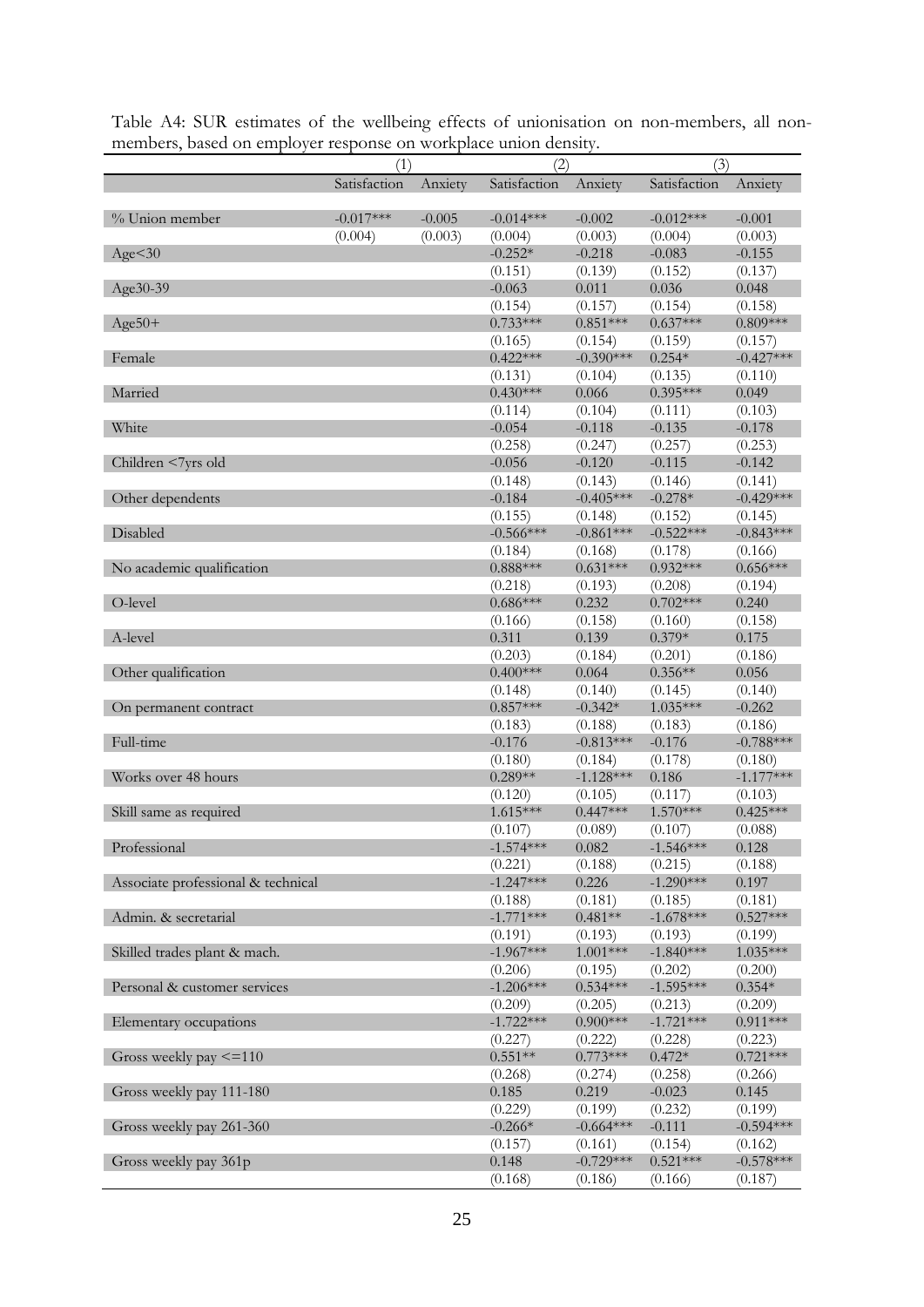| Log workplace age             |            |            |          |            | $-0.163**$  | $-0.072$   |
|-------------------------------|------------|------------|----------|------------|-------------|------------|
|                               |            |            |          |            | (0.066)     | (0.053)    |
| No. of employees/1000         |            |            |          |            | $-0.427***$ | $-0.133$   |
|                               |            |            |          |            | (0.130)     | (0.101)    |
| Manufacturing                 |            |            |          |            | $-0.173$    | 0.003      |
|                               |            |            |          |            | (0.204)     | (0.147)    |
| Construction                  |            |            |          |            | $0.904***$  | $0.643***$ |
|                               |            |            |          |            | (0.301)     | (0.231)    |
| Wholesale & retail trade      |            |            |          |            | $0.430**$   | $0.341*$   |
|                               |            |            |          |            | (0.219)     | (0.180)    |
| Hotel and restaurant          |            |            |          |            | 0.400       | 0.147      |
|                               |            |            |          |            | (0.287)     | (0.269)    |
| Public & community services   |            |            |          |            | $0.586*$    | $0.692**$  |
|                               |            |            |          |            | (0.318)     | (0.272)    |
| Education                     |            |            |          |            | $1.814***$  | $0.766**$  |
|                               |            |            |          |            | (0.493)     | (0.328)    |
| Health                        |            |            |          |            | $2.302***$  | $0.951***$ |
|                               |            |            |          |            | (0.224)     | (0.216)    |
| Urban area                    |            |            |          |            | $-0.228$    | $-0.320**$ |
|                               |            |            |          |            | (0.169)     | (0.140)    |
| Unemployment to vacancy ratio |            |            |          |            | $-0.061*$   | $-0.006$   |
|                               |            |            |          |            | (0.031)     | (0.022)    |
| Constant                      | $4.512***$ | $1.492***$ | 3.388*** | $2.736***$ | 3.828 ***   | 2.939 ***  |
|                               | (0.085)    | (0.077)    | (0.423)  | (0.414)    | (0.463)     | (0.467)    |
|                               |            |            |          |            |             |            |
| No. of non-members            | 9213       | 9213       | 9213     | 9213       | 9213        | 9213       |
| R-squared                     | 0.005      | 0.000      | 0.076    | 0.093      | 0.101       | 0.099      |
| Chi2(1)                       | 1808.31    |            | 2007.058 |            | 1971.111    |            |

\*\*\* p<0.01, \*\* p<0.05, \* p<0.1

Bootstrap std. errors from 150 replications based on 1034 clusters of workplaces.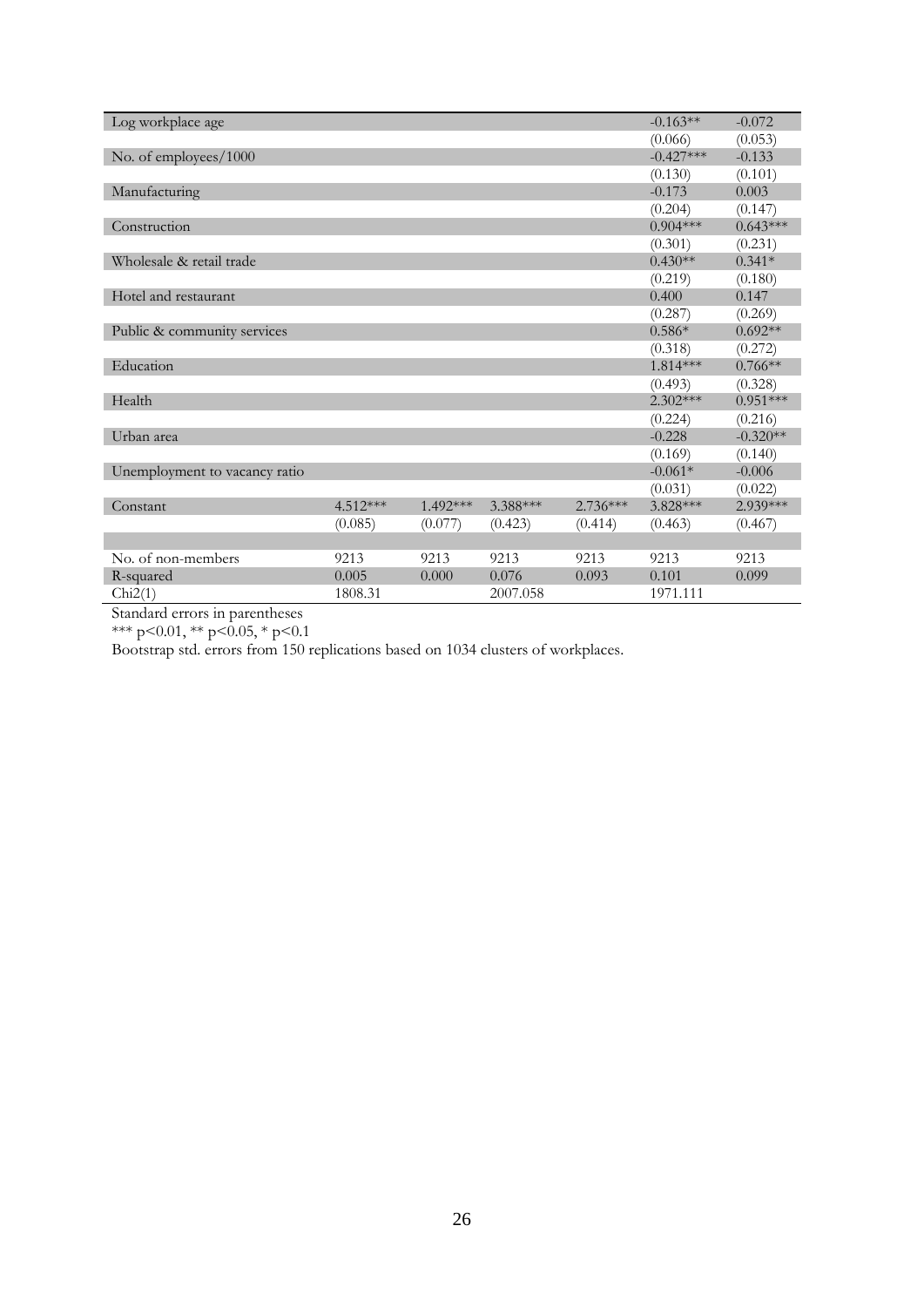| миной сонссите вагданнид, важи он спирютст гезронзе он моткрасс инон испяту. | (1)          |         | (2)                   |                  | (3)                   |                  |
|------------------------------------------------------------------------------|--------------|---------|-----------------------|------------------|-----------------------|------------------|
|                                                                              | Satisfaction | Anxiety | Satisfaction          | Anxiety          | Satisfaction          | Anxiety          |
| % Union member                                                               | $-0.000$     | 0.011   | 0.001                 | 0.005            | 0.000                 | 0.004            |
|                                                                              | (0.007)      | (0.007) | (0.006)               | (0.007)          | (0.007)               | (0.007)          |
| Age < 30                                                                     |              |         | $-0.115$              | $-0.065$         | 0.039                 | $-0.011$         |
|                                                                              |              |         | (0.209)               | (0.167)          | (0.200)               | (0.165)          |
| Age30-39                                                                     |              |         | 0.077                 | $-0.044$         | 0.192                 | $-0.000$         |
|                                                                              |              |         | (0.207)               | (0.202)          | (0.210)               | (0.204)          |
| $Age50+$                                                                     |              |         | $0.770***$            | $0.864***$       | $0.702***$            | $0.850***$       |
|                                                                              |              |         | (0.223)               | (0.240)          | (0.221)               | (0.240)          |
| Female                                                                       |              |         | $0.328*$              | $-0.569***$      | 0.193                 | $-0.582***$      |
|                                                                              |              |         | (0.171)               | (0.152)          | (0.173)               | (0.154)          |
| Married                                                                      |              |         | $0.332**$             | $-0.127$         | $0.304**$             | $-0.137$         |
|                                                                              |              |         | (0.140)               | (0.139)          | (0.141)               | (0.142)          |
| White                                                                        |              |         | $-0.248$              | 0.119            | $-0.362$              | 0.055            |
|                                                                              |              |         | (0.408)               | (0.355)          | (0.396)               | (0.365)          |
| Children <7yrs old                                                           |              |         | 0.004                 | 0.018            | $-0.020$              | 0.004            |
|                                                                              |              |         | (0.188)               | (0.168)          | (0.187)               | (0.167)          |
| Other dependents                                                             |              |         | $-0.110$              | $-0.323$         | $-0.139$              | $-0.330$         |
|                                                                              |              |         | (0.198)               | (0.204)          | (0.196)               | (0.205)          |
| Disabled                                                                     |              |         | $-0.359$              | $-0.462**$       | $-0.248$              | $-0.419**$       |
|                                                                              |              |         | (0.232)               | (0.216)          | (0.225)               | (0.213)          |
| No academic qualification                                                    |              |         | 1.352***              | 1.189***         | 1.398***              | 1.195***         |
|                                                                              |              |         | (0.272)<br>$1.037***$ | (0.289)          | (0.267)               | (0.292)          |
| O-level                                                                      |              |         |                       | 0.197            | $1.030***$            | 0.183            |
| A-level                                                                      |              |         | (0.224)<br>$0.559**$  | (0.225)<br>0.321 | (0.225)<br>$0.621***$ | (0.229)<br>0.344 |
|                                                                              |              |         | (0.240)               | (0.267)          | (0.238)               | (0.270)          |
| Other qualification                                                          |              |         | $0.675***$            | 0.191            | $0.616***$            | 0.171            |
|                                                                              |              |         | (0.207)               | (0.181)          | (0.209)               | (0.181)          |
| On permanent contract                                                        |              |         | $1.275***$            | $-0.029$         | $1.402***$            | 0.035            |
|                                                                              |              |         | (0.269)               | (0.261)          | (0.257)               | (0.252)          |
| Full-time                                                                    |              |         | $-0.458*$             | $-1.036***$      | $-0.459*$             | $-1.010***$      |
|                                                                              |              |         | (0.250)               | (0.211)          | (0.246)               | (0.210)          |
| Works over 48 hours                                                          |              |         | $0.299*$              | $-1.396***$      | 0.231                 | $-1.423***$      |
|                                                                              |              |         | (0.162)               | (0.151)          | (0.163)               | (0.151)          |
| Skill same as required                                                       |              |         | $1.569***$            | $0.411***$       | $1.509***$            | $0.383***$       |
|                                                                              |              |         | (0.141)               | (0.127)          | (0.141)               | (0.128)          |
| Professional                                                                 |              |         | $-1.713***$           | 0.016            | $-1.530***$           | 0.091            |
|                                                                              |              |         | (0.371)               | (0.263)          | (0.361)               | (0.252)          |
| Associate professional & technical                                           |              |         | $-1.355***$           | $-0.022$         | $-1.343***$           | $-0.020$         |
|                                                                              |              |         | (0.264)               | (0.242)          | (0.256)               | (0.244)          |
| Admin. & secretarial                                                         |              |         | $-1.798***$           | 0.245            | $-1.655***$           | 0.292            |
|                                                                              |              |         | (0.313)               | (0.263)          | (0.289)               | (0.253)          |
| Skilled trades plant & mach.                                                 |              |         | $-1.795***$           | $0.799***$       | $-1.697***$           | $0.838***$       |
|                                                                              |              |         | (0.273)               | (0.258)          | (0.264)               | (0.263)          |
| Personal & customer services                                                 |              |         | $-1.064***$           | 0.352            | $-1.439***$           | 0.214            |
|                                                                              |              |         | (0.328)               | (0.289)          | (0.326)               | (0.285)          |
| Elementary occupations                                                       |              |         | $-1.889***$           | $0.613**$        | $-1.908***$           | $0.647**$        |
|                                                                              |              |         | (0.315)               | (0.280)          | (0.306)               | (0.290)          |
| Gross weekly pay $\leq$ =110                                                 |              |         | $0.627*$              | $0.754**$        | 0.500                 | $0.722**$        |
|                                                                              |              |         | (0.379)               | (0.351)          | (0.363)               | (0.335)          |
| Gross weekly pay 111-180                                                     |              |         | 0.012                 | 0.150            | $-0.210$              | 0.106            |
|                                                                              |              |         | (0.267)               | (0.279)          | (0.281)               | (0.281)          |
| Gross weekly pay 261-360                                                     |              |         | $-0.292$              | $-0.709***$      | $-0.108$              | $-0.637***$      |
|                                                                              |              |         | (0.239)               | (0.219)          | (0.232)               | (0.213)          |
| Gross weekly pay 361p                                                        |              |         | 0.253                 | $-0.728***$      | $0.697***$            | $-0.573**$       |
|                                                                              |              |         | (0.264)               | (0.227)          | (0.264)               | (0.227)          |

Table A5: SUR estimates of the wellbeing effects of unionisation on non-members in workplaces without collective bargaining, based on employer response on workplace union density.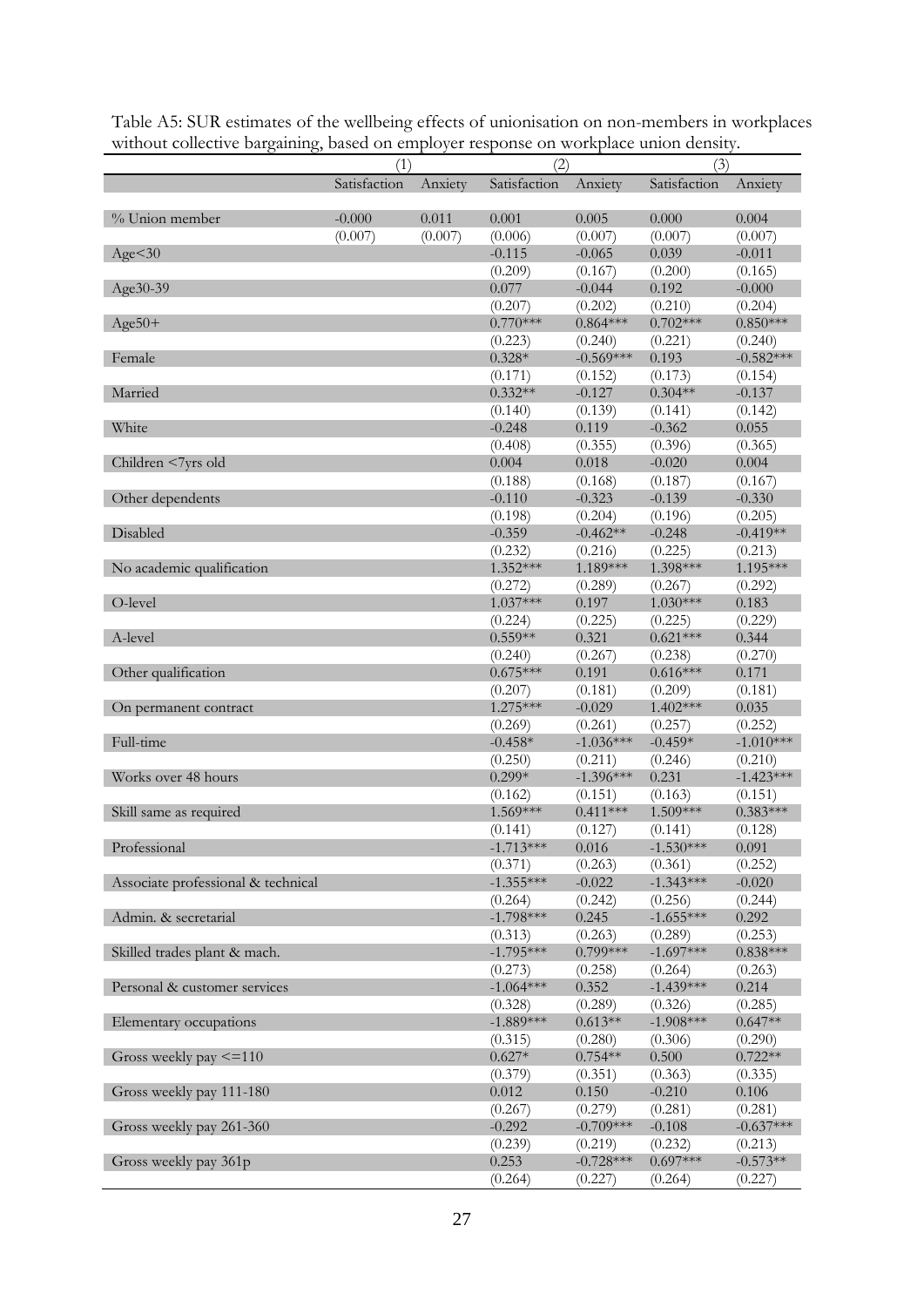| Log workplace age             |            |            |            |            | $-0.113$    | $-0.066$   |
|-------------------------------|------------|------------|------------|------------|-------------|------------|
|                               |            |            |            |            | (0.078)     | (0.074)    |
| No. of employees/1000         |            |            |            |            | $-1.016***$ | $-0.368$   |
|                               |            |            |            |            | (0.320)     | (0.282)    |
| Manufacturing                 |            |            |            |            | $-0.127$    | $-0.038$   |
|                               |            |            |            |            | (0.296)     | (0.221)    |
| Construction                  |            |            |            |            | $0.811**$   | $0.665**$  |
|                               |            |            |            |            | (0.329)     | (0.291)    |
| Wholesale & retail trade      |            |            |            |            | $0.670**$   | $0.397*$   |
|                               |            |            |            |            | (0.300)     | (0.224)    |
| Hotel and restaurant          |            |            |            |            | $0.779**$   | 0.032      |
|                               |            |            |            |            | (0.336)     | (0.324)    |
| Public & community services   |            |            |            |            | $0.788*$    | $0.611*$   |
|                               |            |            |            |            | (0.449)     | (0.316)    |
| Education                     |            |            |            |            | 1.251       | 0.776      |
|                               |            |            |            |            | (0.798)     | (0.484)    |
| Health                        |            |            |            |            | $2.209***$  | $0.723**$  |
|                               |            |            |            |            | (0.311)     | (0.301)    |
| Urban area                    |            |            |            |            | $-0.297$    | $-0.179$   |
|                               |            |            |            |            | (0.213)     | (0.199)    |
| Unemployment to vacancy ratio |            |            |            |            | $-0.033$    | 0.008      |
|                               |            |            |            |            | (0.039)     | (0.034)    |
| Constant                      | $4.480***$ | $1.404***$ | $3.109***$ | $2.676***$ | $3.361***$  | $2.745***$ |
|                               | (0.118)    | (0.107)    | (0.646)    | (0.603)    | (0.646)     | (0.693)    |
|                               |            |            |            |            |             |            |
| No. of non-members            | 4951       | 4951       | 4951       | 4951       | 4951        | 4951       |
| R-squared                     | 0.000      | 0.001      | 0.079      | 0.109      | 0.104       | 0.114      |
| Chi2(1)                       | 941.238    |            | 1033.912   |            | 1019.015    |            |

\*\*\* p<0.01, \*\* p<0.05, \* p<0.1

Bootstrap std. errors from 150 replications based on 528 clusters of workplaces.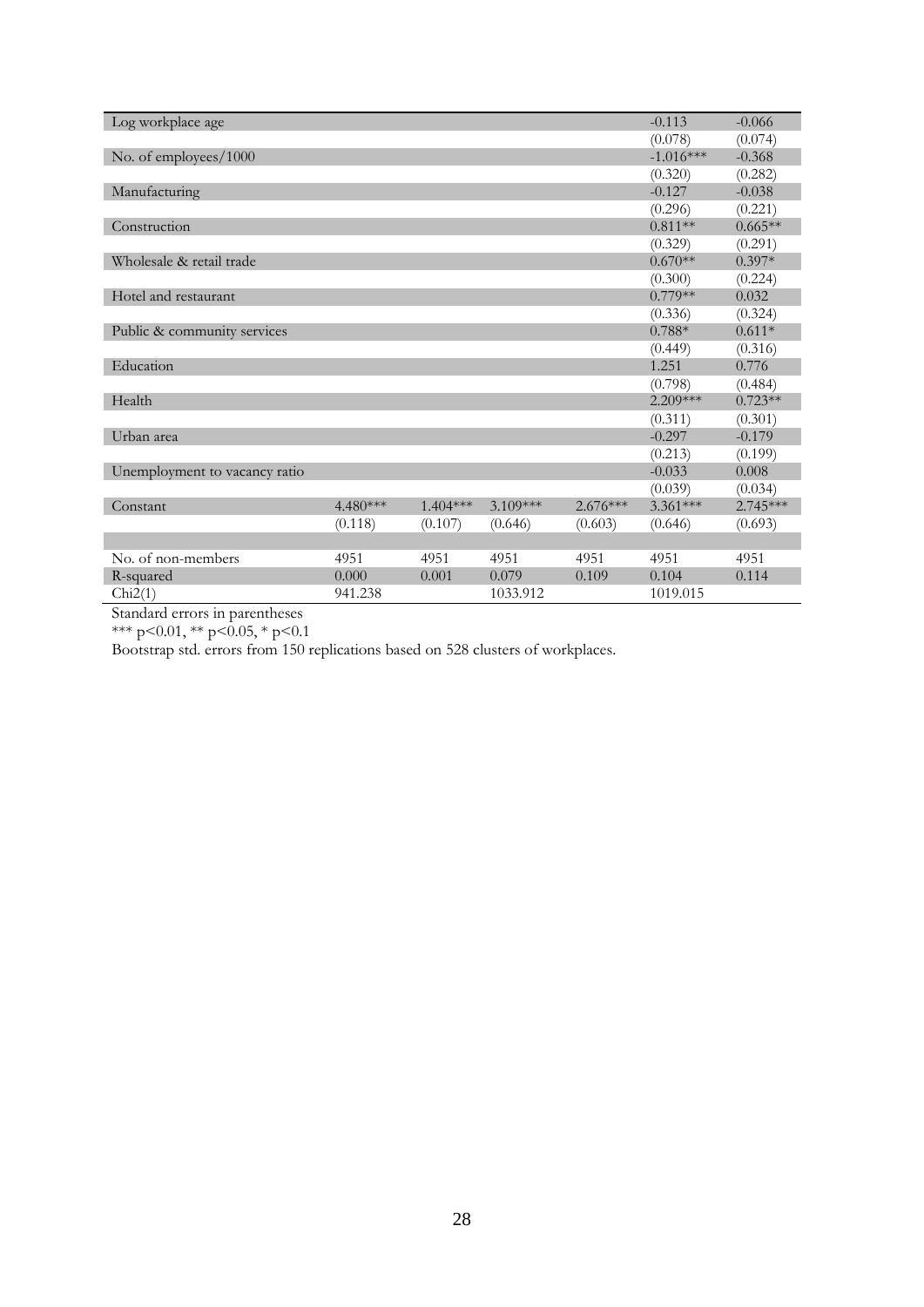| мин сонссите вагданниз, вазси он спирютст гезронзе он моткрытсе инон испяту. | (1)          |             | (2)          |             | (3)          |                     |
|------------------------------------------------------------------------------|--------------|-------------|--------------|-------------|--------------|---------------------|
|                                                                              | Satisfaction | Anxiety     | Satisfaction | Anxiety     | Satisfaction |                     |
|                                                                              |              |             |              |             |              | Anxiety             |
| % Union member                                                               | $-0.022***$  | $-0.010***$ | $-0.018***$  | $-0.005$    | $-0.014***$  |                     |
|                                                                              | (0.004)      | (0.004)     | (0.004)      | (0.004)     | (0.004)      | $-0.005$<br>(0.004) |
| Age<30                                                                       |              |             | $-0.355$     | $-0.363$    | $-0.169$     | $-0.279$            |
|                                                                              |              |             | (0.244)      | (0.233)     | (0.232)      | (0.230)             |
| Age30-39                                                                     |              |             | $-0.219$     | 0.079       | $-0.109$     | 0.127               |
|                                                                              |              |             | (0.223)      | (0.222)     | (0.224)      | (0.221)             |
| $Age50+$                                                                     |              |             | $0.612***$   | $0.803***$  | $0.513**$    | $0.747***$          |
|                                                                              |              |             | (0.210)      | (0.230)     | (0.208)      | (0.232)             |
| Female                                                                       |              |             | $0.529***$   | $-0.199$    | $0.333*$     | $-0.250$            |
|                                                                              |              |             | (0.199)      | (0.158)     | (0.196)      | (0.164)             |
| Married                                                                      |              |             | $0.520***$   | $0.291*$    | $0.465***$   | 0.263               |
|                                                                              |              |             | (0.170)      | (0.170)     | (0.168)      | (0.170)             |
| White                                                                        |              |             | 0.075        | $-0.277$    | 0.033        | $-0.338$            |
|                                                                              |              |             | (0.330)      | (0.308)     | (0.344)      | (0.315)             |
| Children <7yrs old                                                           |              |             | $-0.159$     | $-0.301$    | $-0.231$     | $-0.339*$           |
|                                                                              |              |             | (0.217)      | (0.203)     | (0.209)      | (0.200)             |
| Other dependents                                                             |              |             | $-0.233$     | $-0.418*$   | $-0.380*$    | $-0.453**$          |
|                                                                              |              |             | (0.241)      | (0.232)     | (0.229)      | (0.226)             |
| Disabled                                                                     |              |             | $-0.775***$  | $-1.259***$ | $-0.796***$  | $-1.284***$         |
|                                                                              |              |             | (0.263)      | (0.240)     | (0.259)      | (0.241)             |
| No academic qualification                                                    |              |             | 0.379        | $-0.023$    | 0.372        | $-0.010$            |
|                                                                              |              |             | (0.312)      | (0.295)     | (0.292)      | (0.288)             |
| O-level                                                                      |              |             | 0.294        | 0.276       | 0.327        | 0.304               |
|                                                                              |              |             | (0.267)      | (0.217)     | (0.249)      | (0.213)             |
| A-level                                                                      |              |             | 0.032        | $-0.052$    | 0.122        | $-0.005$            |
|                                                                              |              |             | (0.303)      | (0.264)     | (0.299)      | (0.263)             |
| Other qualification                                                          |              |             | 0.156        | $-0.041$    | 0.130        | $-0.042$            |
|                                                                              |              |             | (0.218)      | (0.192)     | (0.206)      | (0.188)             |
| On permanent contract                                                        |              |             | 0.430        | $-0.681**$  | $0.667**$    | $-0.571**$          |
|                                                                              |              |             | (0.300)      | (0.269)     | (0.290)      | (0.265)             |
| Full-time                                                                    |              |             | 0.135        | $-0.578**$  | 0.138        | $-0.585**$          |
|                                                                              |              |             | (0.263)      | (0.277)     | (0.254)      | (0.269)             |
| Works over 48 hours                                                          |              |             | 0.256        | $-0.836***$ | 0.131        | $-0.908$ ***        |
|                                                                              |              |             | (0.176)      | (0.166)     | (0.177)      | (0.166)             |
| Skill same as required                                                       |              |             | $1.661***$   | $0.475***$  | $1.623***$   | $0.459***$          |
|                                                                              |              |             | (0.147)      | (0.140)     | (0.142)      | (0.138)             |
| Professional                                                                 |              |             | -1.469***    | 0.100       | $-1.631***$  | 0.085               |
|                                                                              |              |             | (0.312)      | (0.296)     | (0.319)      | (0.310)             |
| Associate professional & technical                                           |              |             | $-1.172***$  | $0.470*$    | $-1.268***$  | 0.356               |
|                                                                              |              |             | (0.319)      | (0.276)     | (0.317)      | (0.279)             |
| Admin. & secretarial                                                         |              |             | $-1.734***$  | $0.747***$  | $-1.738***$  | $0.745***$          |
|                                                                              |              |             | (0.304)      | (0.270)     | (0.300)      | (0.269)             |
| Skilled trades plant & mach.                                                 |              |             | $-2.121***$  | $1.230***$  | $-2.013***$  | $1.201***$          |
|                                                                              |              |             | (0.327)      | (0.304)     | (0.319)      | (0.290)             |
| Personal & customer services                                                 |              |             | $-1.377***$  | $0.745**$   | $-1.705***$  | $0.530*$            |
|                                                                              |              |             | (0.324)      | (0.295)     | (0.333)      | (0.299)             |
| Elementary occupations                                                       |              |             | $-1.485***$  | 1.269***    | $-1.484***$  | $1.200***$          |
|                                                                              |              |             | (0.371)      | (0.351)     | (0.372)      | (0.342)             |
| Gross weekly pay <= 110                                                      |              |             | 0.515        | $0.816**$   | 0.489        | $0.752**$           |
|                                                                              |              |             | (0.330)      | (0.360)     | (0.334)      | (0.348)             |
| Gross weekly pay 111-180                                                     |              |             | 0.406        | 0.289       | 0.210        | 0.172               |
|                                                                              |              |             | (0.308)      | (0.301)     | (0.308)      | (0.289)             |
| Gross weekly pay 261-360                                                     |              |             | $-0.146$     | $-0.546**$  | 0.008        | $-0.466**$          |
|                                                                              |              |             | (0.238)      | (0.228)     | (0.244)      | (0.231)             |
| Gross weekly pay 361p                                                        |              |             | 0.142        | $-0.652***$ | $0.464*$     | $-0.499**$          |
|                                                                              |              |             | (0.277)      | (0.243)     | (0.270)      | (0.242)             |

Table A6: SUR estimates of the wellbeing effects of unionisation on non-members in workplaces with collective bargaining, based on employer response on workplace union density.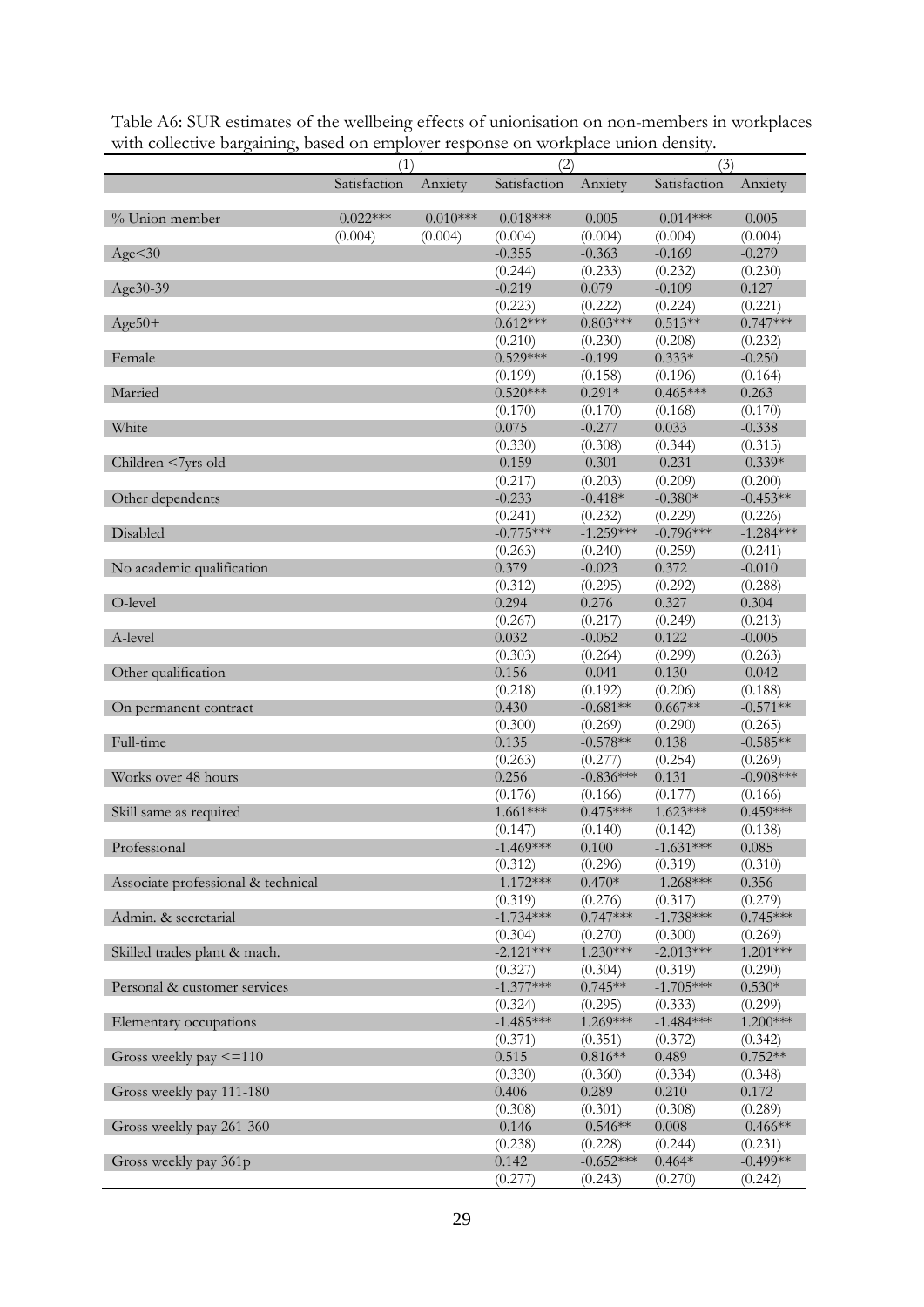| Log workplace age             |            |            |            |            | $-0.219**$  | $-0.085$   |
|-------------------------------|------------|------------|------------|------------|-------------|------------|
|                               |            |            |            |            | (0.104)     | (0.086)    |
| No. of employees/1000         |            |            |            |            | $-0.367***$ | $-0.093$   |
|                               |            |            |            |            | (0.121)     | (0.118)    |
| Manufacturing                 |            |            |            |            | $-0.282$    | 0.086      |
|                               |            |            |            |            | (0.313)     | (0.247)    |
| Construction                  |            |            |            |            | 0.906       | 0.630      |
|                               |            |            |            |            | (0.561)     | (0.451)    |
| Wholesale & retail trade      |            |            |            |            | 0.053       | 0.209      |
|                               |            |            |            |            | (0.370)     | (0.284)    |
| Hotel and restaurant          |            |            |            |            | 0.003       | 0.318      |
|                               |            |            |            |            | (0.462)     | (0.358)    |
| Public & community services   |            |            |            |            | 0.253       | $0.756**$  |
|                               |            |            |            |            | (0.453)     | (0.327)    |
| Education                     |            |            |            |            | $2.019***$  | $0.820*$   |
|                               |            |            |            |            | (0.484)     | (0.434)    |
| Health                        |            |            |            |            | $2.307***$  | 1.229***   |
|                               |            |            |            |            | (0.378)     | (0.313)    |
| Urban area                    |            |            |            |            | $-0.124$    | $-0.505**$ |
|                               |            |            |            |            | (0.264)     | (0.203)    |
| Unemployment to vacancy ratio |            |            |            |            | $-0.094**$  | $-0.023$   |
|                               |            |            |            |            | (0.046)     | (0.038)    |
| Constant                      | $4.530***$ | $1.601***$ | $3.680***$ | $2.655***$ | 4.436***    | $3.126***$ |
|                               | (0.126)    | (0.110)    | (0.607)    | (0.487)    | (0.786)     | (0.671)    |
|                               |            |            |            |            |             |            |
| No. of non-members            | 4262       | 4262       | 4262       | 4262       | 4262        | 4262       |
| R-squared                     | 0.012      | 0.003      | 0.080      | 0.085      | 0.109       | 0.093      |
| Chi2(1)                       | 862.146    |            | 969.850    |            | 951.466     |            |
|                               |            |            |            |            |             |            |

\*\*\* p<0.01, \*\* p<0.05, \* p<0.1

Bootstrap std. errors from 150 replications based on 506 clusters of workplaces.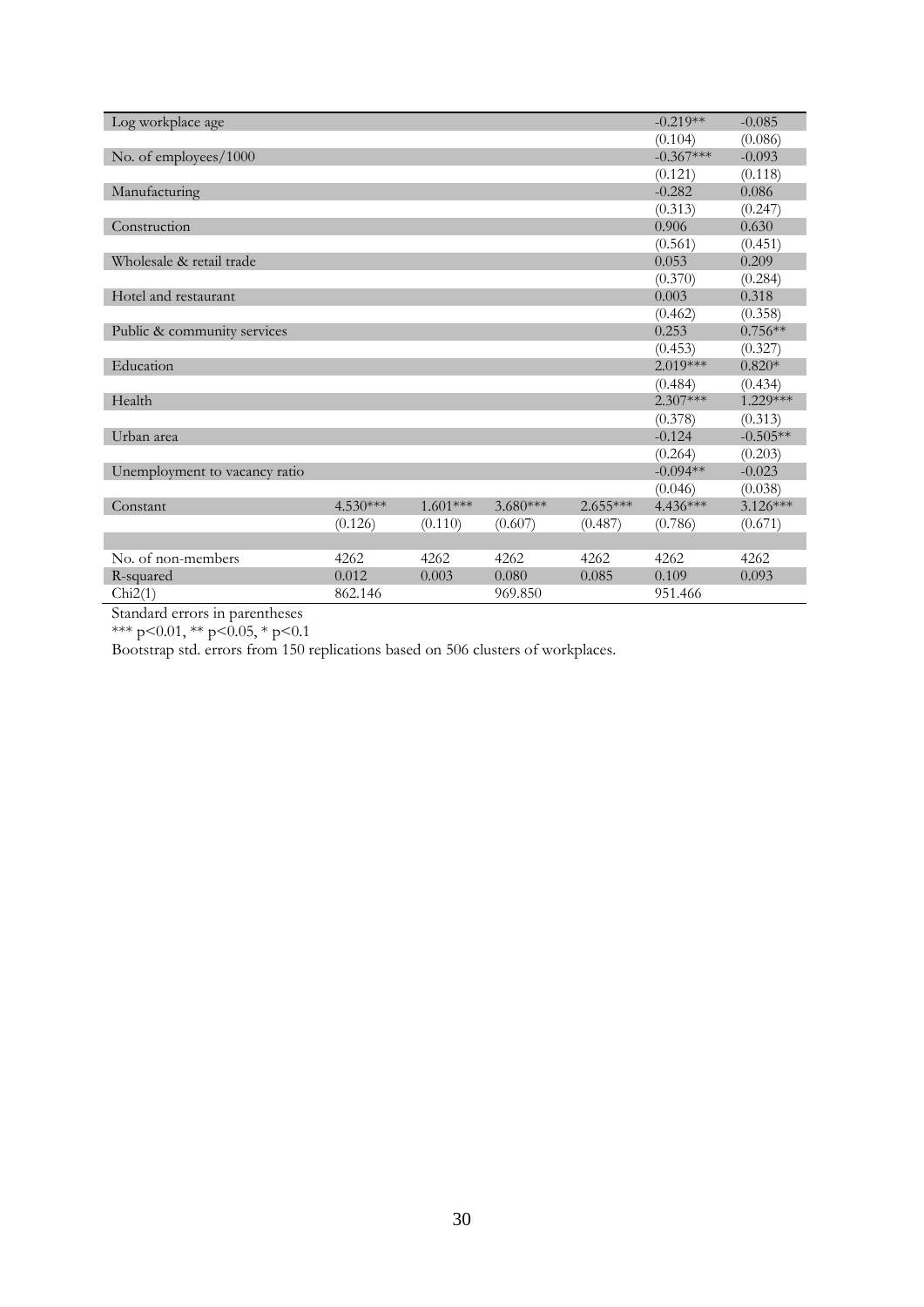| Table A7: Probability of being non-member in union workplaces |  |  |
|---------------------------------------------------------------|--|--|
|                                                               |  |  |

|                                    | Union workplace        |
|------------------------------------|------------------------|
|                                    |                        |
| Age < 30                           | $-0.243***$            |
|                                    | (0.042)                |
| Age30-39                           | $-0.109***$            |
|                                    | (0.041)                |
| $Age50+$                           | $-0.019$               |
|                                    | (0.043)                |
| Female                             | $0.068**$              |
|                                    | (0.034)                |
| Married                            | $0.094***$             |
|                                    | (0.032)                |
| White                              | $-0.110*$              |
|                                    | (0.061)                |
| Children <7yrs old                 | 0.024                  |
|                                    | (0.040)                |
| Other dependents                   | 0.057                  |
|                                    | (0.042)                |
| Disabled                           | $-0.012$               |
|                                    | (0.046)                |
|                                    | $-0.242***$            |
| No academic qualification          |                        |
|                                    | (0.056)<br>$-0.169***$ |
| O-level                            |                        |
|                                    | (0.046)                |
| A-level                            | $-0.043$               |
|                                    | (0.055)                |
| Other qualification                | $-0.128***$            |
|                                    | (0.041)                |
| On permanent contract              | $-0.178***$            |
|                                    | (0.054)                |
| Full-time                          | $-0.062$               |
|                                    | (0.050)                |
| Works over 48 hours                | $-0.024$               |
|                                    | (0.032)                |
| Skill same as required             | $-0.117***$            |
|                                    | (0.028)                |
| Professional                       | 0.066                  |
|                                    | (0.060)                |
| Associate professional & technical | 0.052                  |
|                                    | (0.052)                |
| Admin. & secretarial               | 0.005                  |
|                                    | (0.053)                |
| Skilled trades plant & mach.       | $0.269***$             |
|                                    | (0.055)                |
| Personal & customer services       | $0.273***$             |
|                                    | (0.057)                |
| Elementary occupations             | $0.242***$             |
|                                    | (0.062)                |
| Gross weekly pay <= 110            | $-0.193***$            |
|                                    | (0.067)                |
| Gross weekly pay 111-180           | 0.013                  |
|                                    | (0.056)                |
| Gross weekly pay 261-360           | 0.035                  |
|                                    | (0.045)                |
| Gross weekly pay 361p              | $0.119**$              |
|                                    | (0.047)                |
| Log workplace age                  | $0.102***$             |
|                                    | (0.013)                |
| Sole establishment                 | $-0.543***$            |
|                                    | (0.032)                |
|                                    |                        |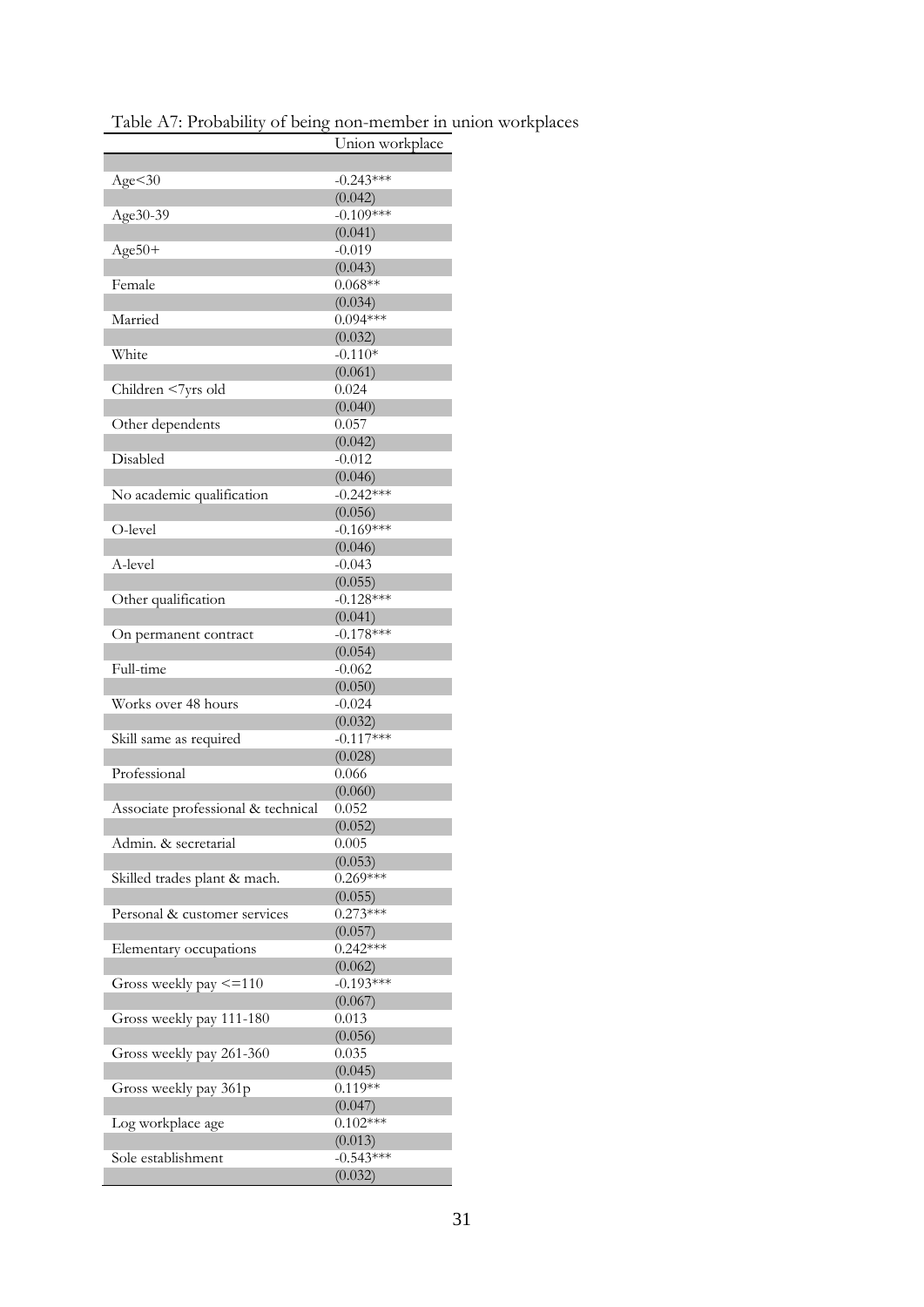| Urban area                     | $-0.267***$ |
|--------------------------------|-------------|
|                                | (0.037)     |
| Unemployment to vacancy ratio  | $-0.011$    |
|                                | (0.009)     |
| North east                     | $0.304***$  |
|                                | (0.101)     |
| North west                     | $-0.110$    |
|                                | (0.084)     |
| Yorkshire & the Humber         | $0.372***$  |
|                                | (0.091)     |
| East midlands                  | 0.080       |
|                                | (0.092)     |
| West midlands                  | $-0.163*$   |
|                                | (0.089)     |
| East of England                | $-0.069$    |
|                                | (0.089)     |
| London                         | $-0.348***$ |
|                                | (0.108)     |
| South East                     | $-0.312***$ |
|                                | (0.085)     |
| South West                     | 0.004       |
|                                | (0.088)     |
| Scotland                       | $-0.159*$   |
|                                | (0.092)     |
| Constant                       | 0.219       |
|                                | (0.144)     |
|                                |             |
| Log likelihood                 | $-5712.456$ |
| LR $Chi2(41)$                  | 845.84      |
| No. of employees               | 9,213       |
| Standard errors in parentheses |             |

\*\*\* p<0.01, \*\* p<0.05, \* p<0.1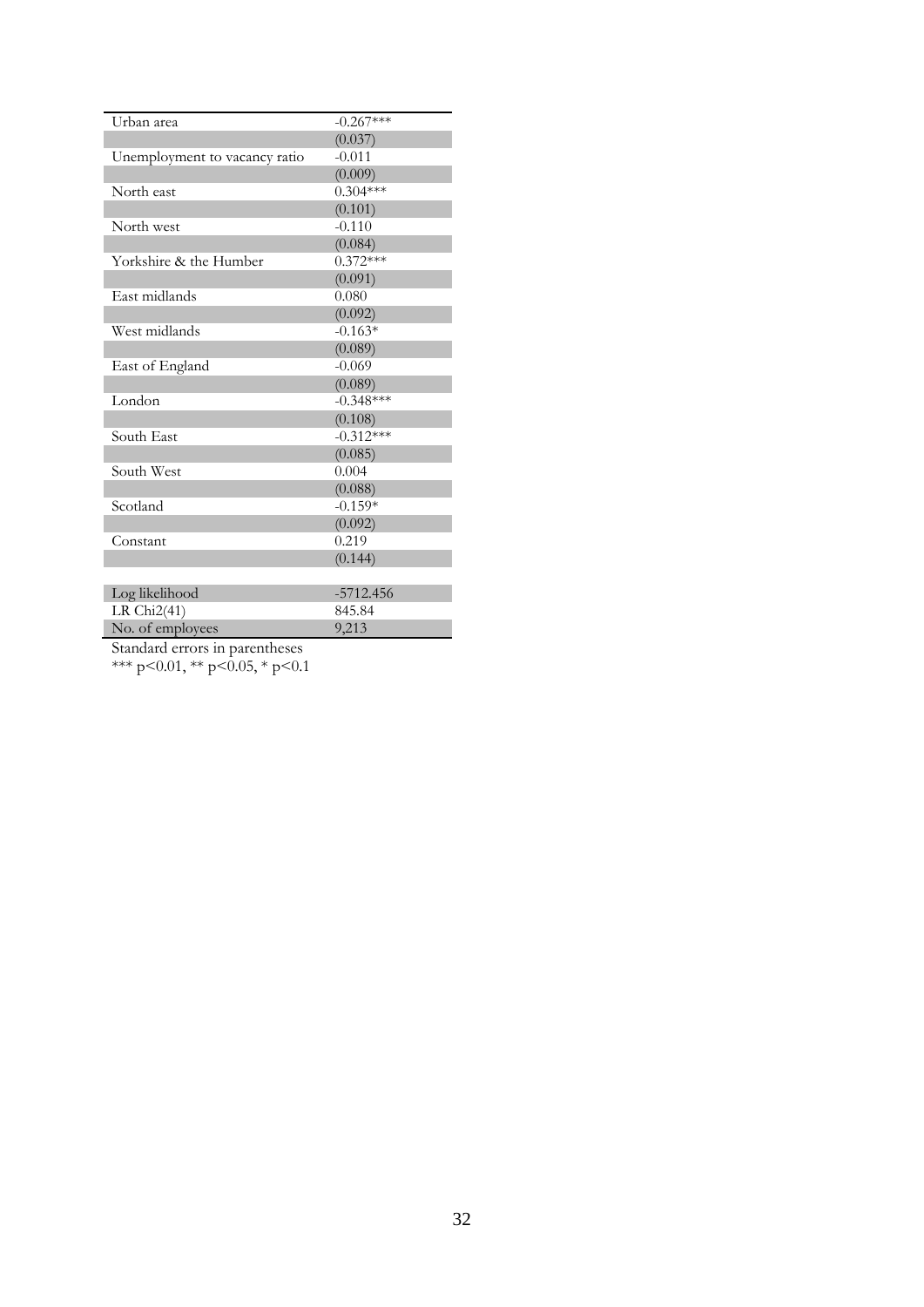| Sample          | Pseudo R2 LR chi <sub>2</sub> $p$ >chi <sub>2</sub> MeanBias |        |       |     | MedBias |
|-----------------|--------------------------------------------------------------|--------|-------|-----|---------|
| Union workplace |                                                              |        |       |     |         |
|                 |                                                              |        |       |     |         |
| Raw             | 0.069                                                        | 845.84 | 0.000 | 6.9 | 3.9     |
| Matched         | (1003)                                                       | 31.08  | 0.870 |     | 13      |

Table A8: Results from overall covariate imbalance test.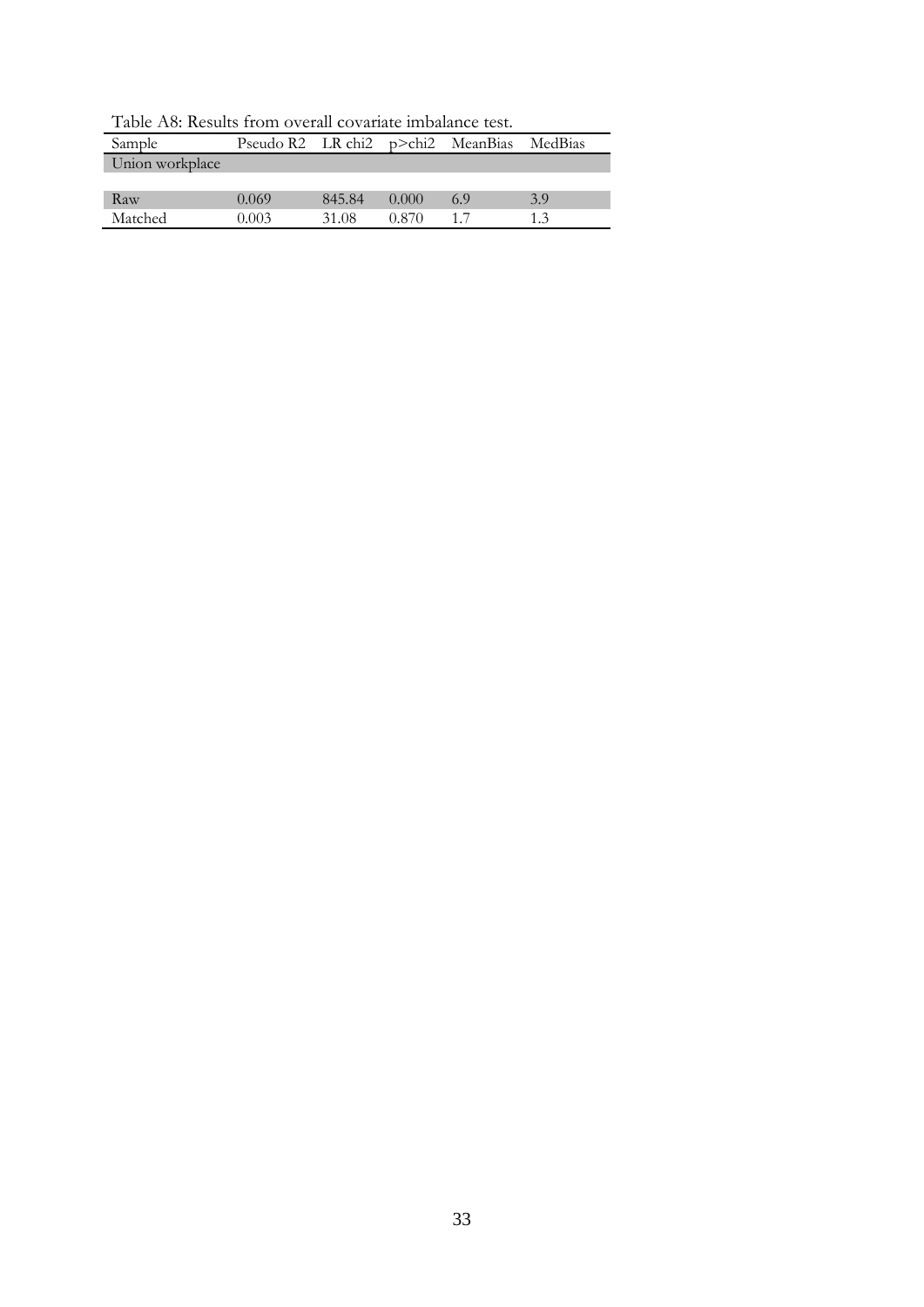|                                       |       | Non-members, full sample |       |     |       | Non-members, union workplaces |              |     |       | Non-members, non-union workplaces |       |     |
|---------------------------------------|-------|--------------------------|-------|-----|-------|-------------------------------|--------------|-----|-------|-----------------------------------|-------|-----|
| Variable                              | Mean  | Std.                     | Min   | Max | Mean  | Std.                          | Min          | Max | Mean  | Std.                              | Min   | Max |
|                                       |       | Dev.                     |       |     |       | Dev.                          |              |     |       | Dev.                              |       |     |
| Job Satisfaction                      |       |                          |       |     |       |                               |              |     |       |                                   |       |     |
| Achievement                           | 3.798 | 0.909                    |       | 5   | 3.689 | 0.942                         | $\mathbf{1}$ | 5   | 3.826 | 0.898                             |       | 5   |
| Initiative                            | 3.859 | 0.905                    |       | 5   | 3.786 | 0.940                         |              | 5   | 3.878 | 0.894                             |       | 5   |
| Influence                             | 3.626 | 0.918                    |       | 5   | 3.531 | .9466                         | $\mathbf{1}$ | 5   | 3.653 | 0.909                             |       | 5   |
| Training                              | 3.338 | 1.068                    |       | 5   | 3.234 | 1.100                         |              | 5   | 3.367 | 1.057                             |       | 5   |
| Job security                          | 3.613 | 0.964                    |       | 5   | 3.435 | 1.019                         |              | 5   | 3.662 | 0.942                             |       | 5   |
| Work itself                           | 3.811 | 0.881                    |       | 5   | 3.701 | 0.915                         |              | 5   | 3.841 | 0.869                             |       | 5   |
| Decision making                       | 3.291 | 0.986                    |       | 5   | 3.196 | 0.966                         | $\mathbf{1}$ | 5   | 3.317 | 0.990                             |       | 5   |
| Job satisfaction, additive measure    | 4.136 | 4.880                    | $-14$ | 14  | 3.572 | 4.878                         | $-14$        | 14  | 4.544 | 4.810                             | $-14$ | 14  |
|                                       |       |                          |       |     |       |                               |              |     |       |                                   |       |     |
| Affective WB                          |       |                          |       |     |       |                               |              |     |       |                                   |       |     |
| Tense                                 | 3.316 | 0.984                    |       | 5   | 3.302 | 0.947                         | $\mathbf{1}$ | 5   | 3.320 | 0.994                             |       | 5   |
| Calm                                  | 2.915 | 1.057                    |       | 5   | 2.850 | 1.053                         |              | 5   | 2.932 | 1.057                             |       | 5   |
| Relaxed                               | 2.676 | 1.098                    |       | 5   | 2.588 | 1.089                         | $\mathbf{1}$ | 5   | 2.701 | 1.099                             |       | 5   |
| Worried                               | 3.624 | 0.989                    |       | 5   | 3.624 | 0.974                         |              | 5   | 3.624 | 0.993                             |       | 5   |
| Uneasy                                | 3.855 | 1.002                    |       | 5   | 3.808 | 0.985                         |              | 5   | 3.868 | 1.006                             |       | 5   |
| Content                               | 3.058 | 1.071                    |       | 5   | 2.933 | 1.072                         |              | 5   | 3.092 | 1.069                             |       | 5   |
| Job-related anxiety, additive measure | 1.443 | 4.681                    | $-12$ | 12  | 1.106 | 4.591                         | $-12$        | 12  | 1.536 | 4.702                             | $-12$ | 12  |
| No. of non-members                    | 9213  |                          |       |     | 1992  |                               |              |     | 7221  |                                   |       |     |
| No. of workplaces                     | 1058  |                          |       |     | 123   |                               |              |     | 911   |                                   |       |     |

Table A9: Outcome measures, including constituent domains, non-members by workplace union status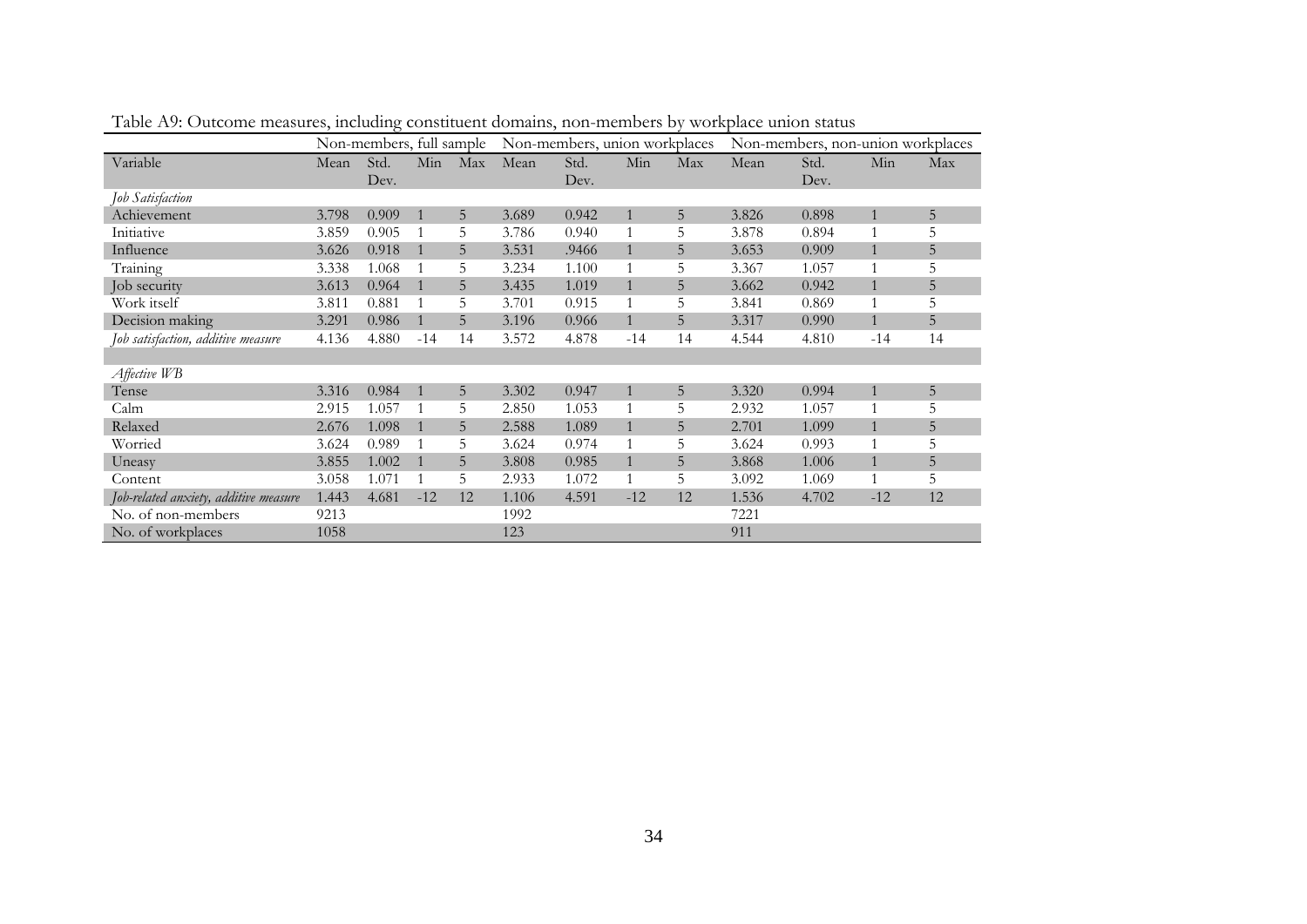|                                           | Non-members, full sample |           |                |              | Non-members, union workplaces |           |                |              | Non-members, non-union workplaces |           |                  |                |
|-------------------------------------------|--------------------------|-----------|----------------|--------------|-------------------------------|-----------|----------------|--------------|-----------------------------------|-----------|------------------|----------------|
|                                           | Mean                     | Std. Dev. | Min            | Max          | Mean                          | Std. Dev. | Min            | Max          | Mean                              | Std. Dev. | Min              | Max            |
| Workplace union characteristics           |                          |           |                |              |                               |           |                |              |                                   |           |                  |                |
| Union workplace (employee response based) | 0.216                    | 0.412     | $\overline{0}$ | $\mathbf{1}$ | 1.000                         | 0.000     | $\mathbf{1}$   | $\mathbf{1}$ | 0.000                             | 0.000     | $\overline{0}$   | $\overline{0}$ |
| % Union member (employer response based)  | 10.413                   | 20.134    | $\theta$       | 100          | 31.584                        | 26.715    | $\theta$       | 100          | 4.573                             | 12.753    | $\theta$         | 100            |
| Workplace collective bargaining on pay    | 0.463                    | 0.499     | $\overline{0}$ | $\mathbf{1}$ | 0.683                         | 0.465     | $\overline{0}$ | $\mathbf{1}$ | 0.402                             | 0.490     | $\overline{0}$   | $\mathbf{1}$   |
| Employee characteristics                  |                          |           |                |              |                               |           |                |              |                                   |           |                  |                |
| Age < 30                                  | 0.293                    | 0.455     | $\overline{0}$ | $\mathbf{1}$ | 0.253                         | 0.435     | $\overline{0}$ | $\mathbf{1}$ | 0.305                             | 0.460     | $\overline{0}$   | 1              |
| Age30-39                                  | 0.264                    | 0.441     | $\theta$       | $\mathbf{1}$ | 0.267                         | 0.442     | $\theta$       | 1            | 0.263                             | 0.441     | $\theta$         | $\mathbf 1$    |
| Age50+                                    | 0.216                    | 0.412     | $\overline{0}$ | $\mathbf{1}$ | 0.222                         | 0.416     | $\overline{0}$ | $\mathbf{1}$ | 0.214                             | 0.410     | $\overline{0}$   | $\mathbf{1}$   |
| Female                                    | 0.498                    | 0.500     | $\theta$       | $\mathbf{1}$ | 0.441                         | 0.497     | $\theta$       | $\mathbf{1}$ | 0.514                             | 0.500     | $\theta$         | $\mathbf{1}$   |
| Married                                   | 0.643                    | 0.479     | $\overline{0}$ | $\mathbf{1}$ | 0.688                         | 0.463     | $\overline{0}$ | $\mathbf{1}$ | 0.630                             | 0.483     | $\overline{0}$   | $\mathbf{1}$   |
| White                                     | 0.944                    | 0.230     | $\theta$       | $\mathbf{1}$ | 0.948                         | 0.221     | $\theta$       | $\mathbf{1}$ | 0.943                             | 0.232     | $\theta$         | $\mathbf{1}$   |
| Children <7yrs old                        | 0.186                    | 0.389     | $\overline{0}$ | $\mathbf{1}$ | 0.190                         | 0.392     | $\overline{0}$ | $\mathbf{1}$ | 0.185                             | 0.388     | $\boldsymbol{0}$ | $\mathbf{1}$   |
| Other dependents                          | 0.124                    | 0.330     | $\theta$       | 1            | 0.114                         | 0.318     | $\theta$       | $\mathbf{1}$ | 0.127                             | 0.333     | $\theta$         | $\mathbf 1$    |
| Disabled                                  | 0.100                    | 0.301     | $\overline{0}$ | $\mathbf{1}$ | 0.106                         | 0.308     | $\overline{0}$ | $\mathbf{1}$ | 0.099                             | 0.298     | $\overline{0}$   | $\overline{1}$ |
| No academic qualification                 | 0.151                    | 0.358     | $\theta$       | $\mathbf{1}$ | 0.128                         | 0.334     | $\theta$       | 1            | 0.158                             | 0.364     | $\overline{0}$   | $\mathbf{1}$   |
| O-level                                   | 0.243                    | 0.429     | $\overline{0}$ | $\mathbf{1}$ | 0.223                         | 0.417     | $\overline{0}$ | $\mathbf{1}$ | 0.249                             | 0.432     | $\overline{0}$   | $\mathbf{1}$   |
| A-level                                   | 0.099                    | 0.299     | $\theta$       | $\mathbf{1}$ | 0.109                         | 0.312     | $\theta$       | $\mathbf{1}$ | 0.096                             | 0.295     | $\theta$         | $\mathbf{1}$   |
| Other qualification                       | 0.322                    | 0.467     | $\overline{0}$ | $\mathbf{1}$ | 0.314                         | 0.464     | $\overline{0}$ | $\mathbf{1}$ | 0.324                             | 0.468     | $\overline{0}$   | $\mathbf{1}$   |
| On permanent contract                     | 0.923                    | 0.267     | $\overline{0}$ | $\mathbf{1}$ | 0.936                         | 0.245     | $\theta$       | $\mathbf{1}$ | 0.919                             | 0.273     | $\theta$         | $\mathbf{1}$   |
| Full-time                                 | 0.793                    | 0.405     | $\overline{0}$ | $\mathbf{1}$ | 0.847                         | 0.360     | $\overline{0}$ | $\mathbf{1}$ | 0.777                             | 0.416     | $\overline{0}$   | $\mathbf{1}$   |
| Works over 48 hours                       | 0.486                    | 0.500     | $\overline{0}$ | $\mathbf{1}$ | 0.527                         | 0.499     | $\theta$       | $\mathbf{1}$ | 0.475                             | 0.499     | $\theta$         | $\mathbf{1}$   |
| Skill same as required                    | 0.418                    | 0.493     | $\overline{0}$ | $\mathbf{1}$ | 0.374                         | 0.484     | $\overline{0}$ | $\mathbf{1}$ | 0.431                             | 0.495     | $\overline{0}$   | $\mathbf{1}$   |
| Managers & senior officials               | 0.153                    | 0.360     | $\overline{0}$ | $\mathbf{1}$ | 0.183                         | 0.387     | $\theta$       | $\mathbf{1}$ | 0.144                             | 0.351     | $\theta$         | $\mathbf{1}$   |
| Professional                              | 0.085                    | 0.280     | $\overline{0}$ | $\mathbf{1}$ | 0.101                         | 0.301     | $\overline{0}$ | $\mathbf{1}$ | 0.081                             | 0.273     | $\overline{0}$   | $\mathbf{1}$   |
| Associate professional & Technical        | 0.146                    | 0.353     | $\theta$       | $\mathbf{1}$ | 0.138                         | 0.345     | $\theta$       | $\mathbf{1}$ | 0.148                             | 0.356     | $\theta$         | $\mathbf{1}$   |
| Admin. & secretarial                      | 0.193                    | 0.394     | $\overline{0}$ | $\mathbf{1}$ | 0.181                         | 0.385     | $\overline{0}$ | $\mathbf{1}$ | 0.196                             | 0.397     | $\overline{0}$   | $\mathbf{1}$   |
| Skilled trades plant & mach.              | 0.146                    | 0.353     | $\overline{0}$ | $\mathbf{1}$ | 0.178                         | 0.383     | $\theta$       | $\mathbf{1}$ | 0.138                             | 0.344     | $\theta$         | $\mathbf{1}$   |
| Personal & customer services              | 0.164                    | 0.371     | $\overline{0}$ | $\mathbf{1}$ | 0.126                         | 0.331     | $\overline{0}$ | $\mathbf{1}$ | 0.175                             | 0.380     | $\overline{0}$   | $\mathbf{1}$   |
| Elementary occupations                    | 0.113                    | 0.316     | $\overline{0}$ | $\mathbf{1}$ | 0.093                         | 0.291     | $\theta$       | $\mathbf{1}$ | 0.118                             | 0.322     | $\theta$         | $\mathbf{1}$   |
| Gross weekly pay <= 110                   | 0.115                    | 0.319     | $\overline{0}$ | $\mathbf{1}$ | 0.067                         | 0.251     | $\overline{0}$ | $\mathbf{1}$ | 0.128                             | 0.334     | $\overline{0}$   | $\mathbf{1}$   |
| Gross weekly pay 111-180                  | 0.103                    | 0.304     | $\overline{0}$ | $\mathbf{1}$ | 0.071                         | 0.257     | $\theta$       | 1            | 0.112                             | 0.316     | $\theta$         | $\mathbf{1}$   |
| Gross weekly pay 261-360                  | 0.200                    | 0.400     | $\overline{0}$ | $\mathbf{1}$ | 0.222                         | 0.416     | $\overline{0}$ | $\mathbf{1}$ | 0.195                             | 0.396     | $\overline{0}$   | $\mathbf{1}$   |
| Gross weekly pay 361p                     | 0.389                    | 0.488     | $\overline{0}$ | $\mathbf{1}$ | 0.464                         | 0.499     | $\theta$       | $\mathbf{1}$ | 0.368                             | 0.482     | $\theta$         | $\mathbf{1}$   |
| Workplace characteristics                 |                          |           |                |              |                               |           |                |              |                                   |           |                  |                |
| Log workplace age                         | 3.072                    | 1.072     | $\overline{0}$ | 6.802        | 3.323                         | 1.161     | $\theta$       | 5.858        | 3.003                             | 1.035     | $\overline{0}$   | 6.802          |

Table A10: Descriptive statistics on non-members, by workplace union status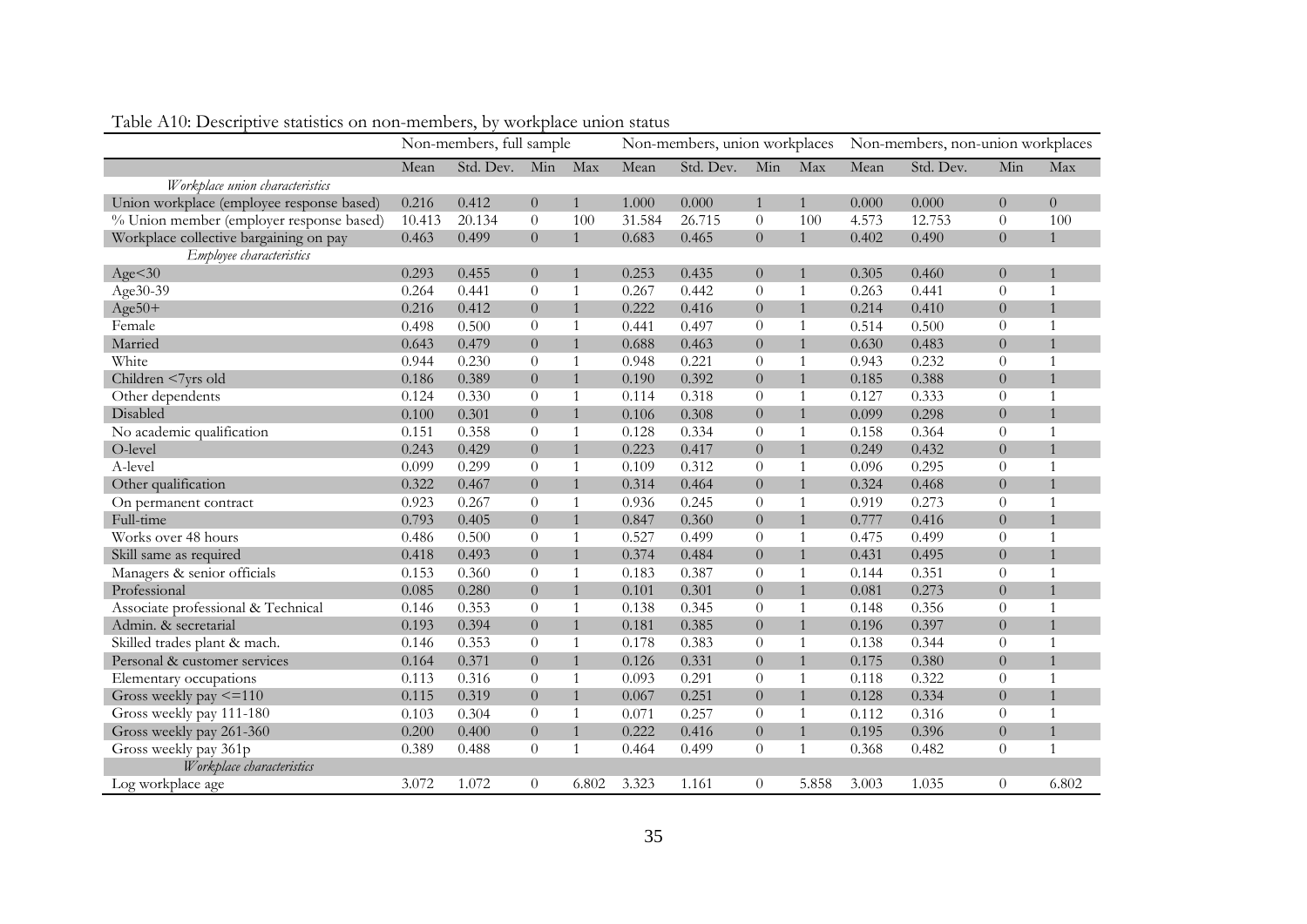| Sole establishment            | 0.301 | 0.459 | $\overline{0}$ |      | 0.175 | 0.380 | $\overline{0}$ |      | 0.336 | 0.472 | 0              |      |
|-------------------------------|-------|-------|----------------|------|-------|-------|----------------|------|-------|-------|----------------|------|
| No. of employees/1000         | 0.261 | 0.574 | .005           | 7.74 | 0.612 | 0.953 | .005           | 7.74 | 0.164 | 0.355 | .005           | 7.74 |
| Manufacturing                 | 0.193 | 0.395 | $\overline{0}$ |      | 0.335 | 0.472 | $\overline{0}$ |      | 0.154 | 0.361 | $\overline{0}$ |      |
| Construction                  | 0.069 | 0.254 | $\overline{0}$ |      | 0.039 | 0.194 | $\overline{0}$ |      | 0.078 | 0.267 | $\theta$       |      |
| Wholesale & retail trade      | 0.160 | 0.366 | $\overline{0}$ |      | 0.121 | 0.327 | $\Omega$       |      | 0.170 | 0.376 | $\overline{0}$ |      |
| Hotel and restaurant          | 0.095 | 0.293 | $\overline{0}$ |      | 0.110 | 0.314 | $\Omega$       |      | 0.090 | 0.287 | $\Omega$       |      |
| Public & community services   | 0.083 | 0.275 | $\overline{0}$ |      | 0.099 | 0.299 | $\overline{0}$ |      | 0.078 | 0.269 | $\overline{0}$ |      |
| Education                     | 0.032 | 0.175 | $\theta$       |      | 0.075 | 0.263 | $\Omega$       |      | 0.020 | 0.140 | $\Omega$       |      |
| Health                        | 0.101 | 0.302 | $\overline{0}$ |      | 0.037 | 0.189 | $\Omega$       |      | 0.119 | 0.324 | $\theta$       |      |
| Urban area                    | 0.819 | 0.385 | $\theta$       |      | 0.776 | 0.417 | $\Omega$       |      | 0.831 | 0.374 | $\Omega$       |      |
| Unemployment to vacancy ratio | 3.385 | 2.422 | $\overline{0}$ | 9    | 3.184 | 2.185 | .8             | 9    | 3.440 | 2.481 | $\overline{0}$ | 9    |
|                               |       |       |                |      |       |       |                |      |       |       |                |      |
| No. of non-members            | 9213  |       |                |      | 1992  |       |                |      | 7221  |       |                |      |
| No. of workplaces             | 1034  |       |                |      | 123   |       |                |      | 911   |       |                |      |